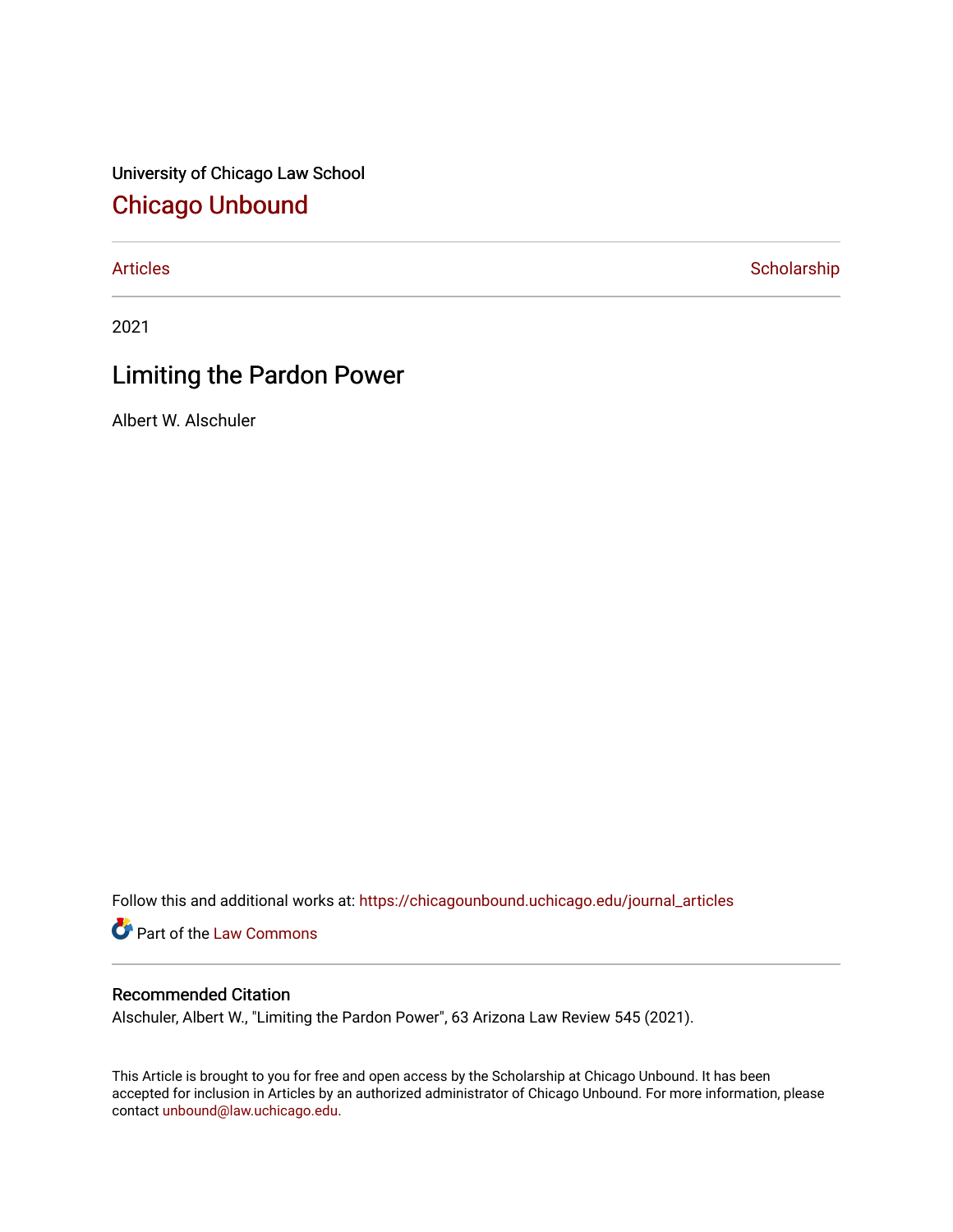# **LIMITING THE PARDON POWER**

Albert W. Alschuler\*

*Although our government is said to be one of checks and balances, the president's power "to grant Reprieves and Pardons for Offenses against the United States" appears to be unlimited. In granting this power, the Framers deliberately cast structural safeguards aside. Nevertheless, the presidency of Donald Trump prompted a search for limits. This Article examines: (1) whether a president may pardon crimes that have not yet happened (or announce his intention to do so); (2) whether he may pardon himself; (3) whether he may use pardons to obstruct justice or commit other crimes; (4) whether criminal statutes should be construed not to apply to the president when they arguably limit the pardon power; (5) whether the Take Care Clause limits the pardon power; (6) whether pardons can deprive victims of due process; (7) whether pardons ever violate the separation of powers by limiting the authority of courts; (8) whether the exception to the pardon power for impeachment cases does more than prevent the president from blocking the impeachment of federal officeholders; (9) whether pardons must specifically identify the crimes pardoned; and (10) whether pardons are invalid when issued as the result of fraud, bribery, or other unlawful conduct. Applying common-law principles that have limited the pardon power from the start, the Article explains why the pardons President Trump granted Roger Stone and Paul Manafort are invalid and why the Justice Department could seek a declaratory judgment saying so.*

## **TABLE OF CONTENTS**

| I. CORRECTIVES FOR ABUSE OF THE PARDON POWER: AN OVERVIEW550 |  |
|--------------------------------------------------------------|--|
|                                                              |  |

Julius Kreeger Professor Emeritus, The University of Chicago Law School. I am grateful to Frank Bowman, Ron Fein, Jack Goldsmith, Mark Osler, Laurence Tribe, and James Pfander for valuable suggestions.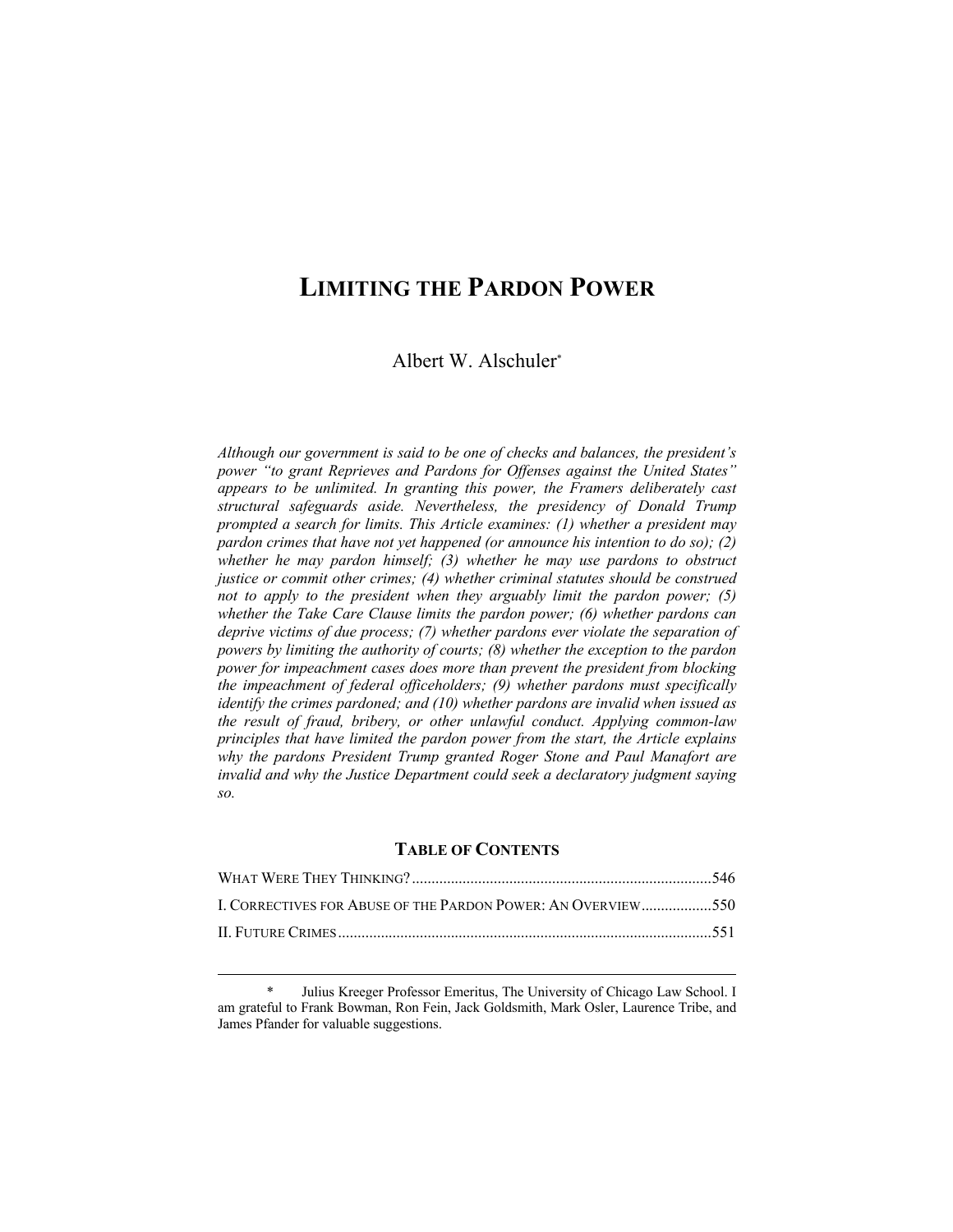**546 ARIZONA LAW REVIEW [VOL. 63:1**

| B. The Take Care Clause as a Possible Constraint on the Pardon Power559    |
|----------------------------------------------------------------------------|
| IV. USING THE PARDON POWER TO OBSTRUCT JUSTICE AND COMMIT OTHER            |
|                                                                            |
| A. May a President Use a Granted Power to Do Things That Would be Criminal |
|                                                                            |
|                                                                            |
| B. Does a "Clear Statement Rule" Preclude or Limit the Application of      |
|                                                                            |
| C. Do Corrupt Pretrial Pardons Always Obstruct Justice? 569                |
| V. IMPEACHING A PRESIDENT FOR NONCRIMINAL ABUSE OF THE PARDON POWER        |
|                                                                            |
| VI. OTHER LIMITS? SOME CHALLENGES TO THE CLEMENCY GRANTED JOE ARPAIO       |
| VII. MUST PARDONS SPECIFICALLY IDENTIFY THE CRIMES PARDONED? 580           |
| VIII. ARE PARDONS INVALID WHEN ISSUED AS A RESULT OF FRAUD, BRIBERY, OR    |
|                                                                            |
|                                                                            |
|                                                                            |
|                                                                            |
| IX. AN APPLICATION: LEGAL RESPONSES TO PRESIDENT TRUMP'S PARDONS OF        |
|                                                                            |
|                                                                            |
|                                                                            |
|                                                                            |
|                                                                            |

## **WHAT WERE THEY THINKING?**

It's right there in the Constitution: "[The President] shall have Power to grant Reprieves and Pardons for Offenses against the United States, except in Cases of Impeachment."<sup>1</sup>

But something seems wrong. Our government is said to be one of checks and balances, yet the power to pardon appears to be unfettered. Were the Framers nodding off when they approved Article II, Section 2, Clause 1?

The power the Constitution gave the president was in fact broader than the king's. For more than 1,000 years—at least since the reign of King Ine of

<sup>1.</sup> U.S. CONST. art. II, § 2, cl. 1.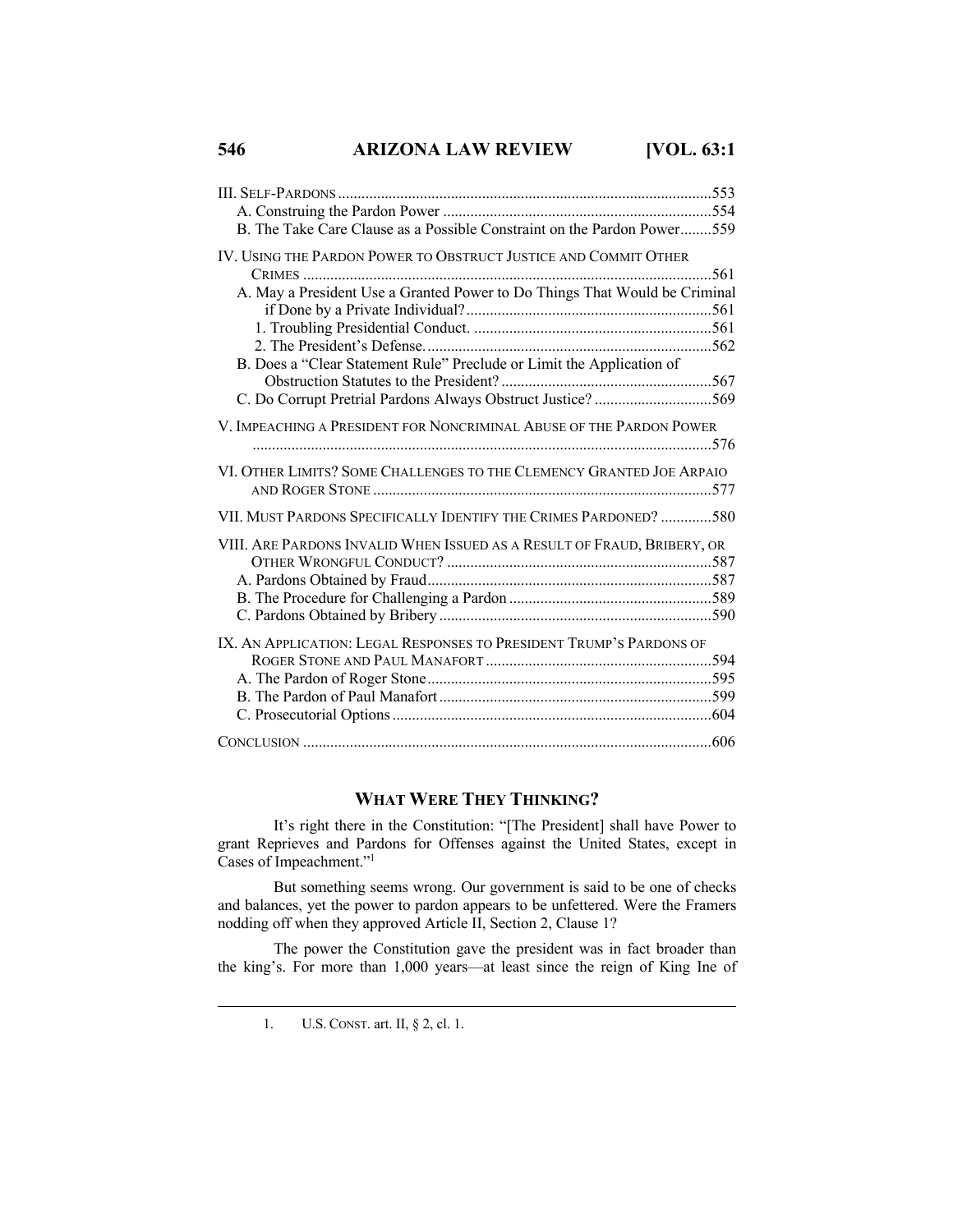Wessex  $(688-725)$ —English kings pardoned offenders,<sup>2</sup> and they sometimes abused this power. In the fourteenth century, for example, English kings regularly pardoned murderers and other felons in return for their enlistment in military campaigns.<sup>3</sup>

Charles II's pardon of a close governmental ally<sup>4</sup> led Parliament in 1700 to limit the power to pardon in impeachment cases, <sup>5</sup> and the Framers to forbid clemency in impeachment cases altogether. Parliament, however, imposed other, less significant limits the Framers disregarded—for example, a prohibition of clemency for anyone convicted of causing another person's imprisonment beyond the realm. 6

Thirty-nine years before the Constitutional Convention, Montesquieu's *The Spirit of Laws* advocated a tripartite system of government, and Montesquieu's vision greatly influenced the Framers. But Montesquieu did not convince the Framers when he suggested scrapping the pardon power. He wrote: "Clemency is the characteristic of monarchs. In republics, whose principle is virtue, it is not so necessary."7

4*. See* Aaron Rappaport, *An Unappreciated Constraint on the President's Pardon Power*, 52 CONN. L. REV. 271, 284–87 (2020) (describing Lord Danby and *L'Affaire Francaise*).

5. An Act of Settlement 1700, 12 & 13 Will. 3 c. 2, §3, sch. 1 (Eng.). Under this act, the king could not block an official's impeachment and removal from office, but he could save an impeached official from execution or other criminal punishment. Note that, although the U.S. Constitution limits impeachment to removal from office and disqualification from holding office in the future, U.S. CONST. art. I, § 3, cl. 7, impeachment in England typically led to criminal punishment. *See* Duker, *supra* note 2, at 496, n.109; Frank O. Bowman III, *Presidential Pardons and the Problem of Impunity*, 23 N.Y.U. J. LEGIS. & PUB. POL'Y (forthcoming 2021) (manuscript at 14), https://ssrn.com/abstract= 3728908 [https://perma.cc/5B3E-EEWR].

6*. See* Habeas Corpus Act, 1679, 31 Car. 2 c. 2, § 11 (Eng.); 4 WILLIAM BLACKSTONE, COMMENTARIES \*391–92; JOHN SOMMERS, THE SECURITY OF ENGLISHMEN'S LIVES 38–39 (1821) (1681); James N. Jorgensen, *Federal Executive Clemency Power: The President's Prerogative to Escape Accountability*, 27 U. RICH. L. REV. 345, 351–52 (1993). The Supreme Court has held that the pardon power is subject to limits recognized by the English common law at the time the Constitution was adopted. *See* United States v. Wilson, 32 U.S. 150, 160 (1833); *Ex parte* Wells, 59 U.S. 307, 311 (1855); *Ex parte* Grossman, 267 U.S. 87, 108–09 (1925); Schick v. Reed, 419 U.S. 256, 260 (1974). The Constitution, however, should not be read to incorporate *statutory* limits other than the one the Framers expressly approved—the prohibition of clemency in treason cases.

7. 1 MONTESQUIEU, THE SPIRIT OF THE LAWS 92 (Thomas Nugent trans., Colonial Press 1900) (1748).

<sup>2.</sup> William F. Duker, *The President's Power to Pardon: A Constitutional History*, 18 WM. & MARY L. REV. 475, 476 (1977).

<sup>3</sup>*. See* HELEN LACEY, THE ROYAL PARDON: ACCESS TO MERCY IN FOURTEENTH-CENTURY ENGLAND 86–87, 100–06, 186 (2009) (noting contemporary criticism of this practice but questioning the view of other historians that pardons granted to recruit soldiers led to a notable increase in crime).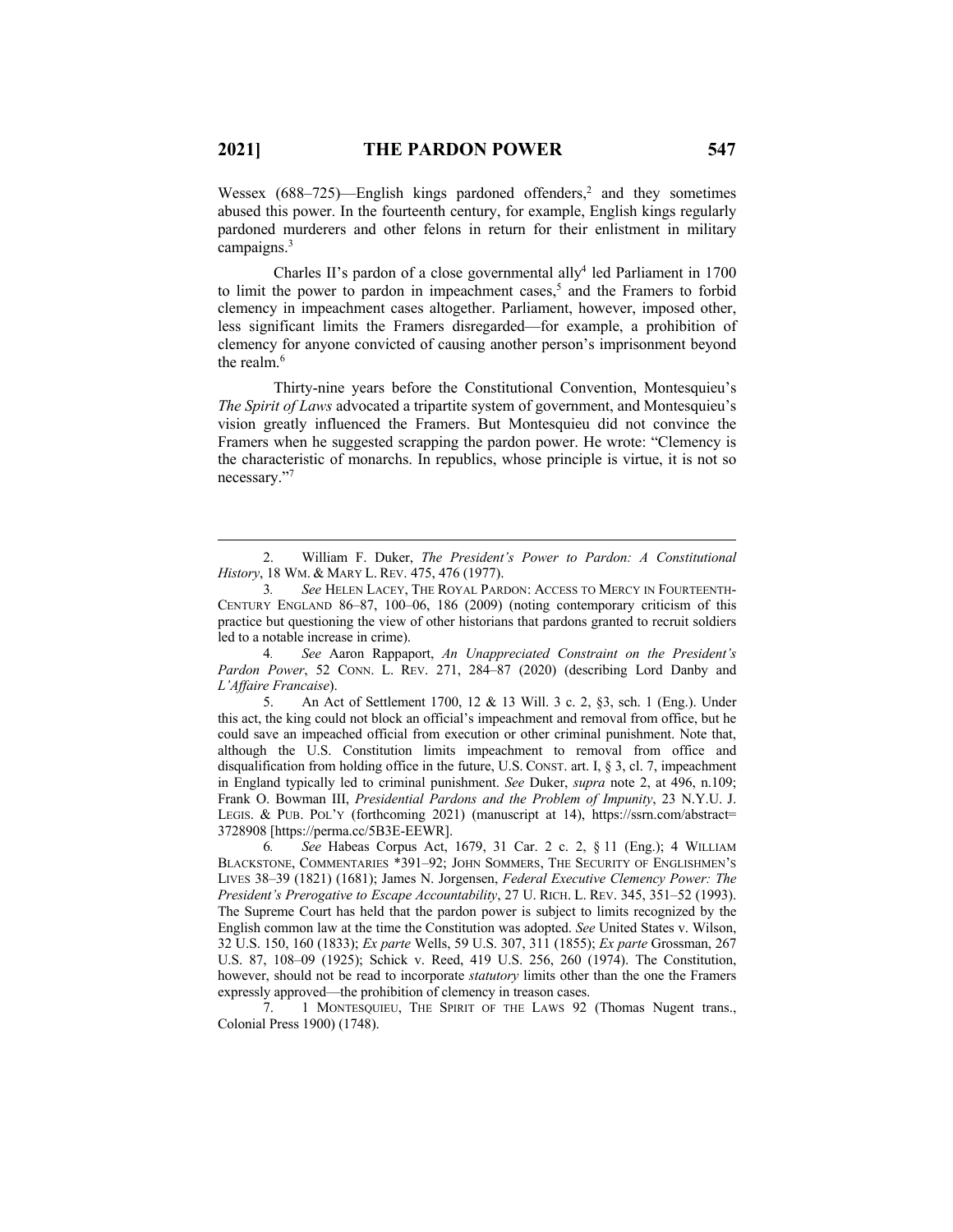Other Enlightenment writers were even more hostile to the pardon power. In the same year the Framers met in Philadelphia, Immanuel Kant described clemency as "the most slippery of all the rights of the sovereign" and a means by which kings can "wreak injustice to a high degree."<sup>8</sup> At about the same time, Jeremy Bentham wrote: "The essence of this power is, to act by caprice."9 Thirteen years before the Constitutional Convention, Cesare Beccaria proclaimed: "Happy the nation in which [clemency and pardon] will be considered as dangerous!"<sup>10</sup>

When the Framers refused to abandon the pardon power or limit it significantly, they were wide awake. The Convention rejected proposals to allow the president to pardon only with the Senate's approval, to forbid pardons for treason, and to allow pardons only after conviction.11 Alexander Hamilton wrote in *Federalist No. 74*: "[T]he benign prerogative of pardoning should be as little as possible fettered or embarrassed."12 He added: "[A] single man of prudence and good sense is better fitted, in delicate conjunctures, to balance the motives which may plead for and against the remission of punishment, than any numerous body whatever."<sup>13</sup>

A White House official reported in 2018 that pardons were President Trump's "favorite thing" because he could approve them without the restraints that hampered his other initiatives.<sup>14</sup> But even the pardon power has limits, and Trump's pardons sparked sharp debate about what those limits are. I describe elsewhere Trump's clemency grants and suggest that his abuse of the pardon power exceeded that of any other president, including even President Clinton.15

Part I of this Article describes three possible remedies for abuse of the pardon power—invalidating pardons, criminally punishing presidents, and removing presidents from office.

Part II notes that presidents may not pardon crimes before they happen. It considers whether presidents may circumvent this requirement by promising before crimes happen to pardon them later.

11. Duker, *supra* note 2, at 501–03.

15. Albert W. Alschuler, *The Corruption of the Pardon Power*, 18 U. ST. THOMAS L.J. (forthcoming 2022).

<sup>8.</sup> IMMANUEL KANT, METAPHYSICAL ELEMENTS OF JUSTICE 144 (John Ladd trans., Hackett 2d ed. 1999) (1787).

<sup>9.</sup> JEREMY BENTHAM, THE RATIONALE OF PUNISHMENT 429 (1830) (a compilation based on manuscripts written in the mid 1770s).

<sup>10.</sup> CESARE BECCARIA, ON CRIMES AND PUNISHMENTS 134 (trans. from Italian, William P. Farrand & Co. 1809) (1764).

<sup>12.</sup> THE FEDERALIST NO. 74, 446 (Alexander Hamilton) (Clinton Rossiter ed., Signet Classics 2003).

<sup>13</sup>*. Id.* at 447.

<sup>14.</sup> Robert Costa et al., *Trump Fixates on Pardons, Could Soon Give Reprieve to 63-Year-Old Woman After Meeting with Kim Kardashian*, WASH. POST (June 5, 2018, 9:30 PM), https://www.washingtonpost.com/politics/trump-fixates-on-pardons-could-soon-givereprieve-to-63-year-old-woman-after-meeting-with-kim-kardashian/2018/06/05/37ac6cb6- 683d-11e8-bbc5-dc9f3634fa0a\_story.html.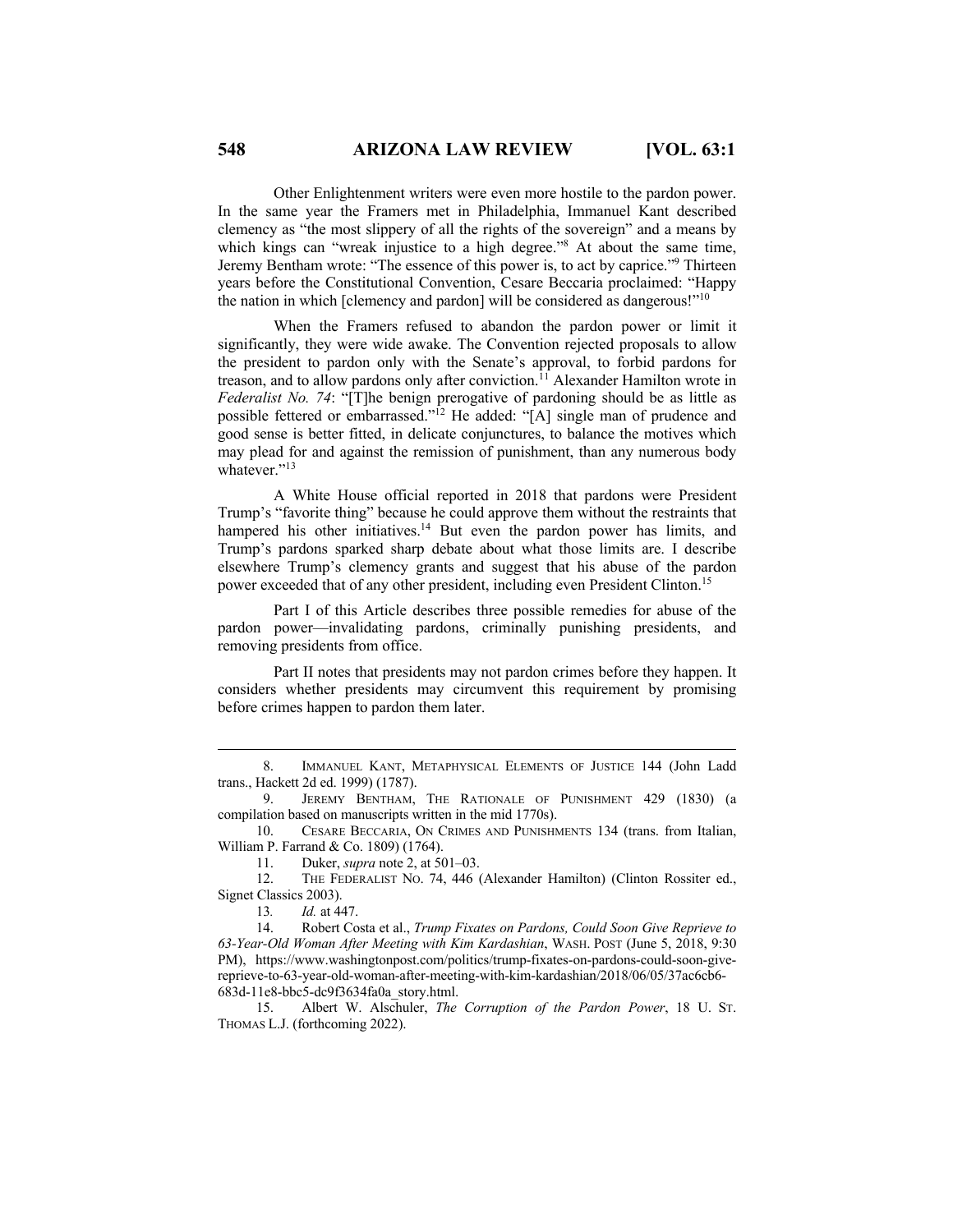Part III argues that a president may not pardon himself. The common-law prohibition of judging one's own case as well as the language, structure, and goals of the Constitution compel this conclusion. This Part, however, rejects recent arguments that the Take Care Clause empowers courts to set aside pardons issued in violation of a president's fiduciary obligations.

Part IV rejects claims: (1) that a president's motives for exercising a constitutional power may never be questioned and (2) that even unambiguous criminal statutes must be construed not to apply to the president when they arguably limit a presidential power. It concludes that, after leaving office, a president may be convicted of using pardons to obstruct justice and commit other crimes. Current obstruction statutes, however, should not be read to authorize prosecution for frustrating justice in the case of a pardon recipient himself. They should be held to reach only the use of pardons to encourage such obstructive conduct as refusing to cooperate with prosecutors and providing false testimony.

Part V notes that noncriminal abuse of the pardon power—including frustrating justice in a pardon recipient's own case—can properly lead to a president's impeachment and removal from office.

Part VI rejects claims: (1) that President Trump's pardon of Joe Arpaio violated the Due Process Clause and the principle of separation of powers and (2) that Trump's pardon of Roger Stone violated the Constitution's prohibition of clemency in impeachment cases.

Part VII considers the argument that pardons always must specify the offenses forgiven and that the pardon President Ford granted former president Nixon for all crimes he might have committed in office was invalid. A long history of blanket clemency grants in England and America makes this contention untenable. Although a common-law requirement of specificity applied when a convict asked a court to set aside a previously recorded conviction, there was no such requirement in other situations.

Part VIII describes the common-law rule that pardons obtained by fraud are invalid. It also describes a common-law procedure—*scire facias*—that allowed courts to set aside improperly obtained pardons even after they had been delivered and their recipients set free. This Part maintains that the common-law rule applies not only when applicants have deceived authorities but also when pardons are the product of bribery or other criminal conduct. It suggests that a federal court may invalidate a pardon and send its recipient back to court or back to prison by issuing a declaratory judgment that the pardon was improperly obtained.

Part IX applies this Article's analysis to the pardons President Trump granted Roger Stone and Paul Manafort. Both of these grants of clemency were all but openly traded for the recipients' noncooperation with prosecutors. Trump, Stone, and Manafort appear to be guilty of bribery and obstruction of justice, and the pardons appear to be invalid.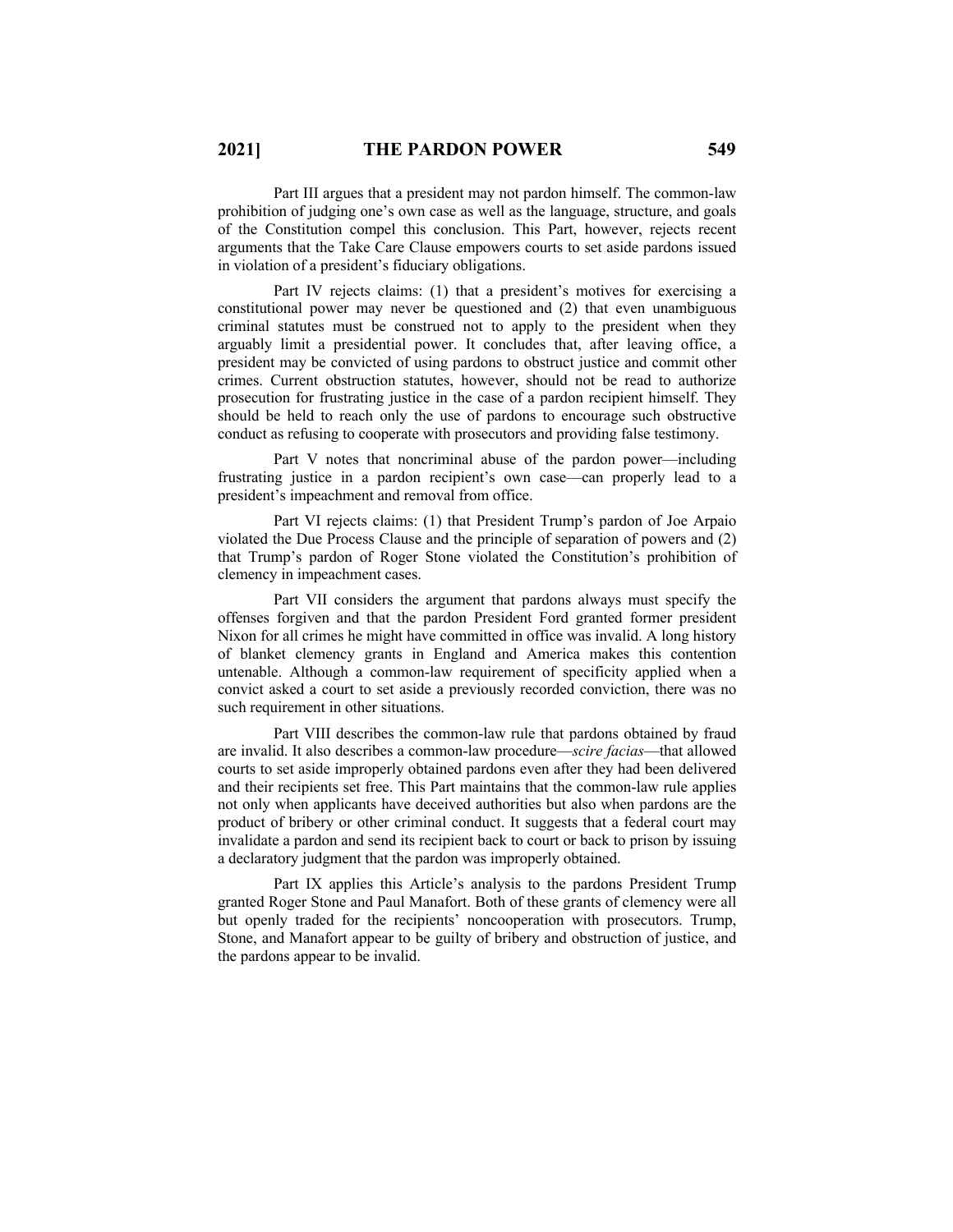## **I. CORRECTIVES FOR ABUSE OF THE PARDON POWER: AN OVERVIEW**

A president's abuse of the pardon power is subject to three sorts of remedy. First, a court may hold the pardon invalid. It may do so when a defendant charged with a crime pleads the pardon defensively to block prosecution; it may do so when a petitioner in a habeas corpus proceeding pleads the pardon offensively in an effort to secure release from prison; and, as this Article will show, it may do so when a prosecutor seeks a judicial declaration of a pardon's invalidity as a prelude to returning a pardon recipient to prison.<sup>16</sup>

As this Article also will show, declaring a pardon invalid is appropriate when this pardon is the product of fraud or other unlawful conduct.<sup>17</sup> In addition, this remedy is appropriate when a president has exceeded his constitutional power—for example, by purporting to pardon a future crime.18

One cannot assume, however, that every constitutional violation deprives a pardon of effect, for some constitutional challenges may be nonjusticiable. A president would violate the equal protection principle, for example, if he pardoned only whites and not applicants of other races.19 A court, however, might provide no remedy even for flagrant racial discrimination. For one thing, no one might have standing to challenge the violation. Would a non-white challenger be required to show that he personally would have been pardoned in the absence of the president's discrimination?<sup>20</sup> For another, a court might treat the constitutionality of the president's action as a "political" question. The Supreme Court has observed: "[P]ardon and commutation decisions have not traditionally been the business of courts; as such, they are rarely, if ever, appropriate subjects for judicial review."21 One challenging issue is whether a court could devise an effective remedy. Would it invalidate the pardons already granted white offenders, returning them to prison although they did not participate in the president's wrong, or would

<sup>16</sup>*. See infra* Part VIII(B).

<sup>17</sup>*. See infra* Parts VIII(A) & (C).

<sup>18</sup>*. See infra* Part II.

<sup>19</sup>*. See* Ohio Adult Parole Auth. v. Woodard, 523 U.S. 272, 292 (1998) (Stevens, J., concurring in part and dissenting in part).

<sup>20</sup>*. See* McCleskey v. Kemp, 481 U.S. 279, 294, 295 n.15 (1987) (concluding that statistical proof of racial discrimination in the administration of Georgia's death penalty did not establish the violation of any particular defendant's constitutional rights); United States v. Armstrong, 517 U.S. 456, 470 (1996) (refusing to allow Black criminal defendants alleging discriminatory prosecution to discover the races of other prosecuted defendants because they "failed to identify individuals who were not [B]lack and could have been prosecuted").

<sup>21.</sup> Conn. Bd. of Pardons v. Dumschat, 452 U.S. 458, 464 (1981); *see* United States *ex rel.* Kaloudis v. Shaughnessy, 180 F.2d 489, 491 (2d Cir. 1950) (L. Hand, J.) (declaring that a president's power to pardon is ordinarily "a matter of grace, over which courts have no review"); Baker v. Carr, 369 U.S. 186, 226 (1962) (describing the grounds that have led the Supreme Court to deem a question "political" and unsuitable for judicial resolution).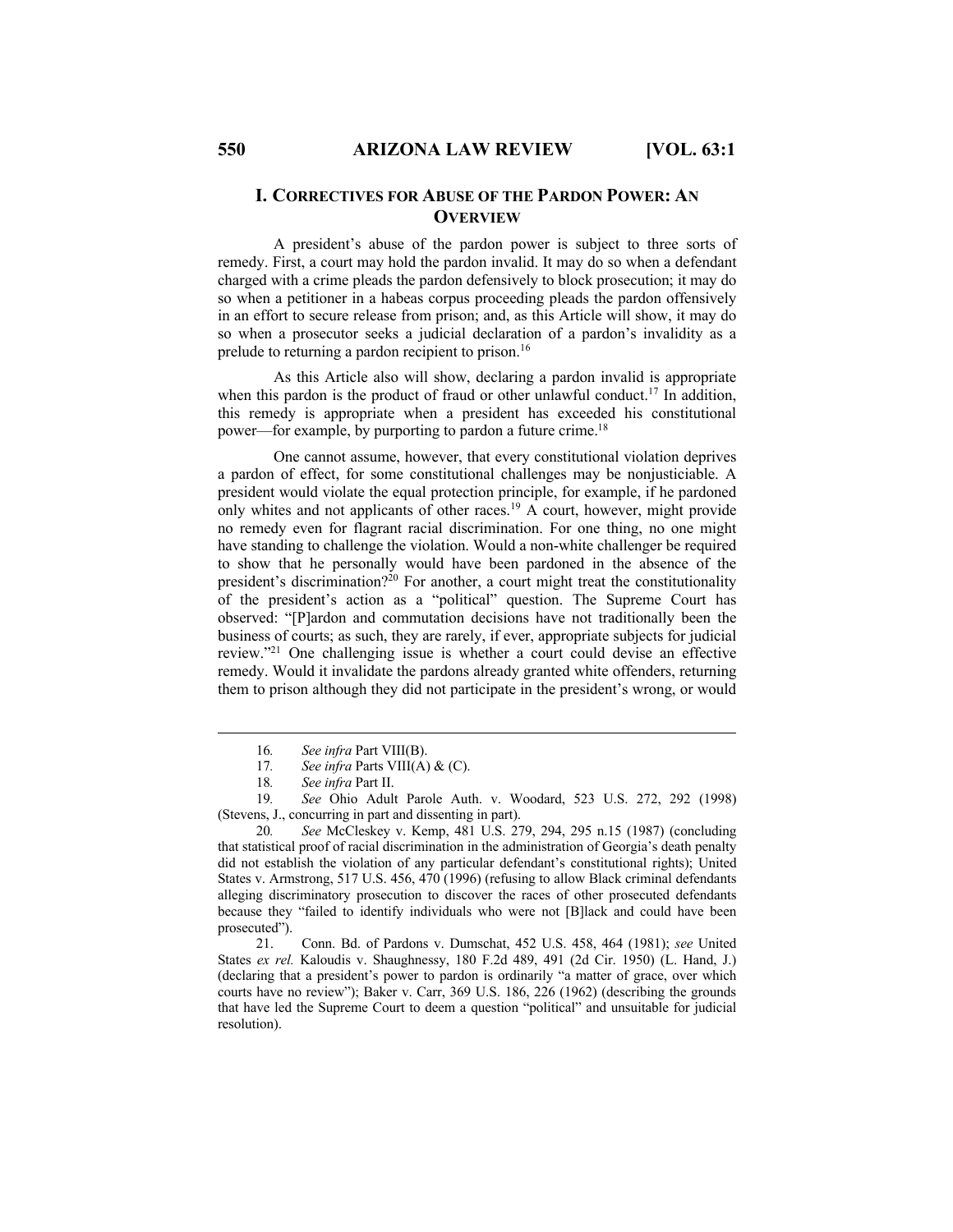it select an equal or proportionate number of non-white offenders and order them pardoned too?<sup>22</sup>

A second remedy for abuse of the pardon power is criminal punishment of the president. Although President Trump's lawyers and others have argued to the contrary, presidents can be convicted for using pardons to further unlawful ends.23 Prosecution, however, apparently must await the end of a president's term or his impeachment. The Justice Department has concluded that prosecuting a president while he remains in office would be unconstitutional.24

Finally, abuse of the pardon power can be grounds for impeachment. The Framers of the Constitution considered removal from office the primary remedy for misuse of this power, and they saw this remedy as appropriate even when the president's conduct was not criminal.25

## **II. FUTURE CRIMES**

All agree that the power to "Grant Reprieves and Pardons for Offenses against the United States" does not include the power to pardon crimes before they happen.<sup>26</sup> The Constitution's language does not compel this conclusion, and for centuries English kings claimed the power to "dispense with" all but the most serious criminal laws prospectively.<sup>27</sup> English law, however, did not allow prospective exemptions when the Constitution was written, $28$  and it seems unthinkable that the Framers meant to empower the Chief Executive to authorize whatever crimes he would like committed.<sup>29</sup>

23*. See infra* Part IV(A).

24*. See* A Sitting President's Amenability to Indictment and Criminal Prosecution, 24 Op. O.L.C. 222 (2000), https://www.justice.gov/sites/default/files/olc/ opinions/2000/10/31/op-olc-v024-p0222\_0.pdf [https://perma.cc/6L34-MJDA].

25*. See infra* Part V.

26*. See Ex parte* Garland, 71 U.S. 333, 380 (1867) ("The power thus conferred . . . extends to every offence known to the law, and may be exercised at any time after its commission . . . .").

27. *See* F. W. MAITLAND, A CONSTITUTIONAL HISTORY OF ENGLAND 302–06 (1920). The king could not authorize the commission of *mala in se* offenses. *Id.* at 304.

28. *See* An Act Declaring the Rights and Liberties of the Subject and Settling the Succession of the Crown (Bill of Rights) 1688, 1 W. & M. c. 2,  $\hat{\zeta}$  2 (Eng.),https://www.legislation.gov.uk/aep/WillandMarSess2/1/2/introduction

[https://perma.cc/Z9K4-MXU5] (declaring the king's "pretended power" illegal); 17 CHARLES VINER, A GENERAL ABRIDGMENT OF THE LAW AND EQUITY 32–33 (1743).

29. The pardon President Trump granted former Sheriff Joe Arpaio proclaimed that it forgave not only the criminal contempt of which he had been convicted but also "any other offenses under Chapter 21 of Title 18 United States Code that might arise, or be charged in connection with *Melendres v. Arpaio*." Donald J. Trump, President of the UnitedStates, Executive Grant of Clemency (Aug. 25, 2017),https://en.wikipedia.org/wiki/

<sup>22</sup>*. See* Daniel T. Kobil, *The Quality of Mercy Strained: Wresting the Pardoning Power from the King.* 69 TEX. L. REV. 569, 617–18 (1991) (declaring that a court would hold the pardons already granted white offenders invalid); *see generally* Albert W. Alschuler, *Racial Profiling and the Constitution*, 2002 U. CHI. LEGAL F. 163, 201–05, 245– 62 (discussing issues of standing and remedy in racial discrimination cases).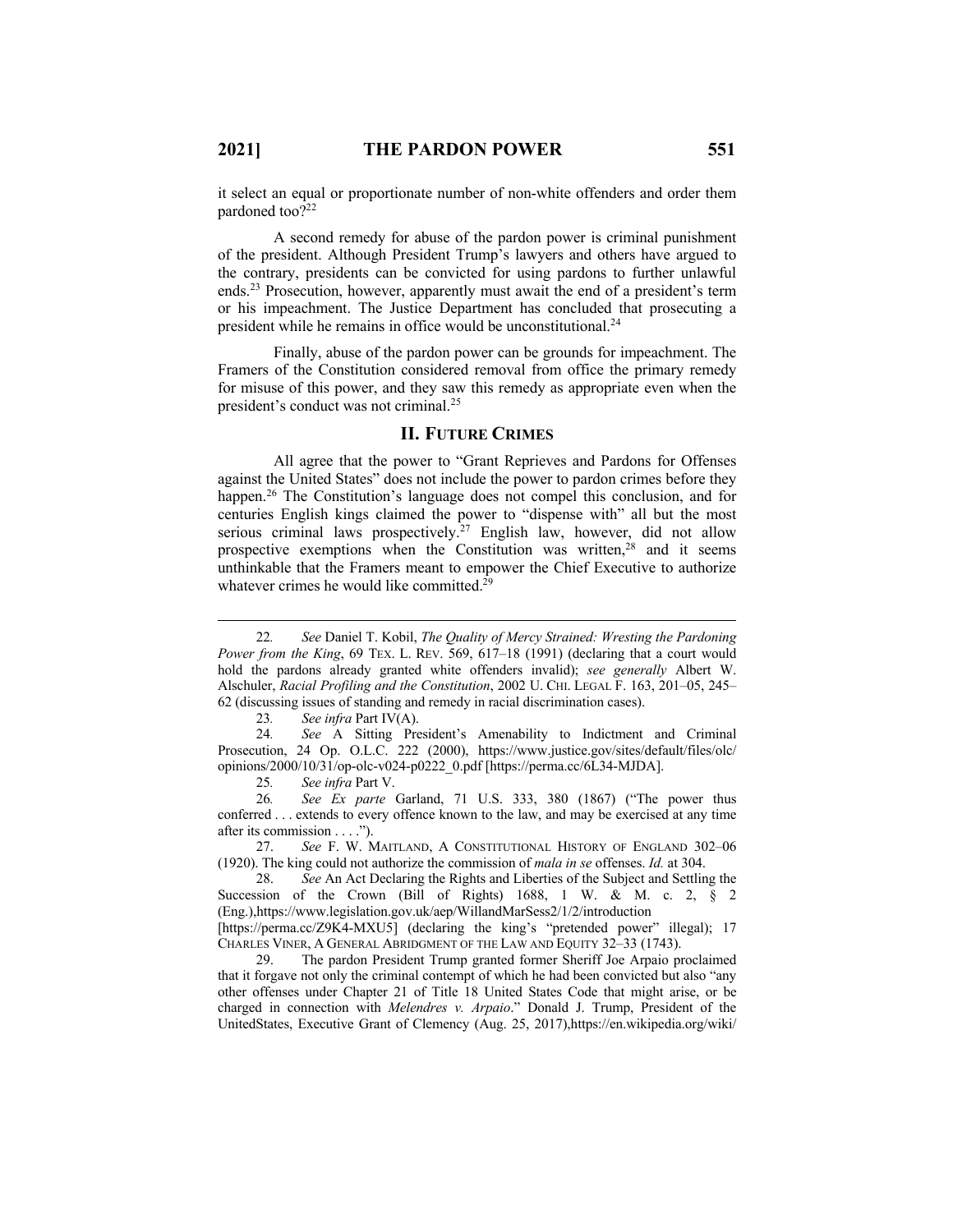Although the Constitution does not allow the president to pardon future crimes, it does not block him from encouraging crimes by announcing that he *will* pardon them. In April 2019, President Trump reportedly told the Commissioner of Customs and Border Protection to expect a pardon if he were jailed for blocking asylum seekers from entering the United States. The President soon tweeted a denial.30 When Homeland Security Secretary Kirstjen Nielsen complained to Trump that he was asking immigration officials to break the law, he responded: "Then we'll pardon them."31 At a White House meeting in August 2019, the President promised pardons to subordinates if they needed to violate any laws in order to construct hundreds of miles of border wall before the 2020 election. A White House official soon told the press Trump was joking.<sup>32</sup> Trump disavowed or retreated from most of his reported promises to pardon future crimes, and anyone who committed a crime in reliance on the promise of a future pardon would be unlikely to find the promise kept.

Pardon of Joe Arpaio#/media/File:Pardon of Joe Arpao by President Trump.jpg [https://perma.cc/RVD6-RCK6]. Insofar as Trump sought to block conviction for the future violation of judicial orders or other future crimes, his pardon surely was void. Pardoning Arpaio for completed but uncharged crimes, however, was permissible. *See* Garland, 71 U.S. at 380 (upholding a pardon for uncharged crimes).

<sup>30</sup>*.* Jake Tapper, *Trump Told CBP Head He'd Pardon Him if He Were Sent to Jail for Violating Immigration Law*, CNN POLITICS (Apr. 13, 2019, 10:55 AM) https://www. cnn.com/2019/04/12/politics/trump-cbp-commissioner-pardon/index.html [https://perma.cc/ X6RR-VW9W].

<sup>31.</sup> PHILIP RUCKER & CAROL LEONNIG, A VERY STABLE GENIUS 307 (2020); *see also* Rachael Bade, *House Panel Subpoenas Homeland Security Over Trump's Pardon Promises*, WASH. POST (Sept. 4, 2019, 5:48 PM), https://www.washingtonpost.com/politics/ house-panel-subpoenas-homeland-security-over-trumps-pardon-promises/2019/09/04/553 fcf58-cf5b-11e9-9031-519885a08a86\_story.html. The Chief of Staff of the Homeland Security Department, Miles Taylor, said that he decided to leave the government when the president told officials at the U.S.-Mexican border not to let anyone else into the U.S. and promised them pardons. Andrew Solender, *"If You Get in Trouble I'll Pardon You": Ex-DHS Official Miles Taylor Says Trump Promised Protection for Illegal Policies*, FORBES (Aug. 25, 2020, 3:20 PM), https://www.forbes.com/sites/andrewsolender/2020/08/25/if-you -get-in-trouble-ill-pardon-you-ex-dhs-official-miles-taylor-says-trump-promised-protectionfor-illegal-policies/?sh=451a712444f8 [https://perma.cc/8MAV-TQTF]. A spokesman for the Trump presidential campaign responded that Taylor was a "creature of the D.C. Swamp" who "never understood the importance of the President's agenda." *Id.* Taylor later acknowledged that he did oppose much of the President's agenda. He was "Anonymous," the author of an anonymous *New York Times* op-ed declaring himself part of "a quiet resistance within the administration." *See* Michael D. Shear, *Miles Taylor, a Former Homeland Security Official, Reveals He Was "Anonymous*,*"* N.Y. TIMES (Oct 28, 2020), https://www.nytimes.com/2020/10/28/us/politics/miles-taylor-anonymous-trump.html [https://perma.cc/UMC9-45VC].

<sup>32.</sup> Nick Miroff & Josh Dawsey, *'Take the Land': President Trump Wants a Border Wall. He Wants it Black. He Wants it by Election Day*, WASH. POST (Aug. 27, 2019, 9:04 PM), https://www.washingtonpost.com/immigration/take-the-land-president-trumpwants-a-border-wall-he-wants-it-black-and-he-wants-it-by-election-day/2019/08/27/37b 80018-c821-11e9-a4f3-c081a126de70\_story.html [https://perma.cc/2PRM-W2TX].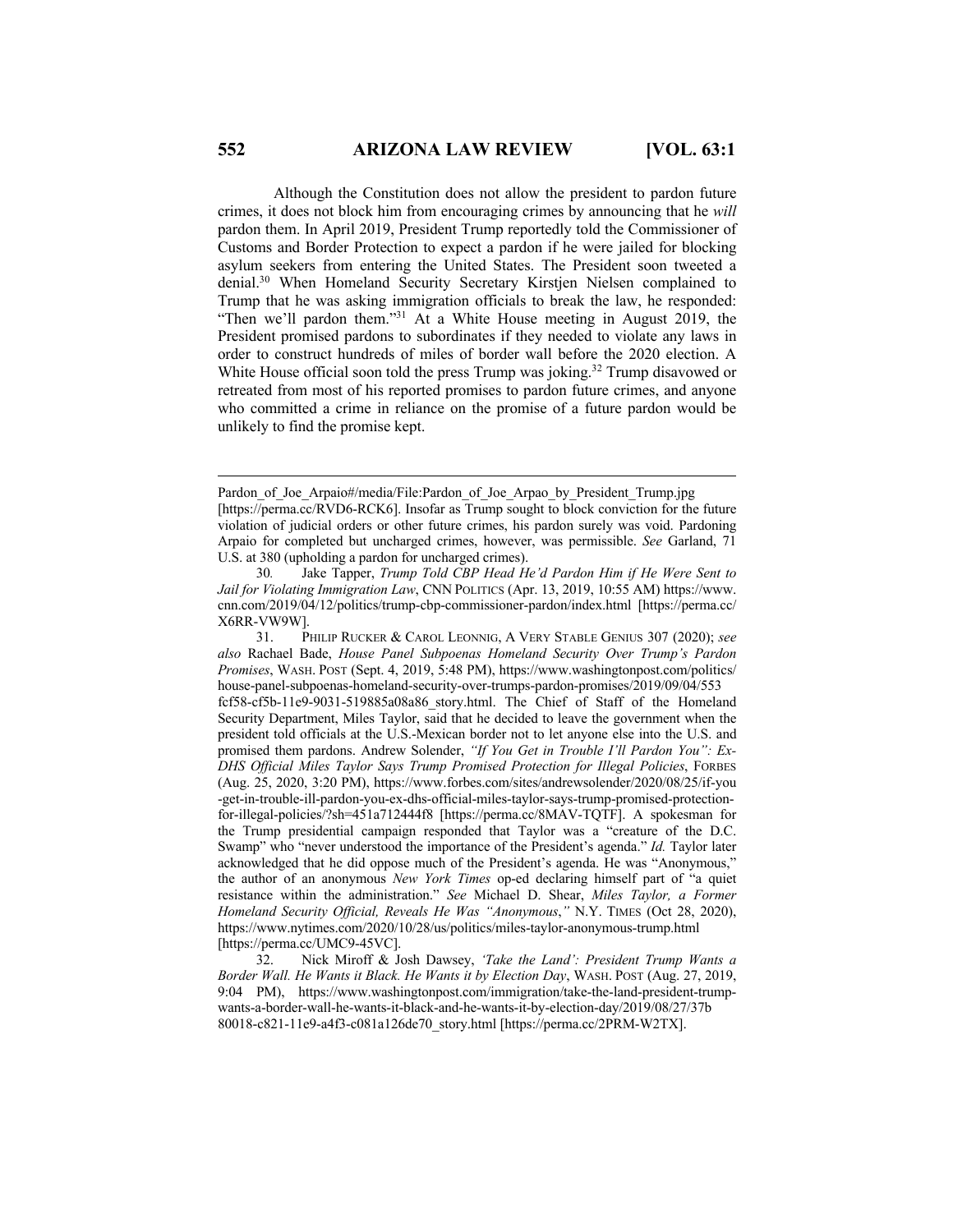Although the Constitution does not bar the president from promising to pardon a future crime, other laws do. A president who offered to pardon a future crime (and wasn't kidding) would be guilty of the crime as an accomplice if someone who received his offer carried it out.<sup>33</sup> The president would be guilty of conspiracy if the recipient responded by agreeing to commit the crime.<sup>34</sup> He might be guilty of criminal solicitation or perhaps an attempt if his offer was unaccepted. <sup>35</sup> Moreover, an unaccepted offer could justify impeachment even if it was not criminal.<sup>36</sup> Offering a future pardon in exchange for building a border wall or other official act also would appear to be a bribe.<sup>37</sup>

## **III. SELF-PARDONS**

In 2018, President Trump tweeted: "As has been stated by numerous legal scholars, I have the absolute right to PARDON myself[.]"<sup>38</sup> Trump apparently discussed the possibility of pardoning himself with advisors until the very end of his presidency.<sup>39</sup> The President's statement was a partial truth, however, as a larger number of legal scholars have said a president lacks the power to pardon himself.<sup>40</sup>

38. Donald J. Trump (@realDonaldTrump), TWITTER (Jun. 4, 2018, 8:35 AM), https://www.thetrumparchive.com/ [https://perma.cc/ZKV8-UFEK].

39. *See* Kaitlan Collins et al., *Trump Talked Out of Pardoning Kids and Republican Lawmakers*, CNN (Jan. 19, 2021, 5:09 PM), https://www.cnn.com/2021/01/19/ politics/trump-self-pardon-warning/index.html [https://perma.cc/7W7A-6AGA]. White House Counsel Pat Cipollone, former Attorney General Bill Barr, and others strongly discouraged Trump from pardoning himself. Especially following his second impeachment by the House of Representatives, a self-pardon might have been seen as a defiant challenge, incriminating, or both. Although it seems unlikely, one cannot be entirely sure that Trump did not secretly pardon himself, intending to reveal the document only if charged with a crime. His former lawyer Michael Cohen believes he did. *See* Christina Zhao, *Michael Cohen Thinks Donald Trump Issued Secret Pardons for Himself, His Children and Giuliani*, NEWSWEEK (Jan. 24, 2021, 6:22 PM), https://www.newsweek.com/michael-cohen-thinksdonald-trump-issued-secret-pardons-himself-his-children-giuliani-1564018 [https://perma. cc/RUV3-JEVM]; *see infra* note 59.

40. President Trump's assertion that he could pardon himself prompted many op-eds on the subject by distinguished lawyers and legal scholars. Among those who said the president may pardon himself were Richard Epstein, Michael McConnell, Michael Stokes Paulsen, and Jonathan Turley. Among those who said he may not were Laurence Tribe, Richard Painter, Norman Eisen, Noah Feldman, J. Michael Luttig, William Eskridge, Philip Bobbitt, Jed Shugerman, and Ethan Leib. Two scholars—Alan Dershowitz and Garrett Epps—threw up their hands. *See* Richard A. Epstein, *Pardon Me, Said the President to Himself: Trump Is Right About What He Could Do—Though He Shouldn't*, WALL ST. J. (June 5, 2018, 7:02 PM), https://www.wsj.com/articles/pardon-me-said-the-president-tohimself-1528239773 [https://perma.cc/8UUV-A7WS]; Michael W. McConnell, *Trump's Not Wrong About Pardoning Himself*, WASH. POST (June 8, 2018, 6:28 PM),

<sup>33</sup>*. See* WAYNE R. LAFAVE, CRIMINAL LAW § 13.2 (5th ed. 2010).

<sup>34</sup>*. See id.* at § 12.2(a).

<sup>35</sup>*. See id.* at § 11.1(c) & (f).

<sup>36</sup>*. See* LAURENCE TRIBE & JOSHUA MATZ, TO END A PRESIDENCY: THE POWER OF IMPEACHMENT 44–53 (2018); *see also infra* Part V.

<sup>37</sup>*. See* 18 U.S.C. § 201(b) (2018).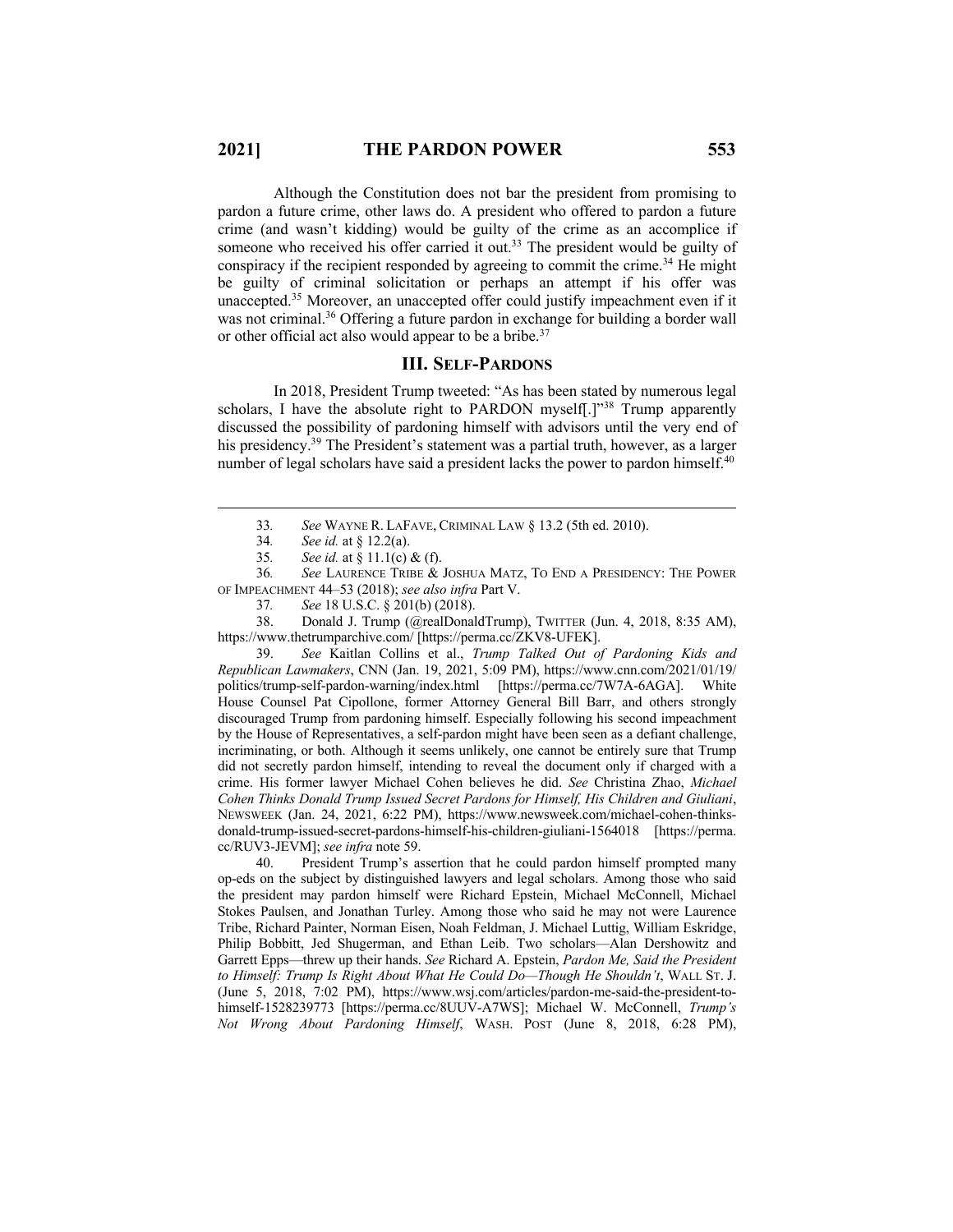#### *A. Construing the Pardon Power*

https://www.washingtonpost.com/opinions/trumps-not-wrong-about-pardoning-himself/ 2018/06/08/e6b346fa-6a6b-11e8-9e38-24e693b38637\_story.html; Michael Stokes Paulsen, *The President's Pardon Power is Absolute*, NAT'L REV. (July 25, 2017, 7:30 PM), https://www.nationalreview.com/2017/07/donald-trump-pardon-power-congressionalimpeachment/ [https://perma.cc/3LD6-8VKK]; Jonathan Turley, *Yes, Donald Trump Can Pardon Himself, But It Would Be a Disastrous Idea*, USA TODAY (June 4, 2018, 6:12 PM), https://www.usatoday.com/story/opinion/2018/06/04/donald-trump-self-pardonconstitutional-impeachment-column/667751002/ [https://perma.cc/7NTX-H9R8]; Laurence H. Tribe, Richard Painter & Norman Eisen, *No, The President Can't Pardon Himself. The Constitution Tells Us So*, WASH. POST (July 21, 2017), https://www.washingtonpost.com/ opinions/no-trump-cant-pardon-himself-the-constitution-tells-us-so/2017/07/21/f3445d74- 6e49-11e7-b9e2-2056e768a7e5\_story.html; Norman Eisen, *Unpacked: Can a President Pardon Himself?*, BROOKINGS (Aug. 13, 2018), https://www.brookings.edu/blog/unpacked/ 2018/08/13/unpacked-can-a-president-pardon-himself/ [https://perma.cc/48NQ-TXAV]; Noah Feldman, *Trump's Pardoning Himself Would Trash Constitution*, BLOOMBERG OPINION (July 21, 2017, 12:25 PM), https://www.bloomberg.com/opinion/articles/2017-07- 21/trump-s-pardoning-himself-would-trash-constitution [https://perma.cc/X7LN-45EM]; J. Michael Luttig, *No, President Trump Can't Pardon Himself*, WASH. POST (Dec. 7, 2020, 7:10 PM), https://www.washingtonpost.com/opinions/no-president-trump-cant-pardonhimself/2020/12/07/774c7856-38d9-11eb-98c4-25dc9f4987e8\_story.html; William N. Eskridge, Jr., *Trump is Understandably Tempted to Pardon Himself. It Won't Work*, WASH. POST (Jan. 14, 2021, 3:11 PM), https://www.washingtonpost.com/opinions/2021/01/14/cantrump-pardon-himself-constitutionally-no/?utm\_campaign=wp\_todays\_headlines&utm\_ medium=email&utm\_source=newsletter&wpisrc=nl\_headlines; Philip Bobbitt, *Self-Pardons: The President Can't Pardon Himself, So Why Do People Think He Can?*, LAWFARE (June 20, 2018, 2:53 PM), https://www.lawfareblog.com/self-pardons-presidentcant-pardon-himself-so-why-do-people-think-he-can [https://perma.cc/N7Q2-JA8K]; Jed Shugerman & Ethan J. Leib, *This Overlooked Part of the Constitution Could Stop Trump From Abusing His Pardon Power*, WASH. POST (Mar. 14, 2018, 12:31 PM), https://www.washingtonpost.com/opinions/this-overlooked-part-of-the-constitution-couldstop-trump-from-abusing-his-pardon-power/2018/03/14/265b045a-26dd-11e8-874b-d517e 912f125\_story.html; Alan Dershowitz, *Can Trump Pardon Himself? The Answer is No One Actually Knows*, THE HILL (June 4, 2018, 2:45 PM), https://thehill.com/opinion/whitehouse/390600-can-trump-pardon-himself-the-answer-is-no-one-actually-knows [https:// perma.cc/4RV7-9SH6]; Garrett Epps, *Can Trump Pardon Himself?*, THE ATLANTIC (Dec. 17, 2018), https://www.theatlantic.com/ideas/archive/2018/12/can-trump-pardon-himself/ 578074/ [https://perma.cc/YK9S-9372].

Lengthier examinations of the legality of self-pardons are similarly divided. *Compare* Robert Nida & Rebecca L. Spiro, *The President as His Own Judge and Jury: A Legal Analysis of the Presidential Self-Pardon Power*, 52 OKLA. L. REV. 197 (1999) (contending that the president may pardon himself), *and* Paul J. Larkin, Jr., *The Legality of Presidential Self-Pardons*, 44 HARV. J. LAW & PUB. POL'Y 763 (2021) (same), *and* Michael Conklin, *Please Allow Myself to Pardon . . . Myself: The Constitutionality of a Presidential Self-Pardon*, 97 U. DET. MERCY L. REV. 291 (2020) (same), *with* Ethan J. Leib & Jed Handelsman Shugerman, *Fiduciary Constitutionalism: Implications for Self-Pardons and Non-Delegation*, 17 GEO. J. L. & PUB. POL'Y 463 (2019) (contending that the president may not pardon himself), *and* Brian C. Kalt, Note, *Pardon Me?: The Constitutional Case Against Presidential Self-Pardons*, 106 YALE L.J. 779 (1996) (same). *See generally* BRIAN C. KALT, CONSTITUTIONAL CLIFFHANGERS: A LEGAL GUIDE TO PRESIDENTS AND THEIR ENEMIES 39–60 (2012).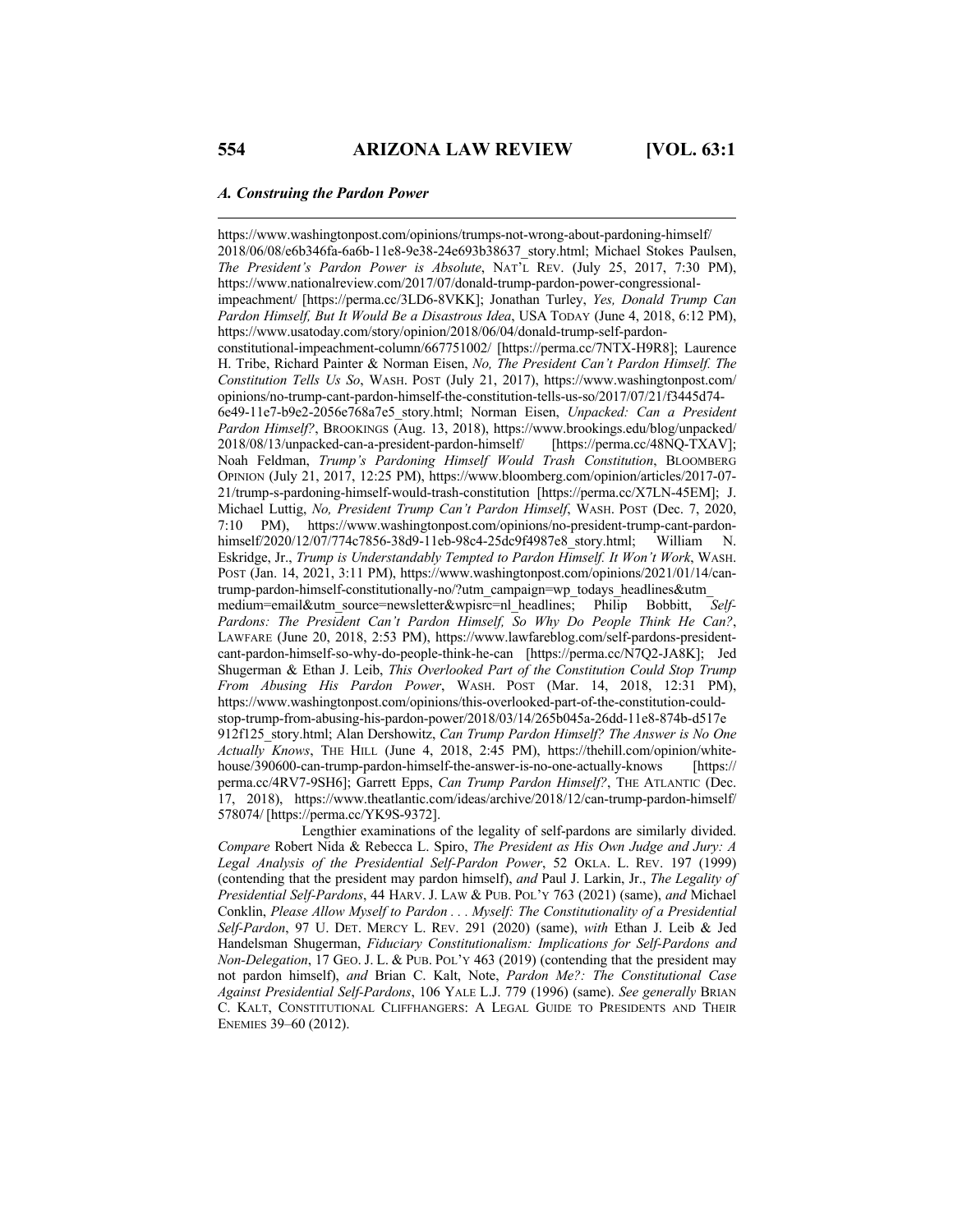A precedent from Shakespeare's day illustrates a principle the Department of Justice has considered decisive—the principle that no one may judge his own case. An act of Parliament authorized the College of Physicians to determine whether someone had practiced medicine without a license, to fine him if he had, and to retain half the fine. In *Dr. Bonham's Case* in 1610,<sup>41</sup> the English Court of Common Pleas refused to follow the statute because, by authorizing the College to impose a fine and keep part of it, the statute violated the long-standing prohibition of self-judging.42 This imperative had been regarded as basic in Roman law and church law as well as the English common law. It often was described as part of the law of nature.<sup>43</sup>

Some of Chief Justice Coke's language suggested that judges would declare statutes invalid whenever they contravened fundamental law,<sup>44</sup> but scholars today widely agree the ruling did not go so far.<sup>45</sup> The court instead presumed that Parliament itself would not have approved the statute if it had recognized its incompatibility with a fundamental principle.46 Legislative supremacy was unchallenged, and a clear statement that Parliament wished to abandon this principle would be given effect.

In the United States, 188 years after *Bonham's Case* and nine years after the Constitution went into effect, allowing a person to judge his own case remained abhorrent. In 1798 in *Calder v. Bull*, <sup>47</sup> the Supreme Court said that "a law that makes a man a Judge in his own cause" is "contrary to the great first principles of the social compact." It added: "It is against all reason and justice, for a people to entrust a Legislature with SUCH powers; and, therefore, it cannot be presumed they have done it."48

43*. See* R. H. Helmholz, Bonham's Case*, Judicial Review, and the Law of Nature*, 1 J. LEGAL ANALYSIS 325, 335 (2009).

44. *See Bonham's Case*, 77 Eng. Rep. at 652 ("[F]or when an Act of Parliament is against common right and reason, or repugnant, or impossible to be performed, the common law will controul it, and adjudge such Act to be void.").

45*. See* Helmholz, *supra* note 43, at 346; PHILIP HAMBURGER, LAW AND JUDICIAL DUTY 622–30 (2008); Ian Williams, Dr. Bonham's Case *and 'Void' Statutes*, 27 J. LEGAL HIST. 111, 125 (2006); Charles M. Gray, Bonham's Case *Reviewed*, 116 PROC. AM. PHIL. SOC'Y 35, 36 (1972); S. E. Thorne, *Dr. Bonham's Case*, 54 LAW Q. REV. 543, 548–50 (1938).

46*. See Bonham's Case*, 77 Eng. Rep. at 652 ("[S]ome statutes are made against law and right, which those who made them perceiving, would not put them in execution.").

47. 3 U.S. (3 Dall.) 386 (1798).

48*. Id.* at 388; *see also* Gutierrez de Martinez v. Lamango, 515 U.S. 417, 428 (1995) (calling the principle that no one may judge his own cause "a mainstay of our system of government"); *In re* Murchison, 349 U.S. 133, 136 (1955) ("[N]o man can be a judge in his own case."); THE FEDERALIST No. 10, 74 (James Madison) (Clinton Rossiter ed., Signet Classics 2003) ("No man is allowed to be a judge in his own cause, because his interest would certainly bias his judgment and, not improbably, corrupt his integrity."); 1 WILLIAM BLACKSTONE, COMMENTARIES \*91 ("[I]t is unreasonable that any man should determine his own quarrel.").

<sup>41.</sup> Bonham's Case (1610) 77 Eng. Rep. 646 (PC).

<sup>42.</sup> *Id.* at 652.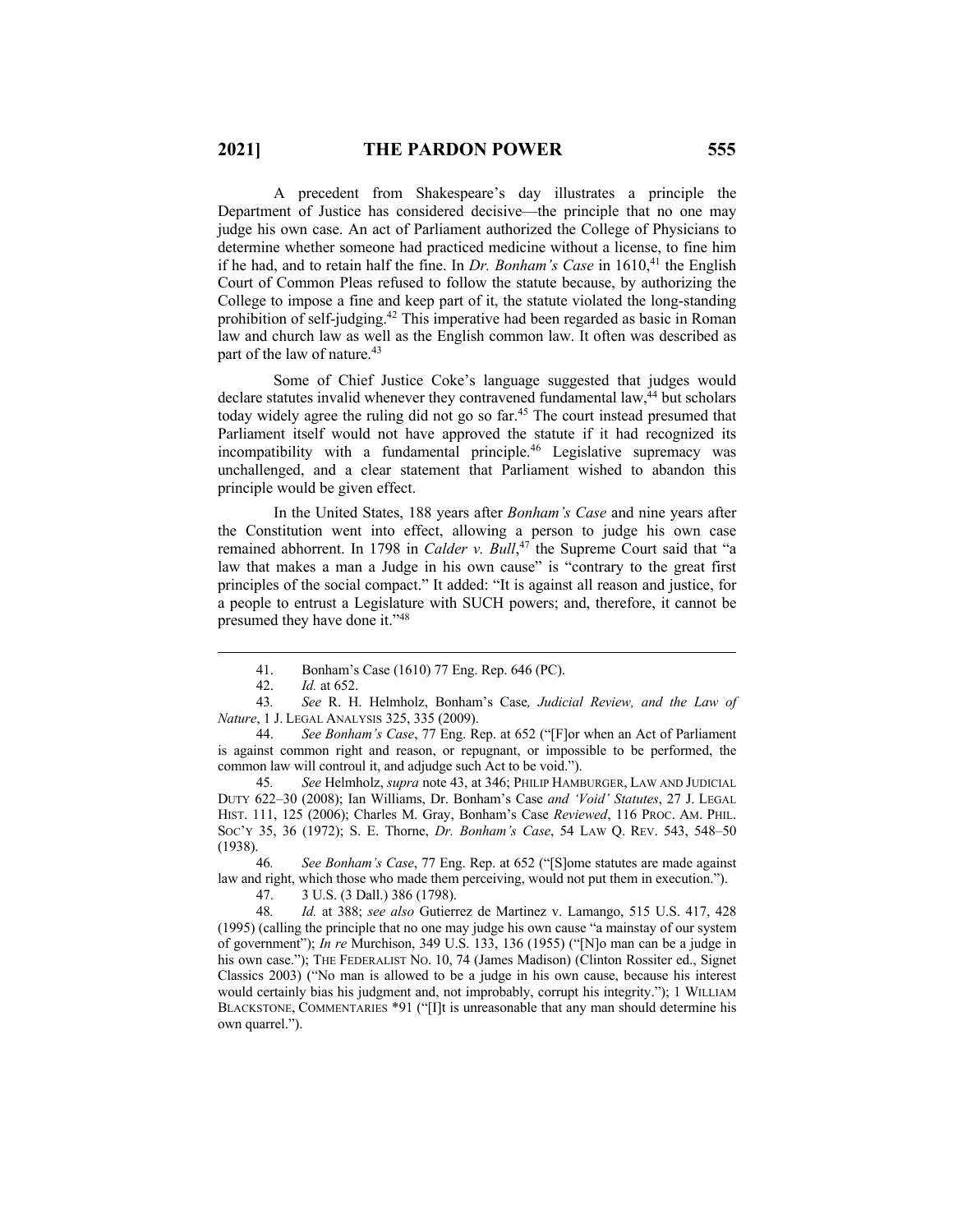The principle applied in *Bonham's Case* and reiterated in *Calder v. Bull*—that even a seemingly unqualified enactment will not prompt a court to abandon a basic principle of justice—also applies to construction of the Constitution. Article II, Section 2, Clause 1 contains no clear statement that the president may judge his own case. On August 5, 1974, four days before President Nixon resigned under threat of impeachment, a Justice Department opinion declared: "Under the fundamental rule that no one may be a judge in his own case, the president cannot pardon himself."49

Scholars who maintain the president may pardon himself typically note that the language of the Pardon Clause is unqualified; they assert that the Framers would not have left an exception to implication.<sup>50</sup> Courts, however, do recognize implied limits to enumerated powers.<sup>51</sup> The Constitution's grant of the "Power to Grant Reprieves and Pardons for Offenses against the United States" is subject to construction, and limits can be inferred from historic principles. The Constitution's Framers almost certainly did not mean to depart from the ancient prohibition of self-judging. Their respect for this principle was clearer than Parliament's in *Bonham's Case*. 52

51*. See, e.g.*, New York v. United States, 326 U.S. 572, 575 (1947) (opinion of Frankfurter, J.) ("By its terms, the Constitution has placed only one limitation on [Congress's power to tax].... But the fact that ours is a federal constitutional system . . . carries with it implications . . . ."); Posse Comitatus Act, 18 U.S.C. § 1385 (2018) (longstanding legislation limiting the president's power to use the armed forces to enforce domestic law despite the Constitution's facially unqualified grants of authority to command the armed forces and take care that the laws be faithfully executed).

52. Michael McConnell offers an intriguing but unpersuasive argument for the claim that the president may pardon himself. He writes:

> [W]e do not have to guess. Two days before the Constitutional Convention voted in 1787 to approve the final draft, Edmund Randolph of Virginia moved to narrow the president's pardon power on the ground that it "was too great a trust. The President himself may be guilty." . . . But James Wilson of Pennsylvania . . . stressed the importance of the pardon power and argued that if the president "be himself a party to the guilt, he can be impeached and prosecuted." ("Prosecuted" meant prosecuted before the Senate.)

> The framers of the Constitution thus specifically contemplated and debated the prospect that a President might be guilty of an offense and use the pardon power to clear himself. They concluded that the remedy of impeachment by the House and conviction by the Senate was a sufficient check on the possibility of abuse.

McConnell, *supra* note 40.

Although McConnell's argument sounds convincing, he omits part of the exchange between Randolph and Wilson. Speaking specifically of treason cases, Randolph said: "The prerogative of pardon in these cases is too great a trust. The President himself may be guilty. *The Traytors may be his own instruments*." JAMES MADISON, NOTES ON THE

<sup>49</sup>*.* Presidential or Legislative Pardon of the President, 1 Op. O.L.C. 370, 370 (1974), https://www.justice.gov/file/20856/download [https://perma.cc/ZE9R-6GYW].

<sup>50</sup>*. See, e.g.*, Nida & Spiro, *supra* note 40, at 217; Conklin, *supra* note 40, at 302; Turley, *supra* note 40.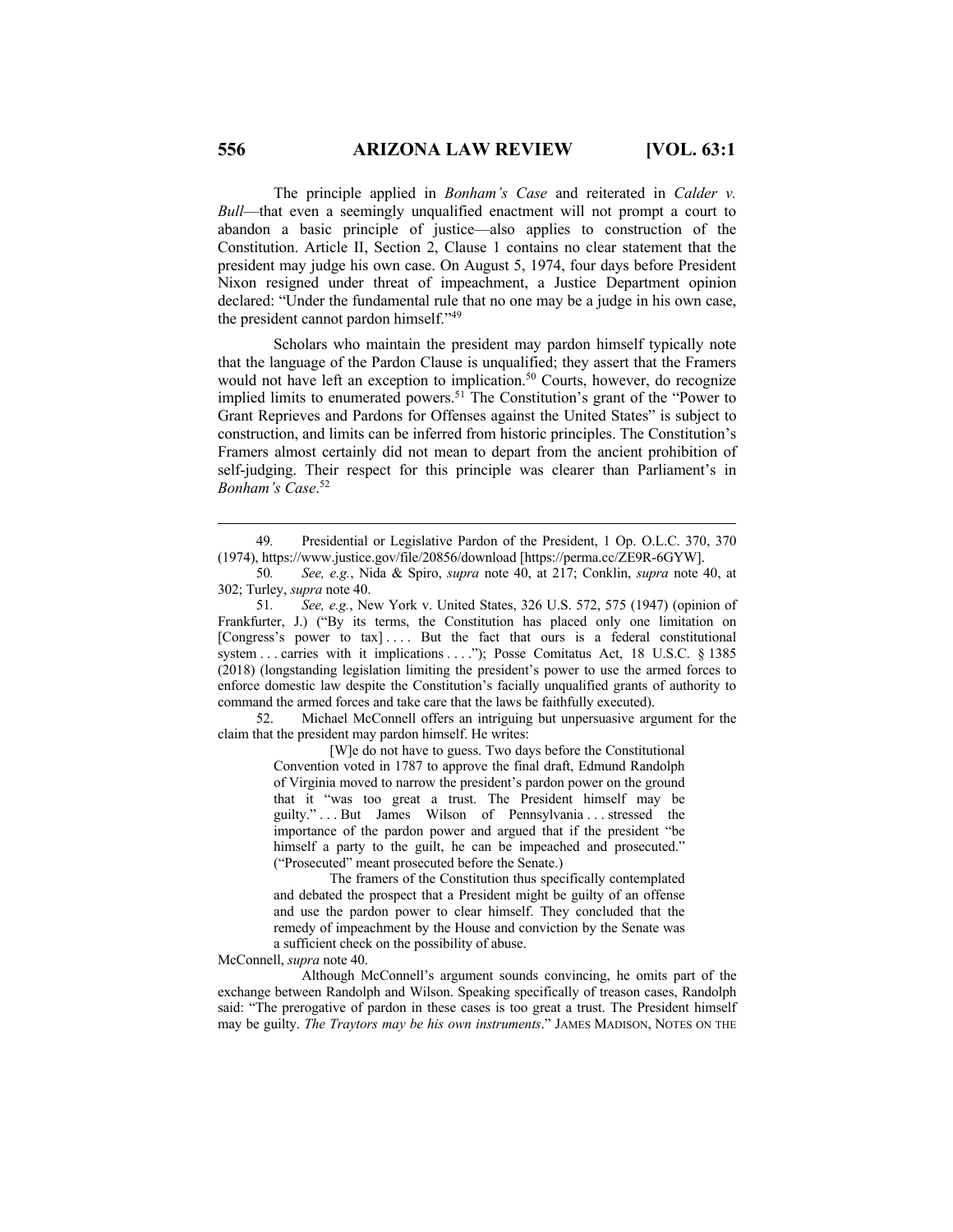DEBATES IN THE FEDERAL CONVENTION, Sept. 15, 1787, The Avalon Project, https://avalon.law.yale.edu/subject\_menus/debcont.asp [https://perma.cc/2ESV-WPGX] (emphasis added to the sentence McConnell omitted). Wilson then responded: "Pardon is necessary for cases of treason, and is best placed in the hands of the Executive. If he be himself a party to the guilt he can be impeached and prosecuted." *Id.*

Perhaps neither Randolph nor Wilson imagined that a president would try to pardon himself. The omitted sentence makes it likely that Randolph spoke only of the danger that a criminal president would pardon his confederates. Certainly the antifederalists who echoed Randolph's argument in opposing ratification of the Constitution suggested no more. "Cato," for example, complained that the president had "the unrestrained power of granting pardons for treason, which may be used to screen from punishment those whom he had secretly instigated to commit the crime, and thereby prevent a discovery of his own guilt." THE ANTIFEDERALIST NO. 67 (Cato).

Similarly, a minority report following the Pennsylvania ratification convention declared: "The president . . . having the power of pardoning without the concurrence of a council, . . . may screen from punishment the most treasonable attempts that may be made on the liberties of the people, when instigated by his coadjutors in the senate." *The Address and Reasons of Dissent of the Minority of the Convention of Pennsylvania to Their Constituents* (Dec. 18, 1787), *reprinted in* THE ESSENTIAL FEDERALIST AND ANTI-FEDERALIST PAPERS 3, 21 (David Wooton ed., 2003).

George Mason told the Virginia ratification convention:

Now, I conceive that the President ought not to have the power of pardoning, because he may frequently pardon crimes which were advised by himself. It may happen, at some future day, that he may establish a monarchy, and destroy the republic. If he has the power of granting pardons before indictment, or conviction, may he not stop inquiry and avoid detection? The case of treason ought, at least, to be excepted.

3 THE DEBATES IN THE SEVERAL STATE CONVENTIONS ON THE ADOPTION OF THE FEDERAL CONSTITUTION 497 (Jonathan Elliot ed., 2d ed. 1836), https://oll-resources.s3.us-east-2.amazonaws.com/oll3/store/titles/1907/1314.03\_Bk.pdf [https://perma.cc/2Q94-UN8S].

Mason, the Pennsylvania minority report, and "Cato" all voiced concern that a criminal president might escape punishment by pardoning his confederates. None seemed concerned that the president might escape punishment by pardoning himself. (These initial critics of the president's power were prescient, for President Trump pardoned several associates who might have been able to incriminate him. *See infra* text accompanying notes 78–83; Alschuler, *supra* note 15.)

Wilson responded to Randolph that, despite the president's use of his pardon power, "If he be himself a party to the guilt he can be impeached *and prosecuted*." McConnell maintains that Wilson referred to prosecution in the Senate following impeachment by the House, but he offers no supporting evidence. McConnell, *supra* note 40. It seems at least equally likely that Wilson contemplated prosecution in a court something that would be impossible if the president had successfully pardoned himself.

Although McConnell says that the exchange between Randolph and Wilson establishes "beyond question" that the president may pardon himself, a *Yale Law Journal* note (written by Professor Brian Kalt while a student) cited the same exchange as "decisive" proof that he may not. Kalt, Note, *Pardon Me?*, *supra* note 40, at 786–87; *see also* Daniel J. Hemel & Eric A. Posner, *Presidential Obstruction of Justic*e, 106 CAL. L. REV. 1277, 1326 (2018) (endorsing Kalt's position); Leib & Shugerman, *Fiduciary Constitutionalism*, *supra* note 40, at 472–73 (same).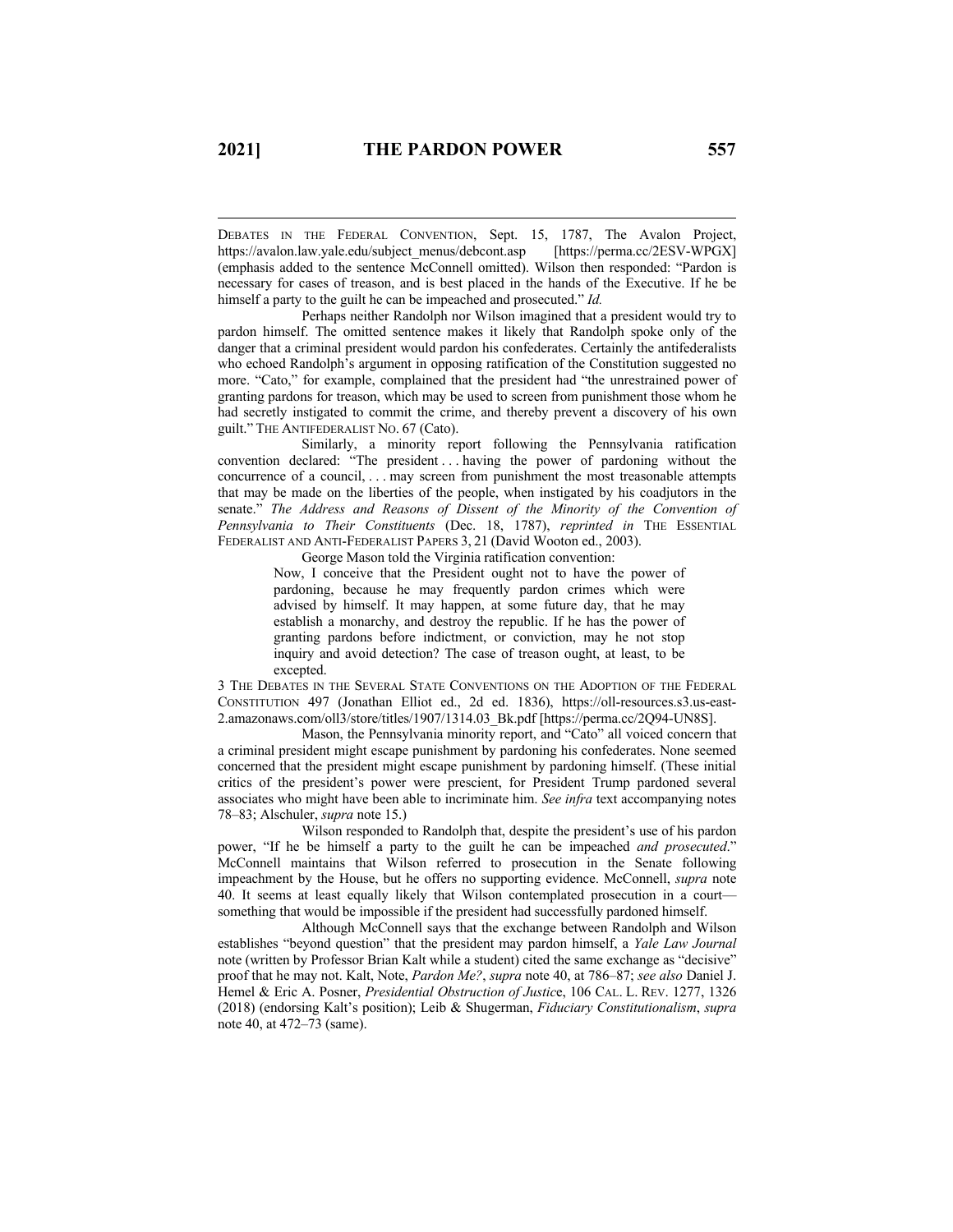Both the Constitution's text and the consequences of allowing selfpardons reinforce the Justice Department's position. The Pardon Clause empowers the president to "grant Reprieves and Pardons for Offenses against the United States," and the words "grant" and "pardon" imply something given by one person to another. To grant a thing is to bestow it, and a "grantor" and a "grantee" are not the same. Moreover, to request a pardon "is to ask for a particular kind of gift, that of forgiveness."<sup>53</sup> Even the pope cannot forgive his own transgressions.<sup>54</sup>

Moreover, the Constitution provides that, after a president has been removed from office by impeachment, he shall "be liable and subject to Indictment, Trial, Judgment and Punishment, according to Law."55 If a president could pardon himself prior to his removal—perhaps even while the Senate was voting to remove him—this provision would be a nullity. The Framers probably did not mean to give presidents an easy way to defeat the legal accountability provided by Article I, Section 3, Clause 7.56

As this Article has explained, a president may not pardon crimes before they happen. A president who may pardon himself on his last day in office, however, knows from his first day in office that he can commit any crime he likes without risking prosecution. In effect, he has a blanket pardon for future crimes. This president might assault selected members of Congress with impunity. He might even incite a mob to storm the Capitol and block Congress from certifying his electoral defeat.

In eighteenth-century England, courts declared that the king could do no wrong.<sup>57</sup> That view, however, "was rejected by the colonists when they declared their independence from the Crown."58 The Framers would not have allowed presidents to exempt themselves from prosecution for any crime they might choose to commit.59

Randolph's and Wilson's thoughts about whether the president should be empowered to grant pardons for treason do not establish what either one of them believed about the legitimacy of self-pardons, and they certainly do establish what other delegates and the people who later voted to ratify the Constitution believed.

<sup>53.</sup> Bowman, *supra* note 5 (manuscript at 22).

<sup>54</sup>*. Id.* (manuscript at 25). Bowman develops an impressive textual argument against self-pardons in *id.* (manuscript at 20–26).

<sup>55.</sup> U.S. CONST. art. I, § 3, cl. 7.

<sup>56</sup>*. See* KALT, CONSTITUTIONAL CLIFFHANGERS, *supra* note 40, at 52–53.

<sup>57</sup>*. See* 1 WILLIAM BLACKSTONE, COMMENTARIES \*238–39; JOSEPH CHITTY, A TREATISE ON THE LAW OF THE PREROGATIVES OF THE CROWN 5 (London, J. Butterworth 1820).

<sup>58.</sup> Nevada v. Hall, 440 U.S. 410, 415 (1979).

<sup>59</sup>*. See* Feldman, *supra* note 40 (It is "difficult to think of any single idea that would more grossly violate the rule of law than a president free to break any and every law and then wave a get-out-of-jail-free card.").

A president's ability to violate laws with impunity would be enhanced if, at the end of his term, he could grant himself the sort of blanket pardon President Ford granted former president Nixon, a pardon forgiving any crime the president might have committed while in office. *See* text at *infra* note 158. A president might in fact go farther by pardoning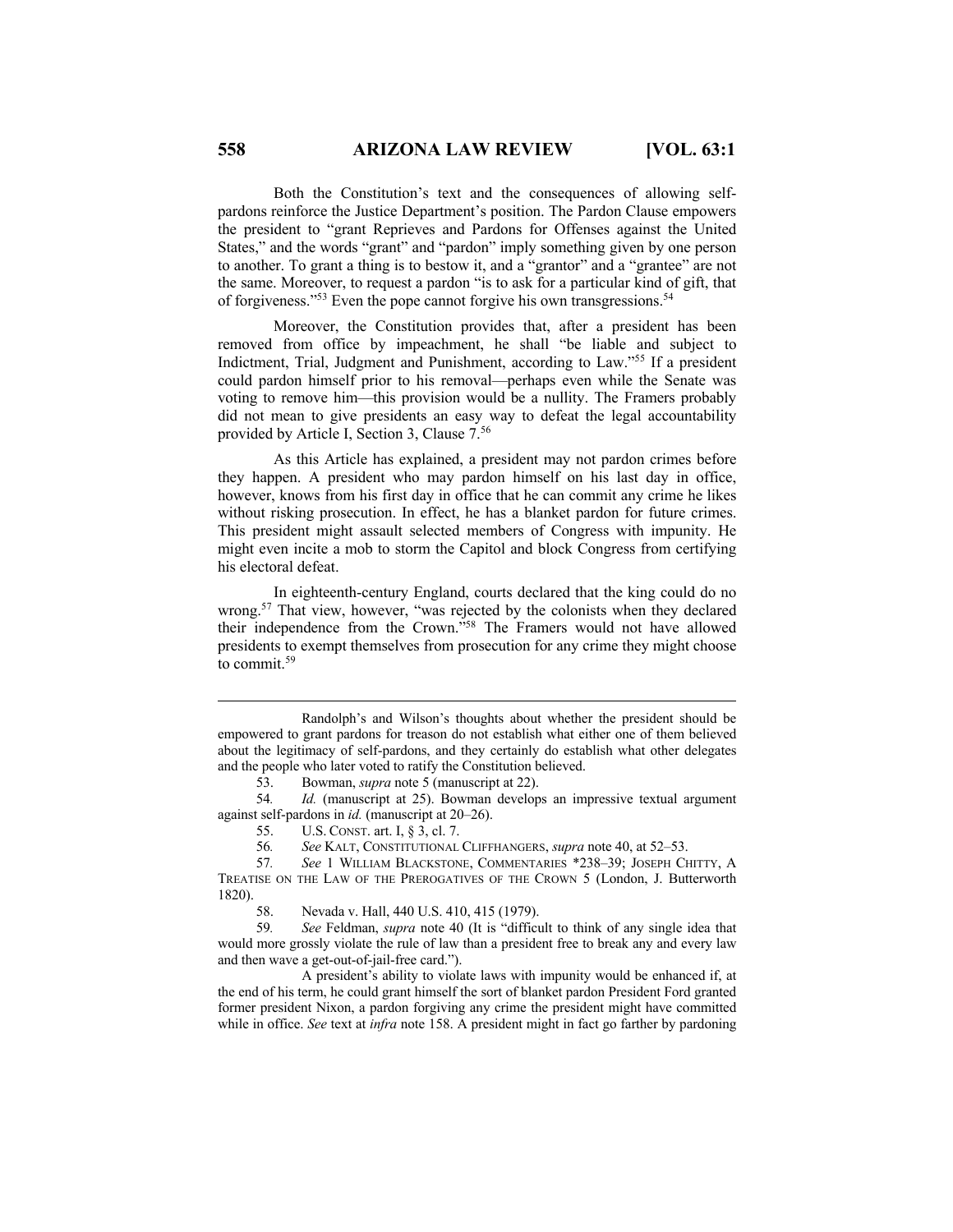In judging whether the Constitution allows an accused president to pardon himself, one might ask just who favors giving the president this power. If the answer is *no one* apart from the president himself and members of his family, one may wonder why some scholars consider it likely the Framers of the Constitution took that position. Our forebears probably did not support a position no one else ever has taken or would defend.

## *B. The Take Care Clause as a Possible Constraint on the Pardon Power*

Article II, Section 3, Clause 5 of the Constitution requires the president to "take Care that the Laws be faithfully executed." Some federal judges, however, appear to have read this provision while standing on their heads. They have declared that the Constitution gives the president, the Justice Department, and administrative agencies a nearly boundless discretion *not* to enforce the law. Disregarding the word "faithfully," they have invoked the Take Care Clause as though it justified almost limitless prosecutorial discretion.<sup>60</sup>

Recent scholarship by Andrew Kent, Ethan Leib, and Jed Shugerman<sup>61</sup> shows that, just as the judges who invert the Take Care Clause are not textualists, neither are they originalists. For centuries prior to the framing of the Constitution, language resembling that of the Take Care Clause bound public and private office holders, and this language was understood to impose duties resembling modern fiduciary duties. This language conveyed: "[1] an affirmative duty to act diligently, honestly, skillfully, and impartially in the best interest of the public, [2] a restraint against self-dealing and corruption, and [3] a reminder that officeholders must stay within the authorization of law and office."<sup>62</sup>

In a second scholarly work, Lieb and Shugerman focus on the implications of what they call "fiduciary constitutionalism" for exercise of the pardon power.<sup>63</sup> They conclude that "the president may not pardon himself or pardon his closest associates for self-interested reasons;"64 that such pardons are

60*. See, e.g.*, United States v. Armstrong, 517 U.S. 456, 464 (1996); Heckler v. Chaney, 470 U.S. 821, 832 (1985); Morrison v. Olson, 487 U.S. 654, 706, 726–27 (1988) (Scalia, J., dissenting); United States v. Cox, 342 F.2d 167, 171 (5th Cir. 1965).

61. Andrew Kent, Ethan J. Leib & Jed Handelsman Shugerman, *Faithful Execution and Article II*, 132 HARV. L. REV. 2111 (2019).

63. Leib & Shugerman, *Fiduciary Constitutionalism*, *supra* note 40.

64*. Id.* at 475.

every crime he might have committed since birth. This Article maintains that the Constitution allows blanket pardons, but Aaron Rappaport argues that it does not. *See* Rappaport, *supra* note 4. The issue is discussed *infra* in Part VII.

If blanket pardons were forbidden so that a president could pardon himself only crime-by-crime, his license to break the law would remain intact. He might in fact write himself a pardon for each crime promptly after committing it, keep his pardons secret, place them in a drawer, and then withdraw particular pardons as needed if and when his crimes were detected and prosecuted. This handling of pardons would violate the Presidential Records Act of 1978, 44 U.S.C. §§ 2201–2207, but it would not render the pardons invalid.

<sup>62</sup>*. Id.* at 2141.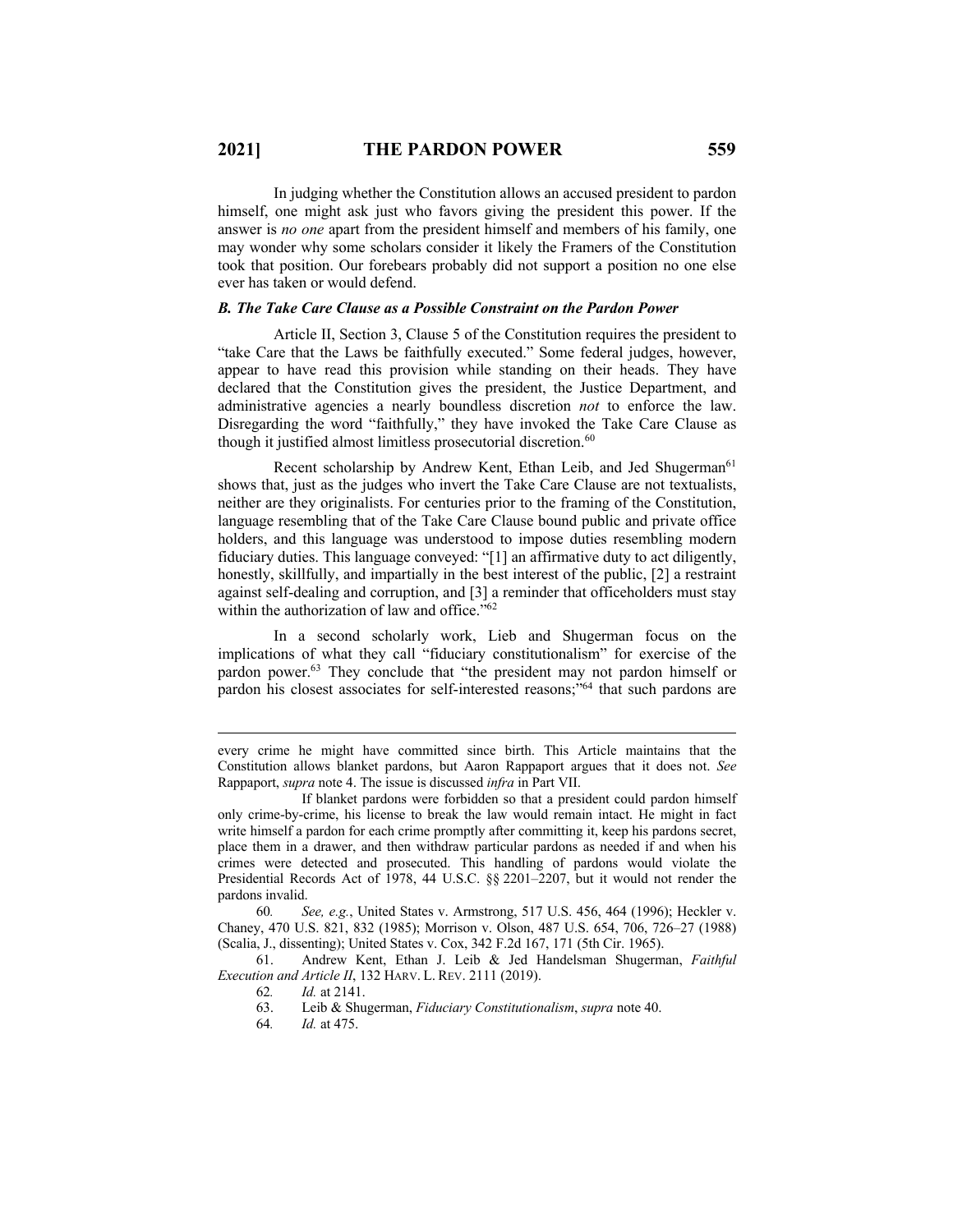"invalid;"<sup>65</sup> and that "from [a] fiduciary perspective," President Clinton's pardons of Marc Rich<sup>66</sup> and Susan McDougal<sup>67</sup> "might have been invalid."<sup>68</sup>

After the publication of the authors' scholarship, President Trump commuted the sentence of his long-time friend and associate Roger Stone.<sup>69</sup> The authors then sought permission to file a friend-of-the-court brief to explain to the U.S. District Court for the District of Columbia why the President's commutation of Stone's sentence "may not be constitutionally valid."70 The court, however, denied their motion.<sup>71</sup>

The authors' assessment of the duties imposed by the Take Care Clause seems definitive. But apart from their occasional use of the word *invalid* and a brief passage describing criminal prosecutions and civil actions in England for misconduct by government officers, $72$  they say nothing about whether and to what extent a president's violation of these duties is justiciable. Does the Constitution empower judges to assess the motives of presidents and declare every "faithless" or corrupt action invalid? Would the frequent adjudication of whether presidents had served their own interests rather than the public's impede the ability of even very "faithful" presidents to govern effectively?<sup>73</sup> If the Framers of the Constitution meant judges to have the authority Kent, Lieb, and Shugerman apparently would give them, wouldn't someone have noticed before 2019?74

Even if the Framers did not contemplate judicial enforcement of the duties imposed by the Take Care Clause, they did not leave the violation of these duties without a remedy. Kent, Lieb, and Shugerman show frequent enforcement

68. Leib & Shugerman, *Fiduciary Constitutionalism*, *supra* note 40, at 476.

69. This Article describes the sentence commutation and later pardon of Stone *infra* in Part IX(A).

70. Motion for Leave to File Letter Brief of Amici Curiae Professors Ethan Leib and Jed Shugerman, United States v. Stone, No. 19-cr-18-ABJ (D.D.C. July 15, 2020), https://freespeechforpeople.org/wp-content/uploads/2020/07/us-v-stone-professors-mtn-forleave-to-file-2020-07-15.pdf [https://perma.cc/4CSD-V6ZU].

71*.* United States v. Stone*: Challenging the Abuse of the Pardon Power by the President*, FREE SPEECH FOR PEOPLE, https://freespeechforpeople.org/united-states-v-stone/ [https://perma.cc/G557-XTTC] (last visited July 14, 2021).

72. Kent et al., *Faithful Execution*, *supra* note 61, at 2170–71.

73. Every president has critics both on and off the bench, and one should consider how a greater recognition of "fiduciary constitutionalism" might have limited the effectiveness of America's greatest presidents as well as its most corrupt.

74*. See* Bowman, *supra* note 5 (manuscript at 40–41) ("I cannot find any indication in either the founding era constitutional debates or the structure of the constitution itself that the Framers imagined their hope for wise stewardship by public officials as an invitation for courts to become general commissions of inquiry into the wisdom or public-spiritedness of particular actions by presidents . . . .").

<sup>65</sup>*. Id.*

<sup>66</sup>*.* For a description of the circumstances leading to Rich's pardon, see Albert W. Alschuler, *Bill Clinton's Parting Pardon Party*, 100 J. CRIM. L. & CRIMINOLOGY 1131, 1137–42 (2010).

<sup>67</sup>*.* For a description of the circumstances leading to McDougal's pardon, see *id.*  at 1158–59.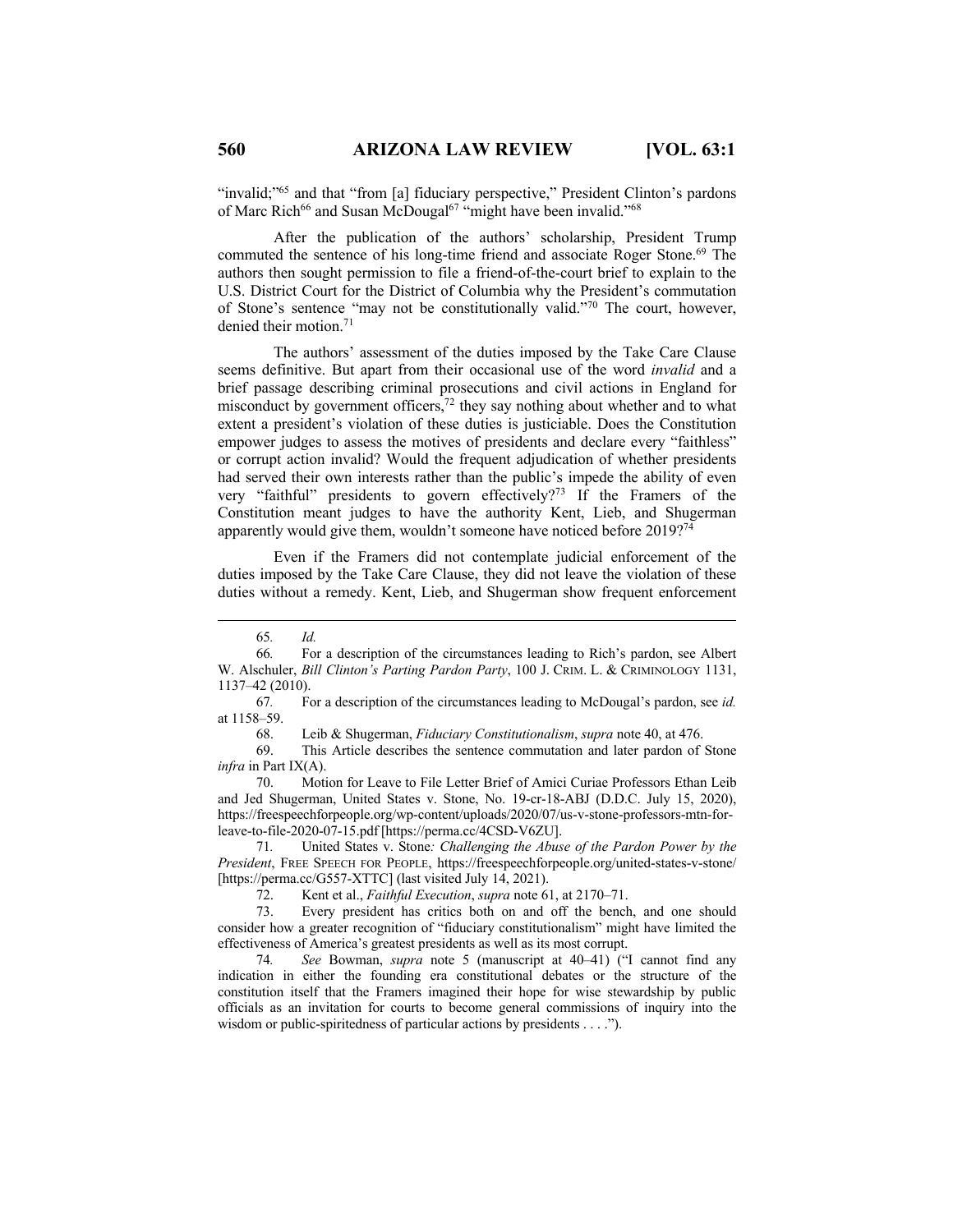of English officials' fiduciary obligations through impeachment, <sup>75</sup> and a sufficiently grave violation of a president's duties would justify his removal from office.76

The Take Care Clause and other constitutional provisions manifest the Framers' condemnation of self-dealing.<sup>77</sup> They reinforce the judgment that the Framers did not intend to allow a president to judge his own case. Until a president does attempt to pardon himself and a prosecutor charges him anyway, however, no court is likely to resolve the issue.

## **IV. USING THE PARDON POWER TO OBSTRUCT JUSTICE AND COMMIT OTHER CRIMES**

## *A. May a President Use a Granted Power to Do Things That Would be Criminal if Done by a Private Individual?*

## *1. Troubling Presidential Conduct.*

*The Mueller Report* presented strong evidence that President Trump obstructed justice by using his pardon power to discourage potential witnesses from cooperating with prosecutors. It declared that "[t]he President's actions toward witnesses . . . would qualify as obstructive if they had the natural tendency to prevent particular witnesses from testifying truthfully, or otherwise would have the probable effect of influencing, delaying, or preventing their testimony to law enforcement."78 It then showed that President Trump had indicated to several potential witnesses—particularly Michael Flynn, Roger Stone, Paul Manafort, and Michael Cohen—that refusing to supply information would lead to pardons.<sup>79</sup>

The final section of this Article will describe in some detail the circumstances leading to the pardons of Stone and Manafort. Briefly, the President sought actively to discourage their cooperation and made little effort to conceal it. He publicly denounced "flipping;" said that it "almost ought to be outlawed;" praised the "bravery" of Stone and Manafort for refusing to do it; claimed that, despite their convictions for serious crimes, they were treated "very unfairly;" and accompanied these statements with indications he was considering pardons.<sup>80</sup>

Trump ultimately pardoned all five of his convicted associates who refused to cooperate with prosecutors<sup>81</sup> but not the two who did.<sup>82</sup> His strategy was

81. Roger Stone, Paul Manafort, Michael Flynn, George Papadopoulos, and Alexander van der Zwaan. Flynn initially cooperated but reversed course. *See* Byron Tau, *Rift Deepens Between Michael Flynn, Prosecutors Over Cooperation*, WALL ST. J. (Sept. 10, 2019, 5:27 PM), https://www.wsj.com/articles/rift-deepens-between-michael-flynnprosecutors-over-cooperation-11568141797 [https://perma.cc/G8P8-UE65]. Van der Zwaan

<sup>75</sup>*. See* Kent et al., *Faithful Execution*, *supra* note 61, at 2125, 2150, 2171.

<sup>76</sup>*. See infra* Part V.

<sup>77</sup>*. See* Tribe et al., *supra* note 40.

<sup>78.</sup> 2 ROBERT S. MUELLER, III, U.S. DEP'T OF JUSTICE, REPORT ON THE INVESTIGATION INTO RUSSIAN INTERFERENCE IN THE 2016 PRESIDENTIAL ELECTION 131 (2019).

<sup>79</sup>*. See id.* at 6–7, 120–56.

<sup>80</sup>*. See infra* Parts IX(A) & (B).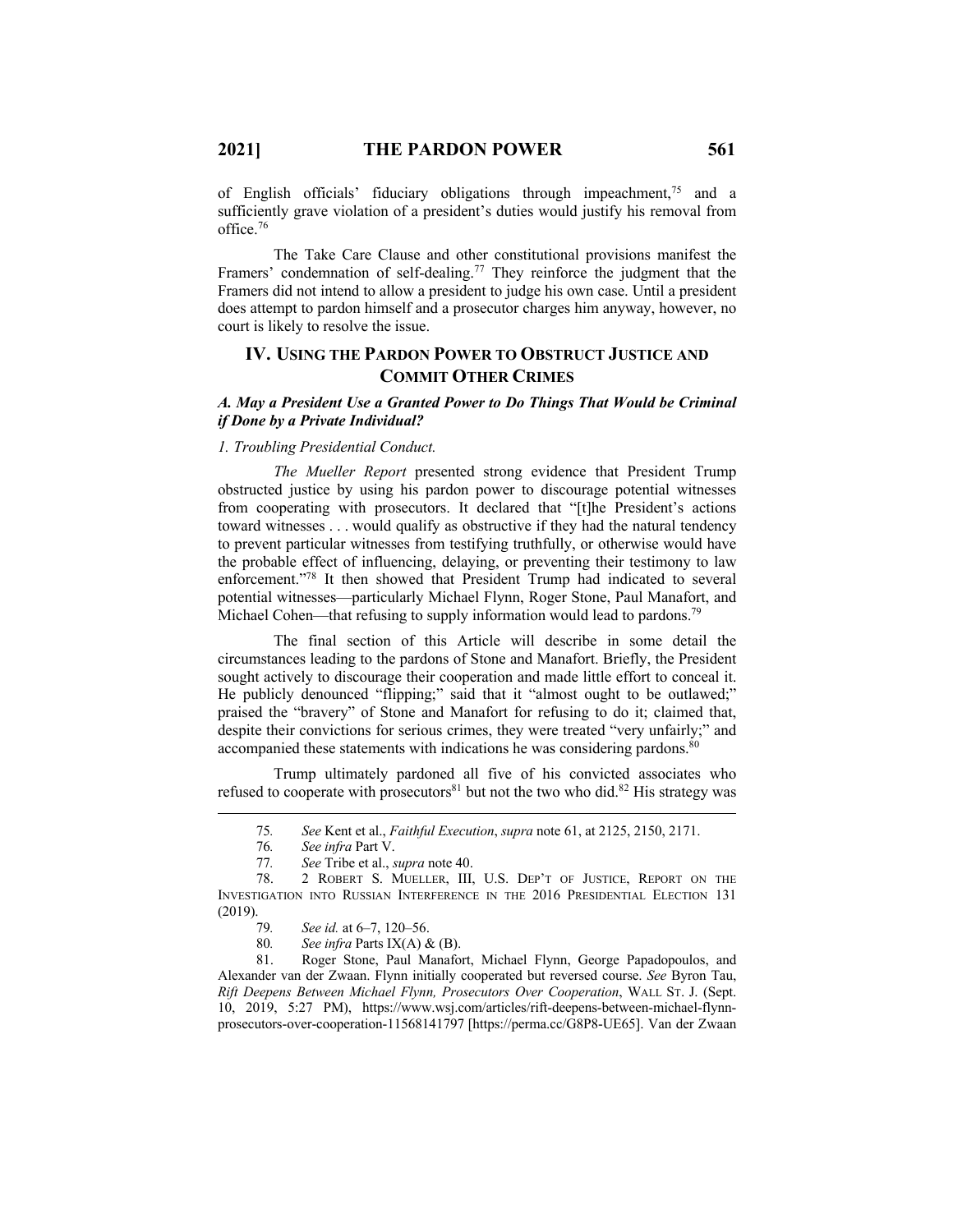successful. Andrew Weissmann, a prominent member of the Special Counsel's team, wrote: "The president's dangling of pardons to those who were considering cooperating with our investigation served, by design, to thwart our uncovering the true facts."83

*The Mueller Report* declined to say whether Trump obstructed justice. Noting that a president cannot be indicted while in office, it explained that Trump would have no opportunity to clear his name through judicial proceedings while he was still president.<sup>84</sup> The report did say, however: "[I]f we had confidence . . . that the President clearly did not commit obstruction of justice, we would so state."85

More than 1,000 former federal prosecutors were less equivocal. They declared that Trump's actions would have resulted in "multiple felony charges for obstruction of justice" if they had been taken by "a person not covered by the Office of Legal Counsel policy against indicting a sitting President."86

## *2. The President's Defense.*

Others, however, took a different view. Alan Dershowitz wrote: "[A] president may never be charged with obstruction of justice for . . . pardoning potential witnesses against him . . . . The constitution explicitly authorizes the

82. Michael Cohen and Rick Gates.

83. ANDREW WEISSMANN, WHERE LAW ENDS: INSIDE THE MUELLER INVESTIGATION xxiii (2020). Weissmann describes former deputy campaign manager Rick Gates' waffling as Paul Manafort and others offered coded messages that noncooperation would produce a pardon. Gates became a cooperating witness only after Charlie Black, a noted Republican lobbyist and political advisor, told him he would be foolish to count on a pardon because President Trump was too self-absorbed to be dependable. *Id.* at 206. According to Weissmann, what had been a "private tug-of-war" for Gates's cooperation became a public dance as the president used Twitter and other public statements to discourage Manafort and others from following Gates's example. *Id.* at 253; *see also id.* at 252–56 (describing some of Trump's statements). Jeffrey Toobin notes that Trump's public indications that he would grant pardons to potential witnesses began in earnest only after Gates "flipped" and Rudolph Giuliani became Trump's principal lawyer. Toobin credits Trump's new strategy with bringing to an end the Special Counsel's success in developing cooperating witnesses. JEFFREY TOOBIN, TRUE CRIMES AND MISDEMEANORS 233 (2020).

84. 2 MUELLER,*supra* note 78, at 2.

85*. Id.*

86*. Statement by Former Federal Prosecutors*, MEDIUM: POLITICS (May 6, 2019), https://medium.com/@dojalumni/statement-by-former-federal-prosecutors-8ab7691c 2aa1 [https://perma.cc/DV2L-PK59]. I was one of the signers of the former prosecutors' letter. Both this letter and *The Mueller Report* examined allegedly obstructive acts other than abuse of the pardon power. They focused, for example, on President Trump's dismissal of FBI Director James Comey, an action that Trump told visiting Russian officials had "taken off" the "great pressure" he "faced . . . because of Russia." 2 MUELLER, *supra* note 78, at 4.

was not directly associated with Trump but was associated with Paul Manafort, Rick Gates, and Konstantin Kilimnik, who later proved to be a Russian intelligence agent. His cooperation might have provided evidence of crimes by Manafort, Gates, and Kilimnik that preceded Trump's 2016 presidential campaign.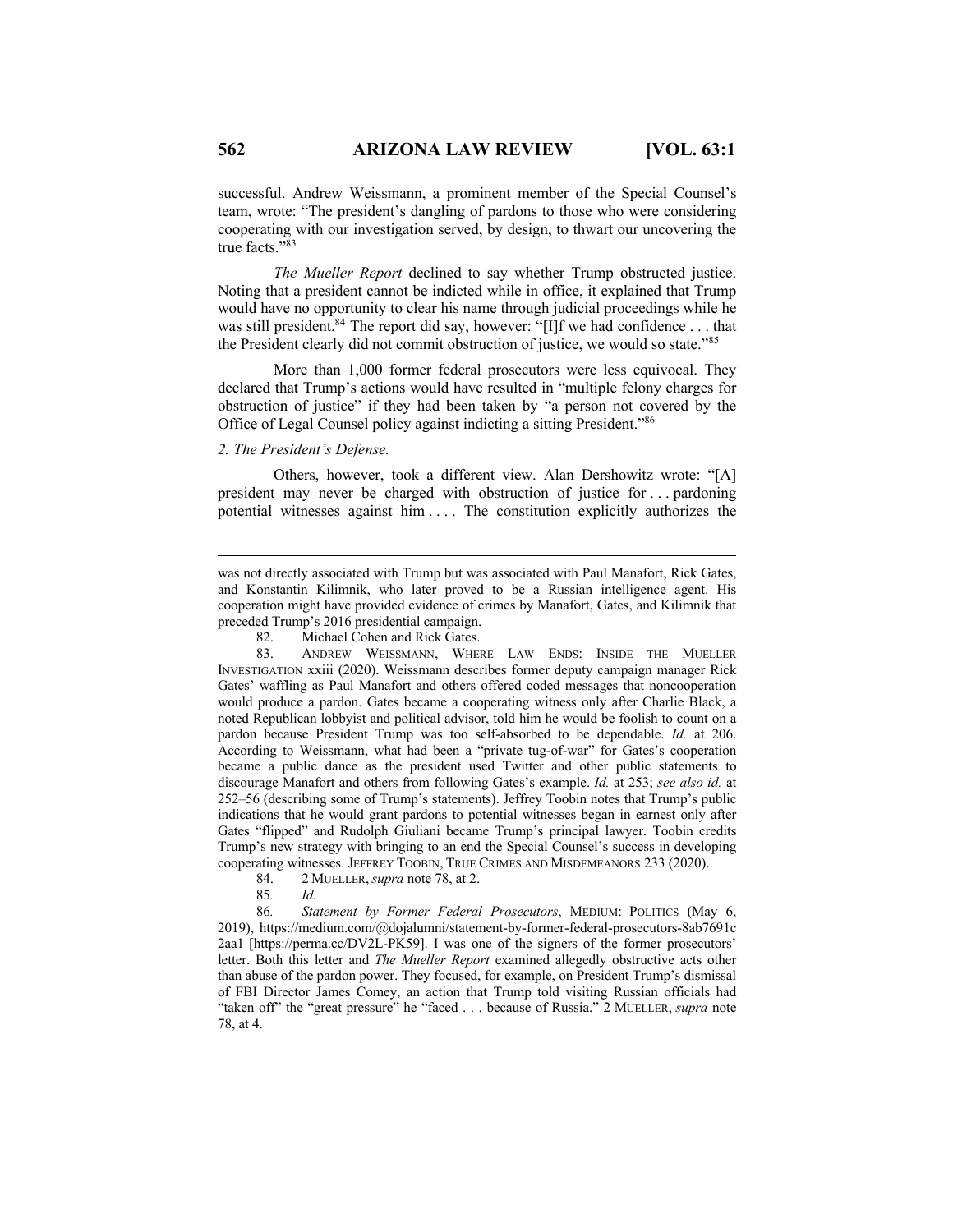president to pardon anyone."87 According to Dershowitz, a president's reasons for exercising a power granted by the Constitution may never be questioned.<sup>88</sup> In 2018, six months before President Trump nominated Bill Barr to be attorney general, Barr sent a memorandum to the Justice Department advancing a similar position.89 President Trump's lawyers also maintained that, even when a

87. Alan M. Dershowitz, *Why Donald Trump Can't Be Charged with Obstruction*, MACLEAN'S (Dec. 14, 2017), https://www.macleans.ca/opinion/why-trumpcant-be-charged-with-obstruction/ [https://perma.cc/EE4C-B5ZW]. For a response, see Laurence H. Tribe, *Why Donald Trump Can Be Charged with Obstruction*, MACLEAN'S (Dec. 15, 2017), https://www.macleans.ca/opinion/why-trump-can-be-charged-withobstruction/ [https://perma.cc/4HTU-G9HU].

88. Dershowitz, *supra* note 87; *see* Brett Samuels, *Dershowitz: "You Cannot Question a President's Motives When the President Acts*,*"* THE HILL (July 8, 2018, 1:07 PM), https://thehill.com/blogs/blog-briefing-room/396012-dershowitz-you-cannot-questiona-presidents-motives-when-the [https://perma.cc/F4TA-84QH].

89. Bill Barr, Memorandum to Deputy Attorney General Rod Rosenstein and Assistant Attorney General Steve Engel Regarding Mueller's "Obstruction" Theory (June 8, 2018), https://s3.documentcloud.org/documents/5638848/June-2018-Barr-Memo-to-DOJ-Muellers-Obstruction.pdf [https://perma.cc/UL74-GZ79]. Barr's memorandum was ambiguous. On the one hand, he recognized that a president could "commit obstruction in [the] classic sense" by, for example, "tampering with a witness." On the other, he argued that "using obstruction laws to review the President's motives for making facially-lawful discretionary decisions impermissibly infringes on the President's constitutional powers." A president's motive for making a "facially-lawful discretionary decision," however, might be to "tamper with a witness." For example, a president might acknowledge to a confederate that he pardoned a potential witness in order to remove the pressure to cooperate this person otherwise would have faced. How Barr would regard such a case was unclear.

At Barr's confirmation hearing following his nomination to be attorney general, he reduced the ambiguity but did not eliminate it. He testified: "I think that if a pardon was a quid pro quo to altering testimony, then that would definitely implicate an obstruction statute." CONFIRMATION HEARING ON THE NOMINATION OF HON. WILLIAM PELHAM BARR TO BE ATTORNEY GENERAL OF THE UNITED STATES BEFORE THE S. COMM. ON THE JUDICIARY, 116th Cong. (2019), https://www.congress.gov/116/chrg/CHRG-116shrg36846/CHRG-116shrg36846.htm [https://perma.cc/VY8F-XYYY]. This statement did not reveal Barr's position on a president's use of the pardon power to discourage testimony in the *absence* of an agreement or quid pro quo.

The issue Barr's testimony failed to resolve was not a fine point of academic interest. President Trump did discourage "flipping" by denouncing cooperation and holding out the possibility of pardons, and *The Mueller Report* presented abundant evidence of this conduct. Three weeks before releasing this report to the public, however, Barr sent an open letter to Congress purporting to summarize it. This letter noted the Special Counsel's failure to "draw a conclusion . . . as to whether the examined conduct constituted obstruction," declared it had been left "to the Attorney General to determine whether the conduct described in the report constitutes a crime" (as though the Special Counsel's reason for leaving the question open was that he wanted the attorney general to resolve it), and announced: "Deputy Attorney General Rod Rosenstein and I have concluded that the evidence developed during the Special Counsel's investigation is not sufficient to establish that the President committed an obstruction-of-justice offense." Letter from William P. Barr, Att'y Gen., to Lindsey Graham, Sen., et al. (Mar. 24, 2019), https://www.nytimes.com/interactive/2019/03/24/us/politics/barr-letter-mueller-report.html.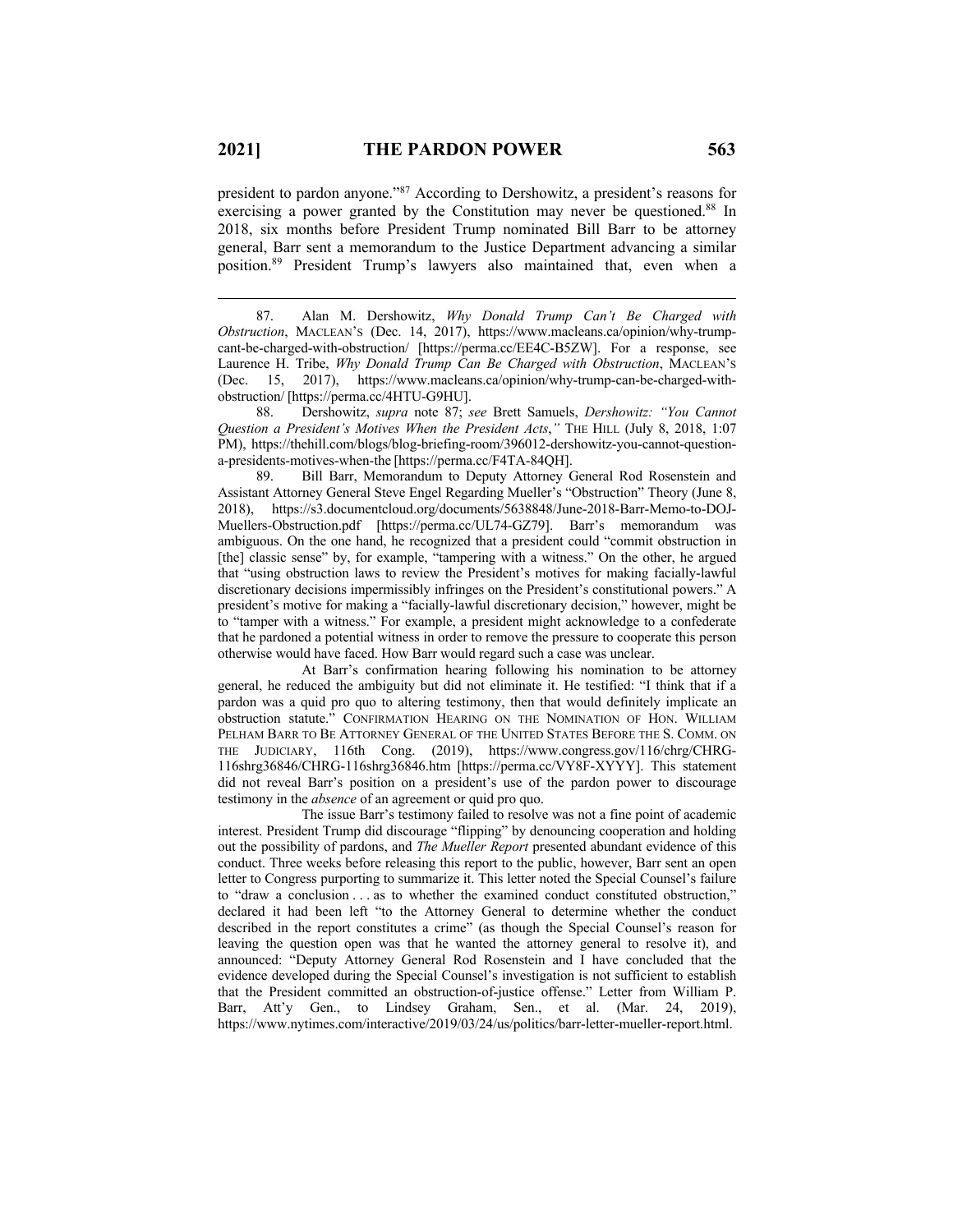president's goal is to obstruct justice, the Constitution forbids punishing his exercise of an enumerated power.<sup>90</sup>

Dershowitz acknowledged that a president who traded a pardon for cash could be impeached and convicted of a crime after his removal from office. The Constitution expressly authorizes impeachment for bribery.<sup>91</sup> In that situation, Dershowitz said, the conviction would rest on the president's acceptance of a bribe rather than his grant of the pardon.<sup>92</sup> Dershowitz's observation, however, does not distinguish a bribery case from a case like Trump's. Pardoning a potential witness in an effort to influence his testimony can be seen as resting on an effort to influence the witness rather than simply the grant of a pardon. $93$ 

Just as a president might trade a pardon for cash, he might trade it for silence or perjury. Moreover, at least in a novel by James Patterson or Tom Clancy, he might trade it for an agreement to assassinate a rival. Indeed, no prior exchange or agreement might be necessary. A president might simply free

Dershowitz, Barr, and the President's lawyers focused less on the pardon power than on the president's power to fire subordinates. They insisted that President Trump's dismissal of FBI Director James Comey could not justify either Trump's impeachment or his conviction of obstruction. All of these lawyers, however, spoke of the pardon power as well as the power to discharge subordinates.

- 91. U.S. CONST. art. II, § 4.
- 92. Dershowitz, *supra* note 87.

93*. The Mueller Report* rejected the arguments of the President's counsel and made a similar point. In some situations not involving use of the pardon power, the *Report* said, a balancing process should determine the constitutionality of prosecuting a former president for obstruction. A court should assess the extent to which the prospect of prosecution might inhibit a president from carrying out his duties and weigh that effect against the need to carry out objectives within the constitutional authority of Congress. 2 MUELLER, *supra* note 78, at 172–73. The Report recognized, however, that a balancing process could not justify limiting the pardon power. "[T]he President's power to grant pardons is exclusive and not subject to congressional regulation . . . ." *Id.* at 173. At the same time, however, "[t]he offer of a pardon would precede the act of pardoning and thus be within Congress's power to regulate even if the pardon itself is not." *Id.*

The issue is not simply one of timing. In the absence of a prior agreement, a president might grant a pardon to remove the pressure a prosecutor otherwise could exert for cooperation. He might reveal his corrupt purpose only after the fact, whispering to a confederate that he approved the pardon in order to keep its recipient silent. Even in this situation, a prosecution for obstruction could be regarded as resting on the president's attempt to discourage incriminating testimony rather than simply on his grant of a pardon.

Special Counsel Mueller complained that the "summary letter . . . did not fully capture the context, nature, and substance of this Office's work and conclusions." Letter from Robert S. Mueller, III, Special Couns., to William P. Barr, Att'y Gen. (Mar. 27, 2019), https://www.npr.org/2019/04/30/718883130/mueller-complained-that-barr-summary-oftrump-russia-probe-lacked-context [https://perma.cc/5LP4-U6D9].

<sup>90</sup>*. The Trump Lawyers' Confidential Memo to Mueller, Explained*, N.Y. TIMES (June 2, 2018), https://www.nytimes.com/interactive/2018/06/02/us/politics/trump-legaldocuments.html?mtrref=www.google.com&auth=forgot-password&referring\_pv\_id=jhgv 6lb0dVS9OAMZyKzOBxql (setting forth a letter from John M. Dowd to Robert S. Mueller dated January 29, 2018).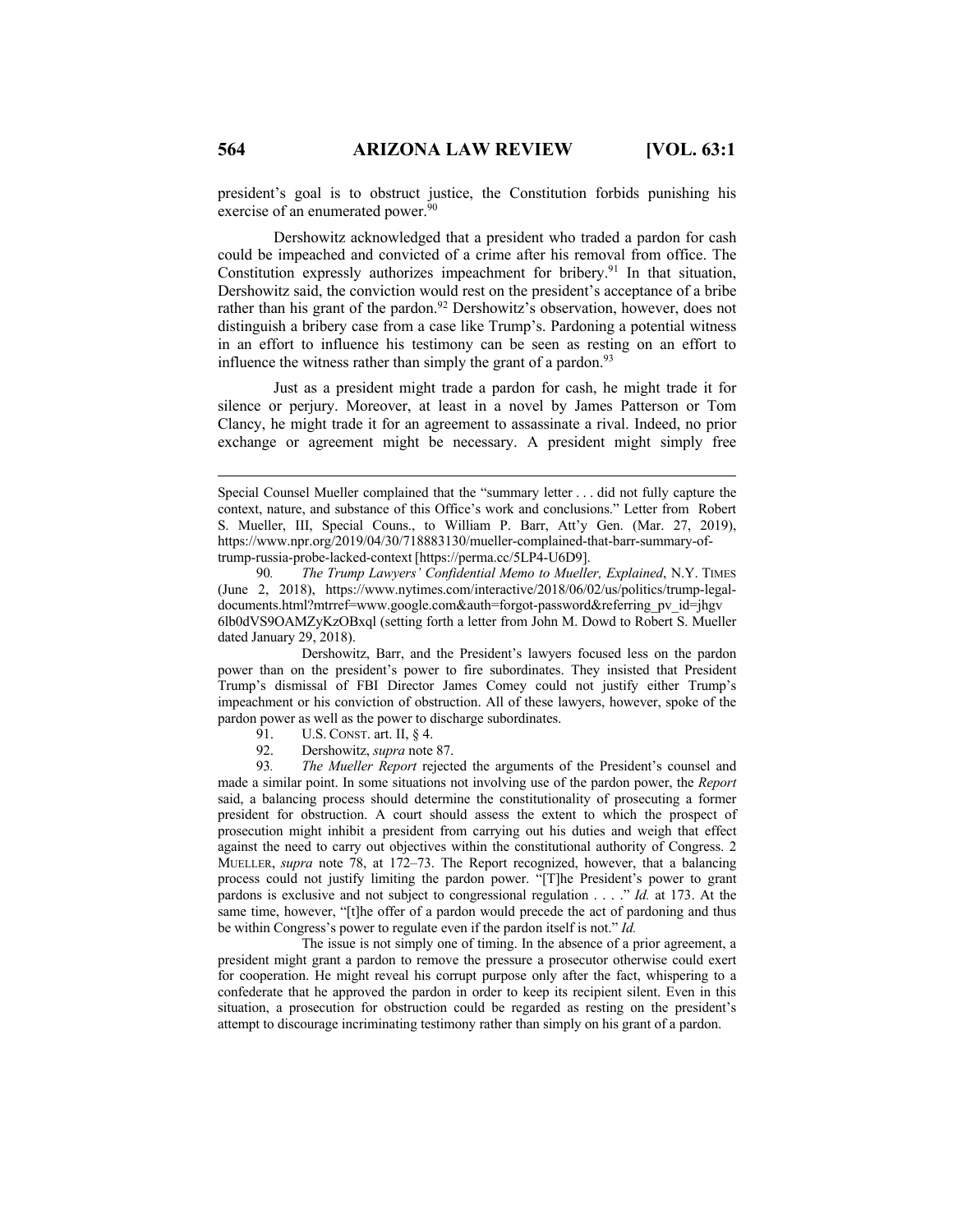someone from prison because he knew this person planned to kill an opponent. One wonders whether, in a murder case, Dershowitz would insist that a president's reasons for exercising an enumerated power may never be questioned.

Pardoning a killer might in fact be unnecessary under the law as Dershowitz envisions it. The same sentence of the Constitution that grants the pardon power to the president declares him commander in chief of the armed forces.94 Perhaps the president could simply order the Army, the Navy, or the Air Force to assassinate a rival or bomb Baltimore.<sup>95</sup> Surely, however, a president's command to murder would reveal why even facially unqualified constitutional grants of power are subject to implicit limits<sup>96</sup> and why a president's reasons for exercising his powers may be examined.<sup>97</sup>

While no statute—not even one prohibiting homicide—can alter or limit a constitutional grant, the pardon power is not as absolute as Dershowitz, Barr, and President Trump's lawyers maintain. Determining just how far this power exempts the president from regulation can be difficult.

Following President Trump's commutation of Roger Stone's sentence, House Speaker Nancy Pelosi said that legislation was needed to "ensure that no President can pardon or commute the sentence of an individual who is engaged in a cover-up campaign to shield that President from criminal prosecution."98 A direct restriction of the pardon power of the sort apparently envisioned by Speaker Pelosi certainly would be unconstitutional. When the Constitution says the president "shall have Power to grant Reprieves and Pardons for Offenses against the United

<sup>94.</sup> U.S. CONST. art. II, § 2.

<sup>95.</sup> The thought that a president might command the armed forces to commit murder is not entirely fanciful. As a candidate, President Trump criticized the United States for "fighting a very politically correct war" and said: "The other thing with the terrorists is you have to take out their families, when you get these terrorists, you have to take out their families." Tom LoBianco, *Donald Trump on Terrorists: "Take Out Their Families*,*"* CNN POLITICS (Dec. 3, 2015, 12:19 PM), https://www.cnn.com/2015/12/02/politics/donaldtrump-terrorists-families/index.html [https://perma.cc/GGD3-XJ9L].

<sup>96</sup>*. See* Youngstown Sheet & Tube Co. v. Sawyer, 343 U.S. 579, 641–42, 645– 46 (1952) (Jackson, J., concurring) (noting that the term Commander in Chief "is sometimes advanced as support for any presidential action, internal or external, involving the use of force, the idea being that it vests power to do anything, anywhere, that can be done with an army or navy" but concluding that the president's power to command the armed forces "is not such an absolute as might be implied from that office in a militaristic system but is subject to limitations consistent with a constitutional Republic").

<sup>97.</sup> A familiar, if dated example of excessive literalism and the need to mark implicit limits concerns the request a business executive made when he learned that many smokers would attend a meeting: "Please bring me all the ashtrays you can find." A subordinate who removed ashtrays attached to the wall or stole ashtrays in response to this request would not be a good agent. *See* William N. Eskridge, Jr., *Textualism: The Unknown Ideal?*, 96 MICH. L. REV. 1509, 1549 (1998).

<sup>98.</sup> Veronica Stracqualursi, *Pelosi Blasts Roger Stone Commutation as "an Act of Staggering Corruption" as Trump Defends Move*, CNN POLS. (July 11, 2020, 7:13 PM), https://www.cnn.com/2020/07/11/politics/trump-roger-stone-sentence-commutationdemocrats-romney/index.html [https://perma.cc/E6Y9-4DF6].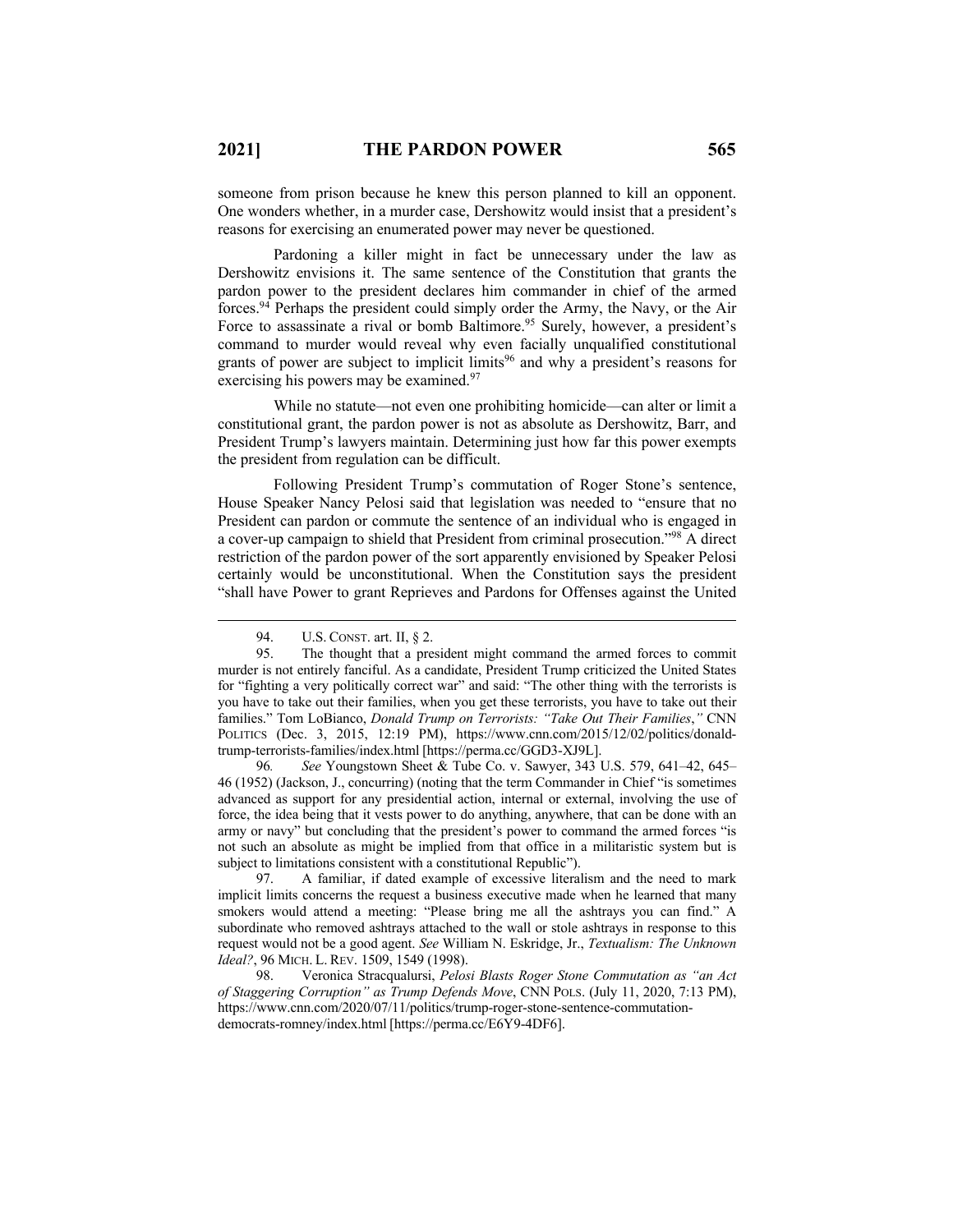States," it does not leave room for Congress to say: "Yes, but not *those* people and not *those* crimes."

Even broad, otherwise valid regulatory legislation might be invalid if applied to limit the pardon power. On his last day in office, President Clinton pardoned his half-brother, Roger Clinton, who had spent a year in prison after distributing a small amount of cocaine.<sup>99</sup> If a statute had barred federal officials from granting governmental benefits to close relatives, Clinton might have been constitutionally entitled to disregard it.

The pardon power, however, probably was not meant to exempt the president from basic, broadly enforced criminal laws that restrict him no more than they restrict private individuals. These laws—those punishing offenses traditionally regarded as *mala in se* and other serious crimes—establish rules whose observance by everyone is thought necessary to the peace and wellbeing of society. No delicate balancing of interests is necessary to conclude that the Framers did not mean to exempt the president from the operation of these laws. Just as none of the president's powers authorize him to murder, none of them authorize him to induce witnesses to stonewall or lie.

The foregoing analysis of how far the pardon power exempts a president from regulation focuses on the breadth, generality, and purpose of legislation limiting this power. Statutes restricting only a president's ability to pardon statutes applicable only to the president and purporting to preclude what the Constitution otherwise would entitle him to do—are unconstitutional. The fact that these statutes forbid corrupt behavior Congress might lawfully prohibit if it applied its prohibition broadly cannot save them.<sup>100</sup> Moreover, general regulatory statutes—especially those that limit only public officials—also may be invalid in applications that limit the president's ability to pardon. But the Pardon Clause was not meant to empower a president to engage in serious misconduct that would prompt the criminal punishment of any person other than the president. When a criminal law applies to the president, other public officials, and private individuals alike and is enforced against nearly all known offenders, the president's use of an official power to violate this law entitles him to no exemption.<sup>101</sup>

<sup>99.</sup> *See* Alschuler, *supra* note 66, at 1145.

<sup>100.</sup> Congress, however, might prohibit presidential self-pardons or other actions it has concluded are unauthorized by the Constitution. When Congress's judgment is correct, its action would not limit otherwise legitimate exercises of presidential authority. By expressing its view, Congress would simply encourage judges to recognize boundaries they might recognize in the absence of legislation. *See* BOB BAUER & JACK GOLDSMITH, AFTER TRUMP: RECONSTRUCTING THE PRESIDENCY 130–31, 375–76 (2020). Congress also might require the disclosure of unprivileged information concerning pardons. *See* Press Release, Adam Schiff, Congressman, *Schiff Introduces Legislation to Prevent Abuse of Presidential Pardons* (Mar. 7, 2019), https://schiff.house.gov/news/press-releases/schiffintroduces-legislation-to-prevent-abuse-of-presidential-pardons [https://perma.cc/ZM23- GEXD].

<sup>101.</sup> Congress might speak directly of the pardon power (for example, by barring a president from trading a pardon for cash) if it limited the president no more severely than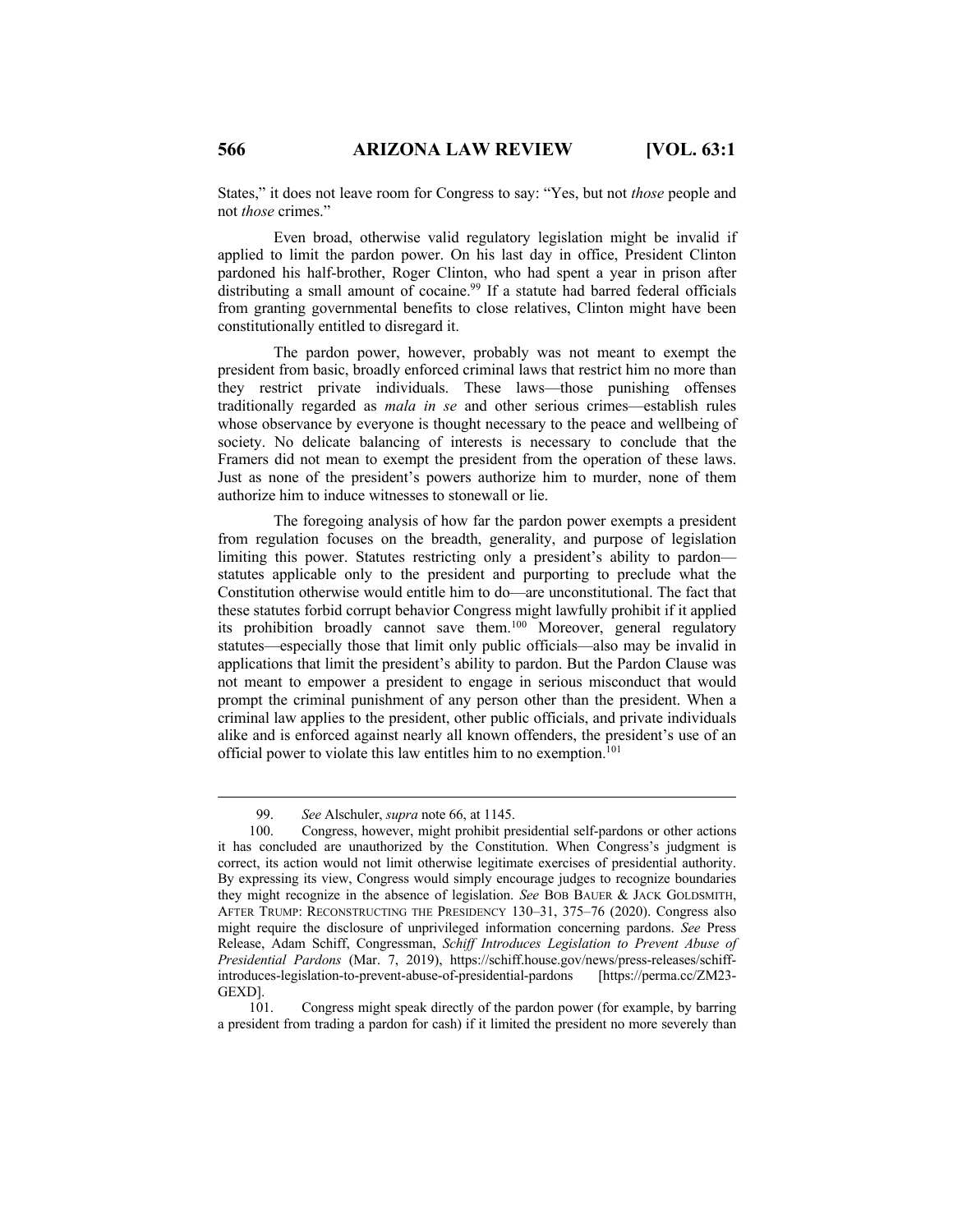## *B. Does a "Clear Statement Rule" Preclude or Limit the Application of Obstruction Statutes to the President?*

Without commenting on the constitutional issues raised by Dershowitz, Barr, and Trump's lawyers, Jack Goldsmith argued that the principal statute criminalizing obstruction of justice should not apply to the president on the same terms as everyone else.102 On its face, the statute draws no distinction; it punishes "whoever" obstructs justice.<sup>103</sup> Goldsmith, however, quoted this language of a Justice Department opinion: "[G]eneral statutes must be read as not applying to the President if they do not expressly apply where the application would arguably limit the President's constitutional role."104 Goldsmith said that the principle asserted in this opinion might appear to preclude application of the obstruction statute to the president altogether. But even if some prosecutions for obstruction are tolerable, the statute should "not apply to [the President's] conduct to the extent [it] would arguably limit or possibly conflict with his [constitutional] prerogatives."105

The statute forbidding bribery, like the statute forbidding the obstruction of justice, does not expressly apply to the president, but Goldsmith acknowledged that a president can be prosecuted for accepting a bribe. He maintained that the Constitution's authorization of impeachment for bribery and its prohibition of increasing the president's salary while in office distinguish the two offenses.<sup>106</sup>

103. 18 U.S.C. § 1512(c)(2) (2020).

104*.* Application of 28 U.S.C. § 458 to Presidential Appointment of Fed. Judges, 19 Op. O.L.C. 350, 352 (1995), https://www.justice.gov/file/20126/download [https:// perma.cc/26LD-SKAZ].<br>105. Goldsmitl

105. Goldsmith, *supra* note 102. Declaring obstruction statutes entirely inapplicable to the president would have exempted President Nixon, who allegedly paid hush money to potential witnesses, and President Clinton, who allegedly urged witnesses to commit perjury. *See* ARTICLES OF IMPEACHMENT ADOPTED BY THE HOUSE JUDICIARY COMMITTEE ON JULY 27, 1974, Art. 1(5), WATERGATE INFO https://watergate.info/ impeachment/articles-of-impeachment [https://perma.cc/4SFT-3CXS] (charging Nixon with paying hush money); *Approved Articles of Impeachment*, Art. III(1)–(2), WASH. POST (Dec. 20, 1998), https://www.washingtonpost.com/wp-srv/politics/special/clinton/stories/articles 122098.htm (charging Clinton with encouraging perjury).

106. Goldsmith, *supra* note 102. The Justice Department's Office of Legal Counsel also concluded that its "clear statement" rule does not preclude prosecuting a president for bribery. It explained: "Application of [the federal bribery statute] raises no separation of powers question, let alone a serious one. The Constitution confers no power in the President to receive bribes." *Application of 28 U.S.C. § 458 to Presidential Appointment* 

it limited everyone else. The generality of the regulation matters, not whether the regulation is contained in single statute.

<sup>102.</sup> Jack Goldsmith, *The Mueller Report's Weak Statutory Interpretation Analysis*, LAWFARE (May 11, 2019, 10:18 AM), https://www.lawfareblog.com/muellerreports-weak-statutory-interpretation-analysis [https://perma.cc/84QN-BV8C]. Josh Blackman took the same position. *See* Josh Blackman, *The Special Counsel's Constitutional Analysis: The Clear Statement Rule*, LAWFARE (April 19, 2019, 12:31 PM), https://www.lawfareblog.com/special-counsels-constitutional-analysis-clear-statement-rule [https://perma.cc/Q5HH-HT33].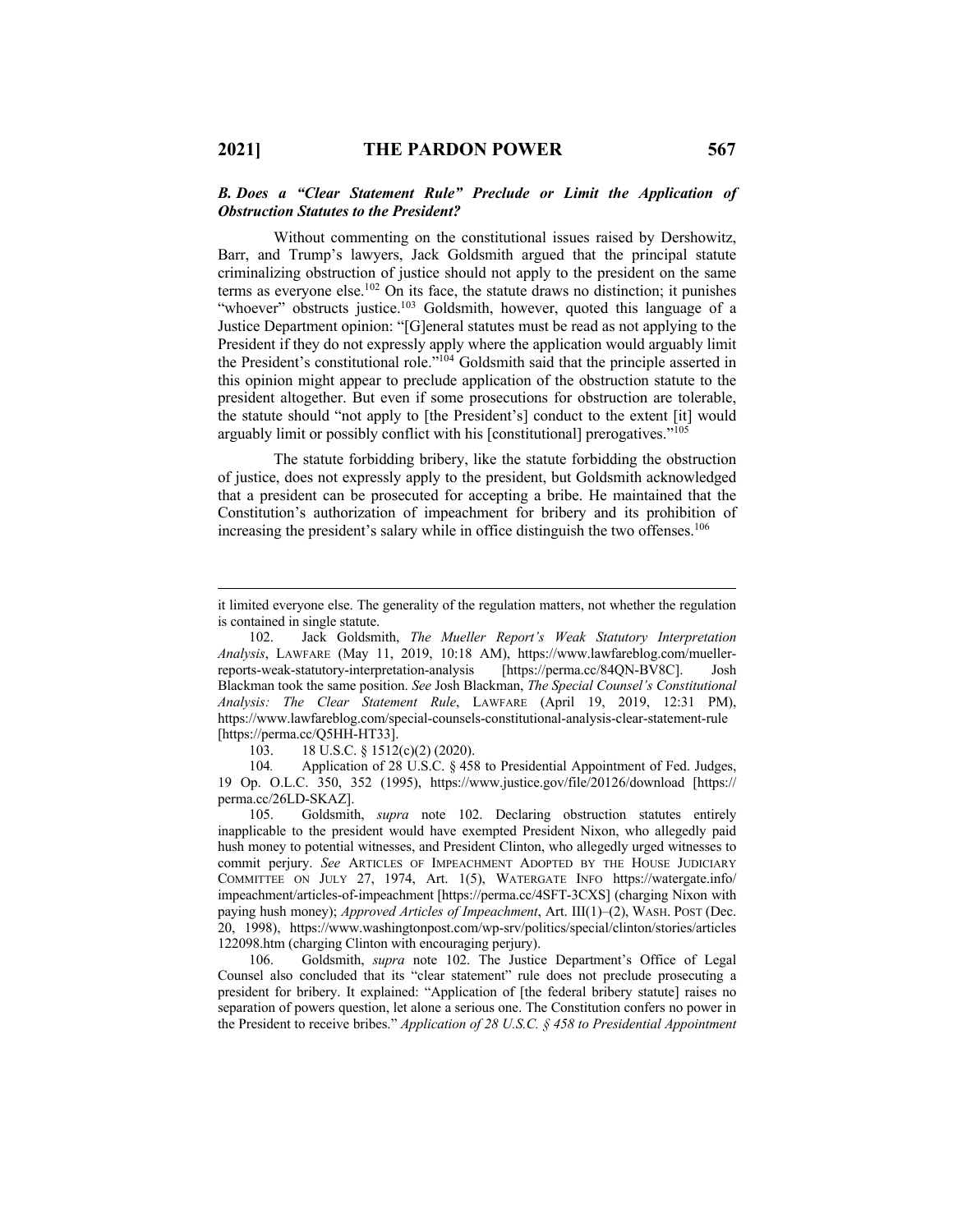One wonders, then, whether Goldsmith would apply the murder statute to a hypothesized president who, as commander in chief, ordered the Air Force to bomb Baltimore. Like the obstruction statute and the bribery statute, the murder statute does not mention the president. And murder, unlike bribery, is not specifically listed in the Constitution as a ground of impeachment. Would Goldsmith exempt a homicidal president from prosecution for destroying Baltimore and from all war-crimes prosecutions that might arguably limit his power as commander in chief? Perhaps Goldsmith would conclude that a prosecution for murder could never "possibly conflict with [presidential] prerogatives." He might reason that, although prosecution for some felonies arguably conflicts with presidential powers, prosecution for really awful felonies does not.

Marty Lederman says of the "clear statement" principle asserted by Goldsmith and the Department of Justice: "That particular, categorical canon of construction doesn't exist."107 All of the judicial decisions cited by Goldsmith and the Department in support of this principle plausibly construed statutes in light of their legislative history and the canon that courts should avoid constitutional questions when possible.<sup>108</sup> None refused to apply a statute whose terms were clear simply because it did not expressly mention the president and its application might "possibly" limit the use of a presidential power.<sup>109</sup>

108*. See, e.g.*, Franklin v. Massachusetts, 505 U.S. 788, 800–01 (1992) (holding that the president does not qualify as an "agency" subject to the restrictions of the Administrative Procedure Act); Pub. Citizen v. U.S. Dep't of Just., 491 U.S. 440, 465–67 (1989) (holding that a restriction on the use of public funds to lobby Congress does not limit the ability of the president and other officials to advocate new legislation).

109*. See* Salinas v. United States, 522 U.S. 52, 59–60 (1997) (The principle that courts will construe statutes to avoid serious constitutional questions "is not a license for the judiciary to rewrite language enacted by the legislature"); Hemel & Posner, *supra* note 52, at 1331 ("Interpreting the word 'whoever' to mean 'whoever, except the president' does

*of Fed*. *Judges*, 19 Op. O.L.C. at 357 n.11. Equally, the Constitution confers no power in the president to obstruct justice or commit other serious crimes.

<sup>107.</sup> Marty Lederman, *Why Robert Mueller Is Right that the Obstruction Statutes Apply to the President*, JUST SECURITY (May 15, 2019), https://www.justsecurity.org/64087/ why-robert-mueller-is-right-that-the-obstruction-statutes-apply-to-the-president/ [https:// perma.cc/L56K-QX9L]. As Lederman notes, President Nixon unsuccessfully claimed exemption from a subpoena for White House tapes, and President Clinton unsuccessfully claimed exemption from a civil lawsuit while he remained in office. *See* United States v. Nixon, 418 U.S. 683, 707 (1974) (rejecting Nixon's claim that the White House tapes were "absolutely privileged"); Clinton v. Jones, 520 U.S. 681 (1997) (rejecting Clinton's claim that responding to a civil lawsuit would unduly hamper the performance of his official duties). Even Nixon and Clinton, however, did not claim they were exempt because the rules and statutes authorizing subpoenas and civil lawsuits did not mention the president explicitly and because the subpoenas and lawsuits might "arguably" interfere with the president's exercise of his prerogatives. *See also* 2 MUELLER, *supra* note 78, at 169–71 (explaining why the "clear statement rule" would not preclude charging President Trump with obstruction). Goldsmith calls Mueller's analysis "one-sided and weak." He describes his own position as one "that absolutely infuriates people [but that he knows] deep down in [his] heart is 100% true." Goldsmith, *supra* note 102.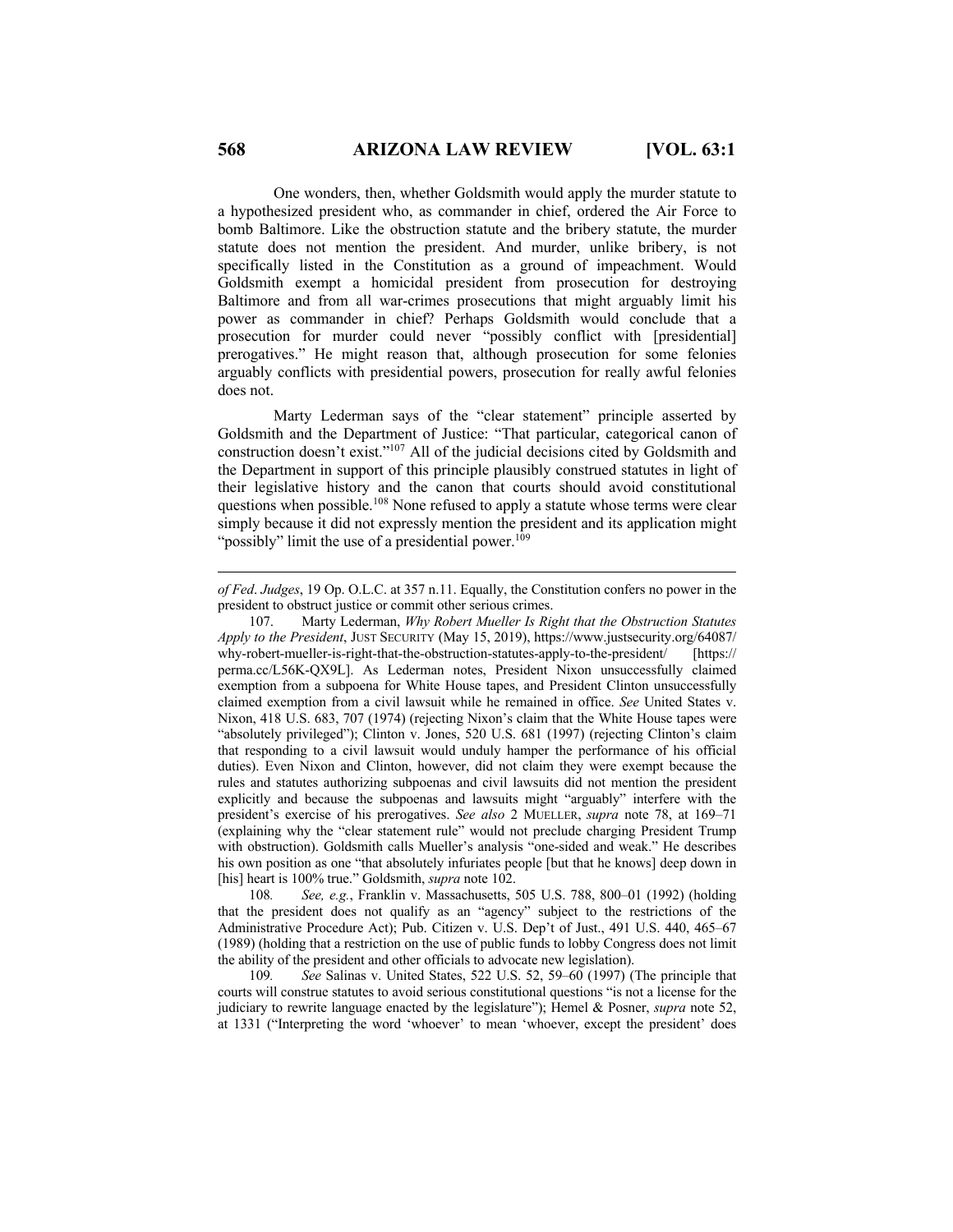#### *C. Do Corrupt Pretrial Pardons Always Obstruct Justice?*

This Article has maintained that the Constitution does not bar prosecution of a former president for using his pardon power to obstruct justice and that no clear-statement principle limits the application of obstruction statutes simply because they do not mention the president. The Article now considers which pardons violate obstruction statutes and which do not. It distinguishes between two sorts of pardons: pardons intended to obstruct proceedings other than those of the pardon recipients themselves (which this Article calls Type I pardons) and pardons intended to impede justice in the recipients' own cases (which it calls Type II pardons).

The pardons and potential pardons considered in *The Mueller Report* and earlier sections of this Article were all Type I pardons: they were intended to procure the recipients' perjury or silence. These pardons were meant to influence testimony in cases other than the recipients' own, including perhaps the case of the president himself. Pardons intended to encourage other obstructive conduct—for example, jury tampering, destroying physical evidence, and threatening or harming witnesses—also are aimed at proceedings other than those of the recipients themselves. Type II pardons—those not intended to influence anyone's conduct but simply intended to thwart justice in the pardon recipients' own cases—present very different issues.

On its face, the principal federal obstruction statute seems to encompass pardons of both types. It provides: "Whoever corruptly . . . obstructs, influences, or impedes any official proceeding, or attempts to do so, shall be fined . . . or imprisoned not more than 20 years, or both."<sup>110</sup> Every pretrial or presentence pardon may appear to "impede an official proceeding" by preventing it altogether. When the president's purpose is "corrupt," the crime of obstruction may seem complete. The obstruction statute may make exercise of the pardon power itself the *actus reus* of a crime, leaving the spongy word "corruptly" to do all the real lifting. When a president has granted a Type II pardon, the argument that prosecution rests on the act of influencing a witness rather than simply the act of pardoning does not work.

Offering a pardon in exchange for silence or perjury is analogous to offering other benefits (cash or a turkey), behavior that regularly sends private individuals to prison. Simply "pardoning corruptly" is not closely analogous to any conduct in which a private individual might engage.

This conduct is, however, indistinguishable from conduct in which prosecutors, judges, and the members and staffs of administrative agencies might engage. Making a crime of "pardoning corruptly" also would make a crime of

violence to the statutory language in a way that the canon of constitutional avoidance neither requires nor allows."). Goldsmith observes: "The Justice Department has invoked the clear statement rule several times to exclude the president from a statute even though the exclusion was difficult or impossible to make consistent with statutory text." He does not maintain that a court ever has done so. Goldsmith, *supra* note 102.

<sup>110. 18</sup> U.S.C. § 1512(c)(2).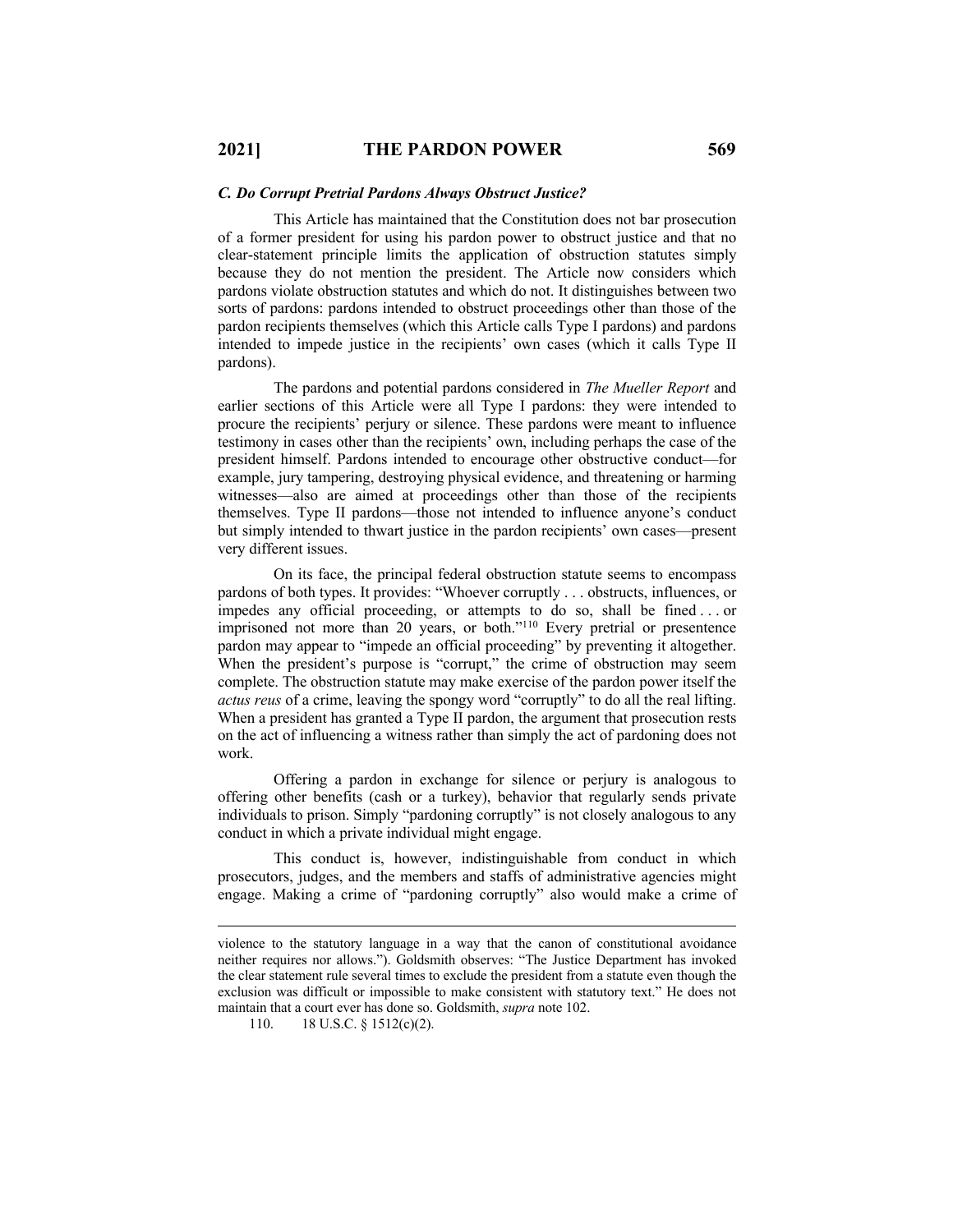corruptly dismissing a case or an administrative proceeding. Indeed, it would make a crime of any action by a prosecutor, judge, or regulator that *impeded* an official proceeding if that action were undertaken with a corrupt purpose. Corruptly granting a motion to suppress evidence or corruptly reducing a charge, for example, could lead to prosecution and conviction.

Although a literal reading of obstruction statutes might make corrupt pardoning a crime, it would not make *all* corrupt pardoning a crime. A president cannot "impede an official proceeding" when all official proceedings have been concluded. A president who delays a pardon until its recipient has begun serving his sentence is not guilty of obstructing justice, however nefarious his purpose.

Inducing a president to delay a corrupt pardon until all official proceedings have been concluded might be worthwhile. It would permit the disclosure of evidence at trial and allow an official determination of guilt or innocence.111 At the same time, letting a president pardon before trial could save the burden and expense of a trial. When a president is determined to free a crony for bad reasons, perhaps he should do it promptly.

Corrupt pardons in Type II cases are not offensive primarily because they impede official proceedings. They are offensive primarily because they discriminate in favor of the president's associates and other advantaged applicants and because they free these advantaged applicants from apparently deserved punishment. When the goal is to remedy presidential corruption, a distinction between pretrial and post-trial pardons seems misplaced. Yet obstruction statutes draw this distinction, suggesting they serve a narrower purpose.

A grand jury investigation of former president Clinton focused on his possible obstruction of justice by granting a Type II pardon. On his last day in office, Clinton pardoned Marc Rich, an untried fugitive from justice. Rich's former wife, a major contributor to Democratic candidates and the Clinton Presidential Library, had urged his pardon although the President's chief of staff, the White House counsel, and all members of the White House counsel's office opposed it.<sup>112</sup> A grand jury in the Southern District of New York considered not only whether Denise Rich had bribed Clinton but also whether Clinton's pardon obstructed justice. This investigation—led for a time by United States Attorney James Comey—continued for years but produced no charges.<sup>113</sup>

This Article has maintained that the Constitution does not bar the prosecution of a former president for obstructing justice by granting a Type I

<sup>111.</sup> At the Constitutional Convention, Luther Martin moved to allow pardons only after conviction, but, after brief discussion, he withdrew the motion. James Madison, *Notes on the Debates in the Federal Convention* (Aug. 27, 1787), https://avalon.law.yale. edu/18th\_century/debates\_827.asp [https://perma.cc/HT84-87R4].

<sup>112</sup>*. See* Alschuler, *supra* note 66, at 1137–42.

<sup>113</sup>*. See* Louis Fisher, *The Law: When Presidential Power Backfires*, 32 PRESIDENTIAL STUD. Q. 586, 597–98 (2002); Josh Gerstein, *Comey "Enthusiastic" About Bill Clinton Probe in 2001, FBI Memo Says*, POLITICO (Jan. 18, 2017, 6:58 PM), https:// www.politico.com/story/2017/01/james-comey-fbi-bill-clinton-233808 [https://perma.cc/ EFA5-VCEY].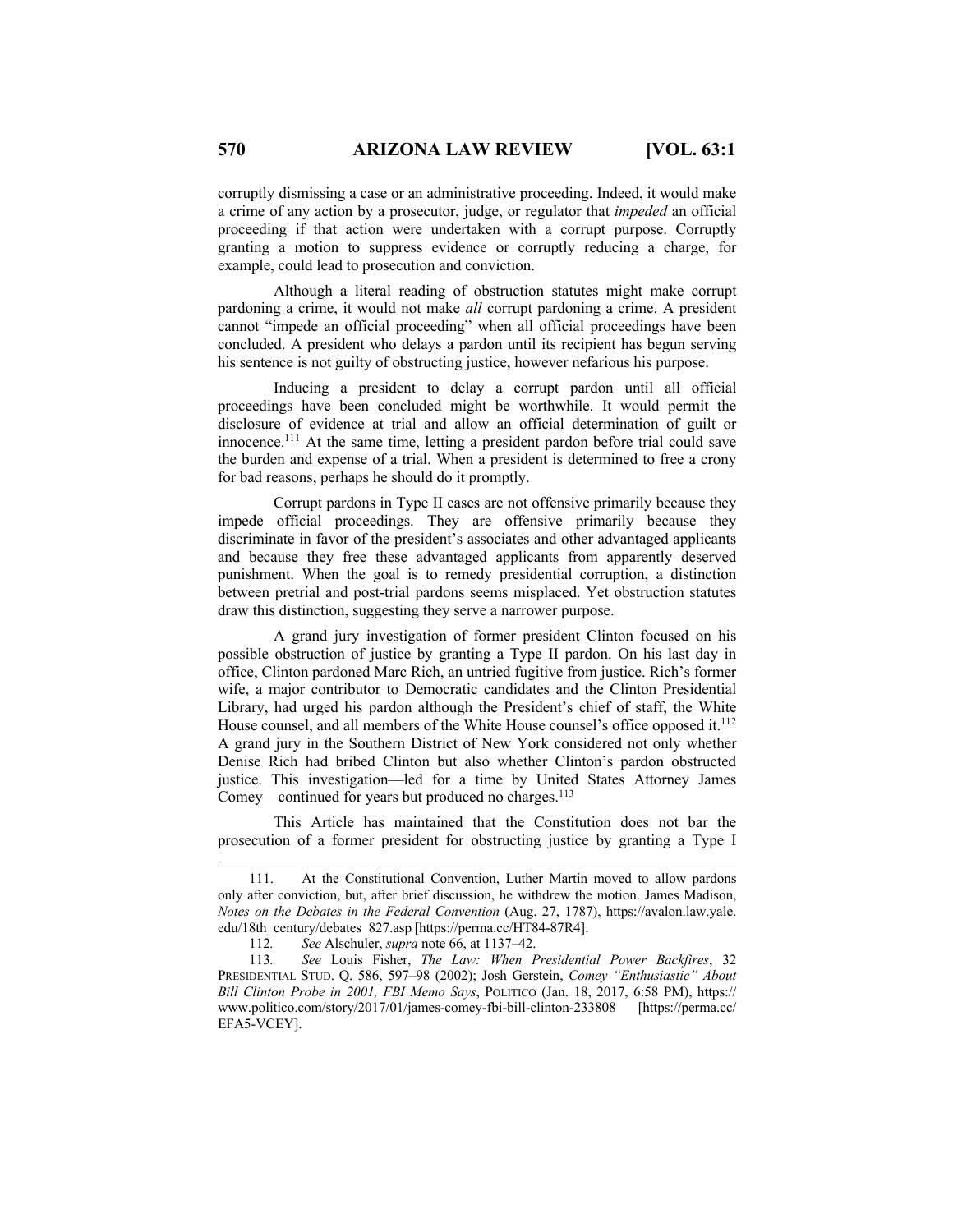pardon. Prosecuting a former president for approving a Type II pardon, however, would pose substantial constitutional issues.

*The Mueller Report* declares: "A preclusion of 'corrupt' official action is not a major intrusion on Article II powers."114 The prospect of prosecution for corrupt official action, however, can inhibit any action that *might* be found corrupt. It could make a president hesitant to pardon a friend, relative, or associate; a friend of a friend, relative, or associate; a major campaign contributor; a niece or business partner of a campaign contributor; or anyone else with perceived clout.

Pardoning associates should not be condemned categorically.<sup>115</sup> In 2001, a bipartisan panel selected former president Ford to receive the John F. Kennedy Library's Profiles in Courage Award. It bestowed this honor because Ford had approved a pardon in 1974 that at the time was widely condemned—his pardon of former president Nixon. Nixon was a longstanding friend of Ford who chose Ford to be his vice president after a scandal that brought the resignation of Ford's predecessor as vice president and during another scandal that soon would bring Nixon's own downfall. $116$ 

President P has known Member of Congress C for many years, and when C was indicted for mail fraud, convicted, and sentenced, P followed his case closely. P believes that C was treated unjustly. If the merits of C's application were all that mattered, P would pardon him.

Nevertheless, P hesitates. He thinks: "There may be other applicants who were treated as unfairly as C. Indeed, there probably are many of them. But because I do not know their cases as well as I know C's, I cannot be sure. To find out, I would need to investigate their cases in depth, and it isn't my job to do over what the criminal justice process already has done. Unlike C, the other applicants haven't overcome my presumption that the criminal justice system got it right."

P also thinks: "My friend C is a wealthy, white college graduate, and many of the others who are likely to have meritorious cases are none of those things. To favor applicants whom I know or whose friends have my ear is systematically to favor the already advantaged."

Should P's concern about equal treatment lead him to reject C's application for a pardon? Or should he conclude that neither his inability to provide equal justice nor his predicable tilt in favor of wealthy white men should keep him from redressing the injustice he sees in C's case?

Albert W. Alschuler, *Justice, Mercy, and Equality in Discretionary Criminal Justice Decision Making*, 35 J. L. & RELIGION 18, 23–24 (2020).

116. Scott Shane, *Critics of Ford's Nixon Pardon Now Call It Wise*, INT'L HERALD TRIB. (Dec. 30, 2006), https://www.nytimes.com/2006/12/29/world/americas/29ihtpardon.4047202.html; Bob Woodward, *Ford, Nixon Sustained Friendship for Decades*, WASH. POST (Dec. 29, 2006), https://www.washingtonpost.com/wp-dyn/content/article/ 2006/12/28/AR2006122801247.html.

<sup>114.</sup> 2 MUELLER,*supra* note 78, at 174.

<sup>115.</sup> The ethical issues posed by crony pardons are not as simple and straightforward as newspaper editorials and popular discussions often make them seem. Consider this thought experiment: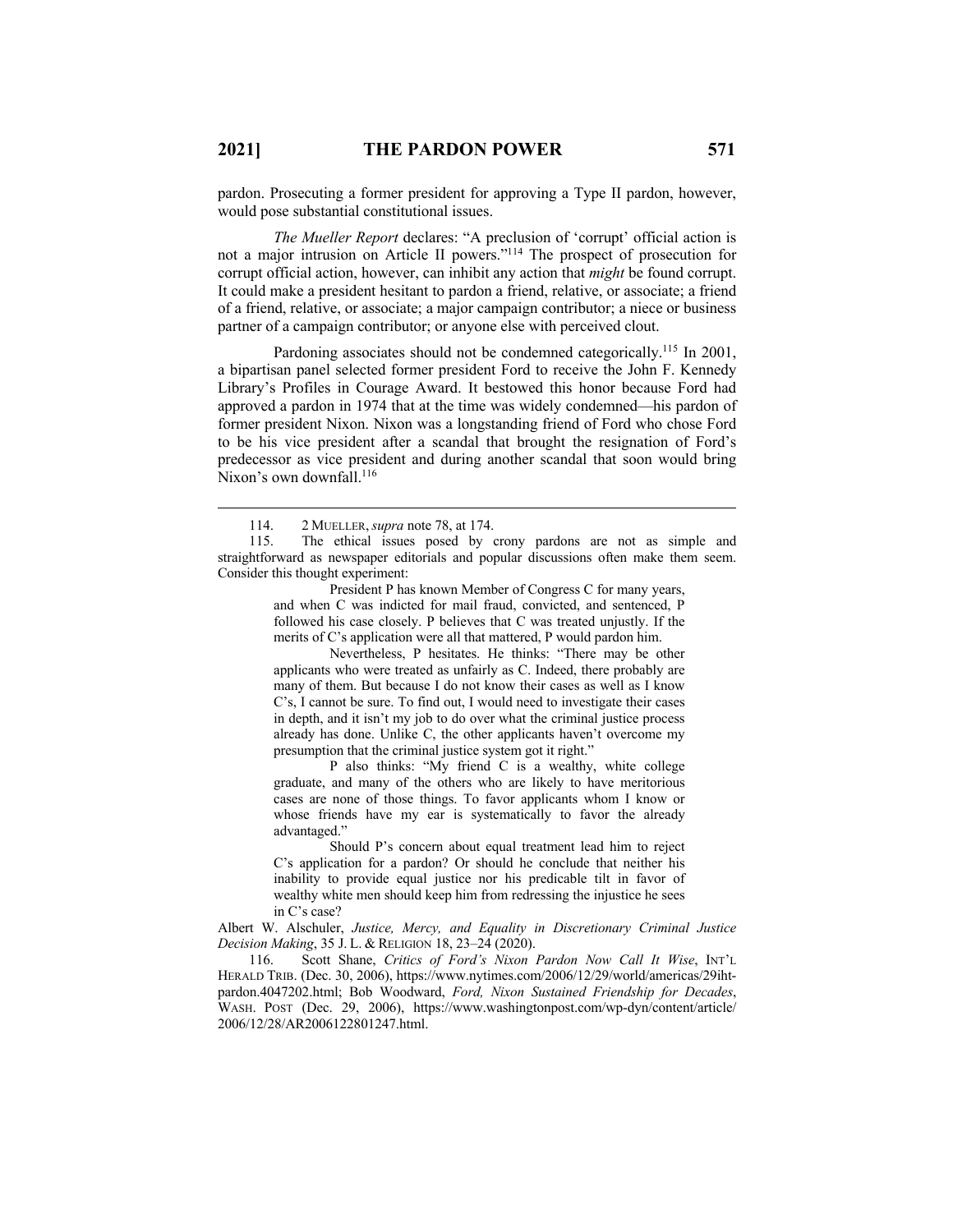*The Mueller Report* also says: "[T]he term 'corruptly' sets a demanding standard."117 This statement may be the only one in the report that warrants a guffaw. "Corrupt intent" is a troublesome standard even for people who are *not* president.<sup>118</sup>

Some courts have made this requirement redundant by requiring only the intent to impede an official proceeding.<sup>119</sup> Coupling these decisions with the conclusion that pretrial pardons do impede official proceedings would produce the remarkable conclusion that *all* pretrial pardons are criminal. It also would make a crime of every prosecutorial refusal to file charges. More commonly, courts define the word "corruptly" in language that is just as fudgy, open-ended, and evaluative as the word itself. They declare, for example, that a defendant must have acted "with improper motive or with bad or evil or wicked purpose."<sup>120</sup>

In an article titled *Presidential Obstruction of Justice*, Daniel Hemel and Eric Posner note the disarray of the decisions and propose a clearer standard.<sup>121</sup> They are agnostic, however, about whether this standard should apply when a president is alleged to have obstructed justice by issuing a pardon, and indeed about whether issuing a pardon can obstruct justice at all.<sup>122</sup> At least in other cases (for example, one in which a president is alleged to have fired an FBI director to impede an investigation), Hemel and Posner say that a president should be guilty of obstruction "when he [has] significantly interfere[d] with an investigation, prosecution, or other law enforcement action to advance narrowly personal,

119*. E.g.*, United States v. Rasheed, 663 F.2d 843, 852 (9th Cir. 1981) (requiring only an act "done with the purpose of obstructing justice"); *see* Hemel & Posner, *supra* note 52, at 1286; Alschuler, *supra* note 118, at 468–69.

120. United States v. Partin, 552 F.2d 621, 624 (5th Cir. 1977); *see* Hemel & Posner, *supra* note 52, at 1288; Alschuler, *supra* note 118, at 469. In support of its claim that corrupt intent is a "demanding standard," *The Mueller Report* cites a law dictionary's statement that corrupt intent consists of an actor's "intent to obtain an 'improper advantage for [him]self or someone else, inconsistent with official duty and the rights of others.'" 2 MUELLER, *supra* note 78, at 178 (citing BALLENTINE'S LAW DICTIONARY 276 (3d ed. 1969)). At least in some contexts, a better construction would give the word "corruptly" its common-law meaning. As this word was understood in common-law extortion cases, it required a knowing violation of law or established norms of conduct. *See* Alschuler, *supra* note 118, at 468.

<sup>117.</sup> 2 MUELLER,*supra* note 78, at 178.

<sup>118</sup>*. See* United States v. Poindexter, 951 F.2d 369, 379 (D.C. Cir. 1991) (holding the word "corruptly" too vague to give fair notice to a witness accused of corruptly influencing Congress by lying to a congressional committee); United States v. Bonds, 784 F.3d 582, 584 (9th Cir. 2015) (Kozinski, J., concurring) ("[W]e have given 'corruptly' such a broad construction that it does not meaningfully cabin the kind of conduct that is subject to prosecution."); Albert W. Alschuler, *Criminal Corruption: Why Broad Definitions of Bribery Make Things Worse*, 84 FORDHAM L. REV. 463, 468–69, 483–84 (2015) (suggesting that, if the incorruptible philosopher Aristotle were resurrected and elected Governor of New Jersey, he might wind up in a federal prison). *But see* 2 MUELLER, *supra* note 78, at 166–67, 166 n.1083.

<sup>121.</sup> Hemel & Posner, *supra* note 52, at 1326.

<sup>122</sup>*. Id.* at 1320–27.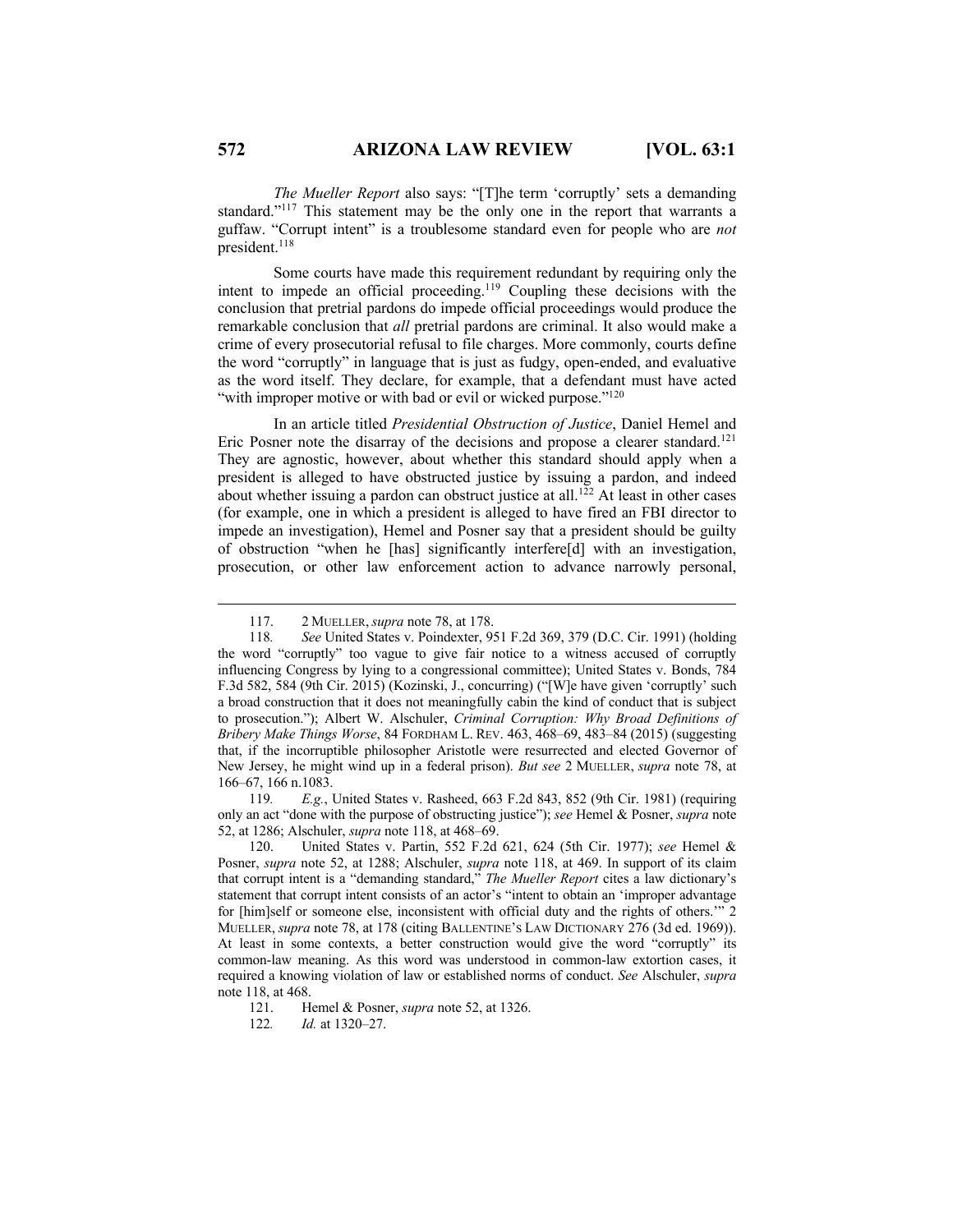pecuniary, or partisan interests."123 When a president has both proper and improper motives, Hemel and Posner would have a jury determine whether the improper motives were causal—that is, whether the president would not have interfered in their absence.<sup>124</sup>

If the Hemel-Posner standard applied to the grant of a Type II pardon, President Clinton apparently would have committed obstruction if his gratitude for Denise Rich's political contributions motivated his pardon of Marc Rich. President Trump would have committed obstruction if he pardoned Joe Arpaio primarily because Arpaio was a prominent Trump booster. President George H. W. Bush would have committed obstruction if he pardoned former Defense Secretary Caspar Weinberger because Weinberger was a long-time crony.125 President Ford

125. President Bush's pardon of former defense secretary Weinberger might have been both a Type II and a Type I pardon, intended to free a crony and to impede justice in cases other than the recipient's own. Forty-nine percent of the respondents to a Gallup poll believed that Bush pardoned Weinberger "in order to protect himself from legal difficulties or embarrassment resulting from his own role in Iran-Contra." JEFFREY CROUCH, THE PRESIDENTIAL PARDON POWER 107 (2009). The *Final Report of the Independent Counsel for Iran-Contra Matters* declared: "The question before Independent Counsel was . . . whether President Bush exercised his constitutional prerogative to pardon a former close associate to prevent further Iran/contra revelations. In the absence of evidence that the pardon was secured by corruption, Independent Counsel decided against taking the matter before the Grand Jury." 1 LAWRENCE E. WALSH, UNITED STATES COURT OF APPEALS FOR THE DISTRICT OF COLUMBIA CIRCUIT, FINAL REPORT OF THE INDEPENDENT COUNSEL FOR IRAN/CONTRA MATTERS 48 (1993), https://archive.org/details/WalshReport/page/n73 [https://perma.cc/ 7U2L-4ZWR].

President Bush's motives were suspicious, but apparently the *only* circumstances indicating a purpose to interfere with an investigation or to obstruct justice in a case other than Weinberger's were that Bush himself was suspected of misconduct and Secretary Weinberger was a potential witness. Bush's stated reasons for pardoning Weinberger looked to the former secretary's poor health, his wife's poor health, and his long career of distinguished public service. The President also voiced concern that the prosecution of Weinberger and others reflected the criminalization of political differences. *See Text of President Bush's Statement on the Pardon of Weinberger and Others*, N.Y. TIMES, Dec. 25, 1992, at A22, https://timesmachine.nytimes.com/timesmachine/ 1992/12/25/916192.html?pageNumber=22. Even if Bush's ostensible reasons were not his only reasons or were disingenuous, *see* Albert W. Alschuler, *Unequal Justice for Girtha Gulley*, CHI. TRIB. (Jan. 13, 1993), https://www.chicagotribune.com/news/ct-xpm-1993-01- 13-9303161543-story.html [https://perma.cc/8E9Y-WPLU], his pardon might have been motivated by cronyism (Type II motivation) rather than a desire to influence Weinberger

<sup>123</sup>*. Id.* at 1312.

<sup>124</sup>*. Id.* at 1319–20. A requirement of "causal" motivation would depart from the customary interpretation of criminal statutes. *See, e.g.*, United States v. Garcia-Lopez, 234 F.3d 217, 219–20 (5th Cir. 2000) (upholding an instruction directing conviction when a proscribed motivation was among a defendant's reasons for travelling in foreign commerce and rejecting the claim that this motivation must be dominant); People v. Cahill, 809 N.E.2d 561, 583 (N.Y. 2003) (declaring that a defendant may be convicted of murdering a witness for the purpose of preventing the witness's testimony as long as the proscribed motivation was a "substantial factor" in the killing).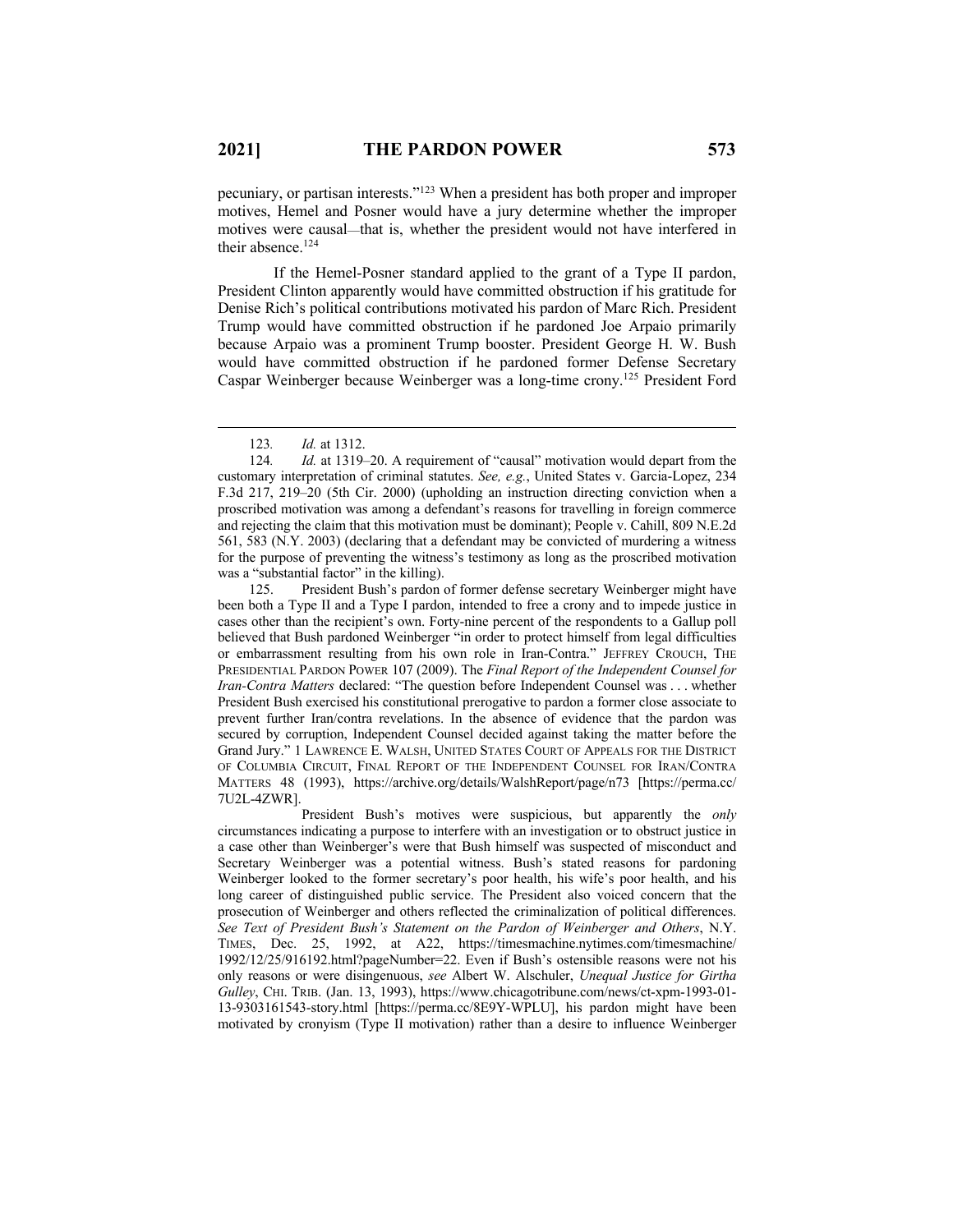would have been guilty of obstruction if his pardon of Richard Nixon was prompted mostly by friendship and gratitude for Nixon's elevation of Ford to be his vice president. With the Hemel-Posner standard in place, the Federal Bureau of Prisons might need to create a special presidential wing at Leavenworth.

But the Hemel-Posner standard would not send President George W. Bush to prison even if cronyism prompted his remission of the prison sentence of Scooter Libby, his vice president's chief of staff. Bush remitted this sentence after it was imposed.126 Because no "official proceeding" was pending, Bush could not have obstructed one.

The troublesome consequences of applying obstruction statutes to grants of Type II pardons warrant focusing carefully on the *actus reus* of obstruction obstructing, influencing, or impeding any official proceeding.127 The statutory term most readily applied to a Type II pardon is "impede," which the Merriam-Webster dictionary defines as "interfere with or slow the progress of."128 It would not stretch this term to say that an official who *terminates* a proceeding *impedes* it (or even to say that he impedes it *massively*). The statutory list, however, lacks any language that someone who meant to include the official termination of a proceeding by an authorized public official would be likely to use. It seems doubtful that, when Congress outlawed obstruction, it meant to include a public official's termination of proceedings through dismissal, acquittal, or pardon. The official termination of a proceeding by an authorized public official does not closely resemble a paradigmatic case of obstruction. Especially because criminalizing every pretrial pardon that a court or jury finds corrupt would raise serious constitutional questions, obstruction statutes should not be read to include

127. 18 U.S.C. § 1512(c)(2).<br>128. *Impede*, MERRIAM-<sup>1</sup>

128*. Impede*, MERRIAM-WEBSTER DICTIONARY, https://www.merriamwebster.com/dictionary/impede [https://perma.cc/DR7R-JHUT] (last visited Aug. 3, 2021).

not to cooperate (Type I motivation). Taken as a whole, the evidence did not seem to justify a finding that one of Bush's motives was to discourage Weinberger's cooperation.

President Bush left office less than a month after pardoning Weinberger. Partly because prosecuting the former president might have inhibited legitimate exercises of presidential power and, more basically, because the evidence of Type I obstruction did not seem to justify conviction, the independent counsel's decision not to seek an indictment was sound. The evidence that President Trump used and brandished his pardon power in order to obstruct justice was much stronger.

Note that the independent counsel for Iran-Contra Matters saw no reason to address the argument that the Constitution entitles the president to pardon whomever he wants for whatever reasons he wants, or the argument that obstruction statutes do not apply to the president because they do not mention him specifically. Harvard law professors apparently did not advance those claims until the Trump presidency. *See supra* text accompanying notes 87–88, 102–105.

<sup>126</sup>*. See Scooter Libby*, WIKIPEDIA, https://en.wikipedia.org/wiki/Scooter\_Libby [https://perma.cc/2TX6-8L4L] (last visited Jan. 24, 2020).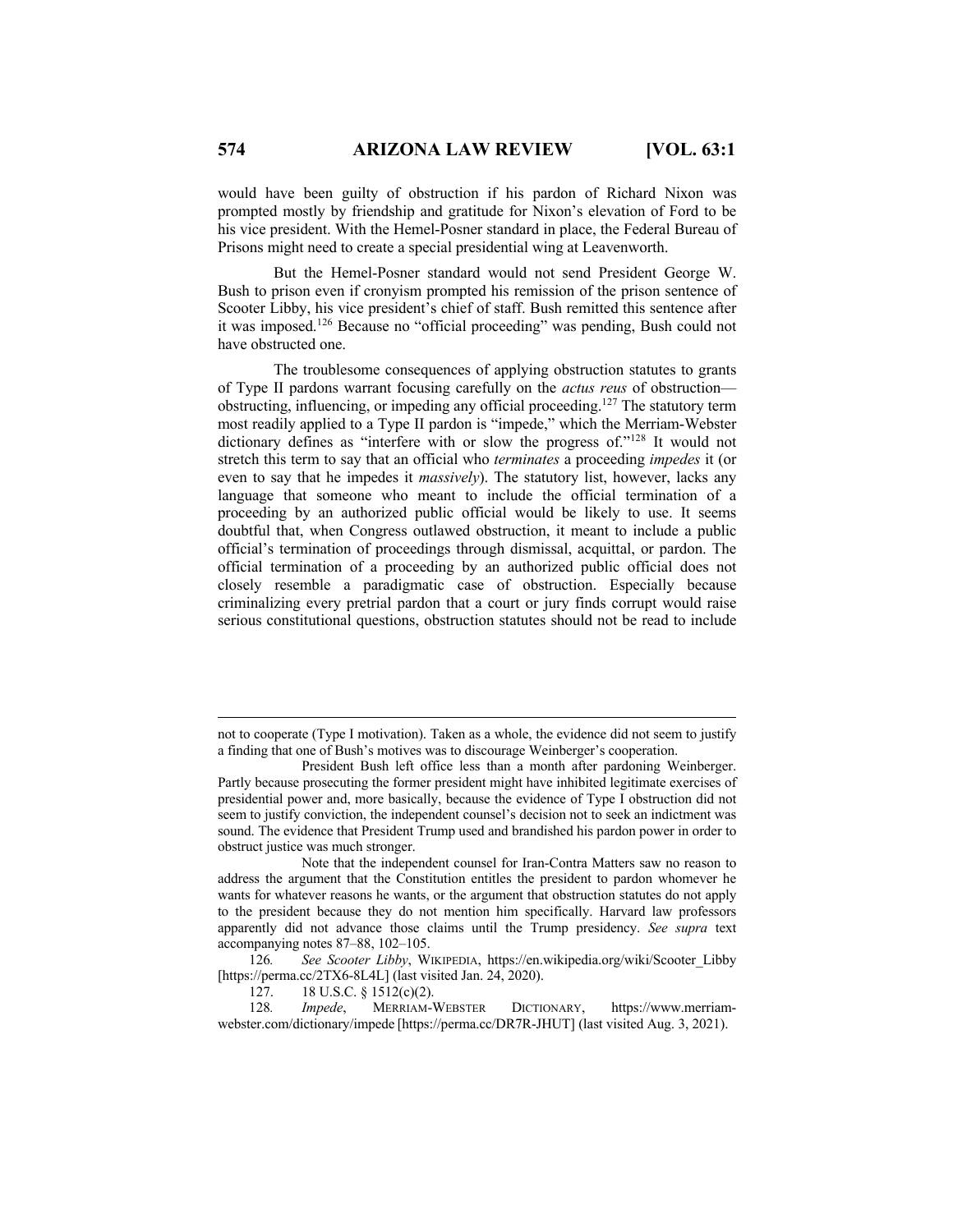the termination of a proceeding by a public official authorized to terminate it. Under current statutes, only Type I pardons should be criminal.<sup>129</sup>

129. If the verbs "obstruct" and "impede" were construed to include the official termination of a proceeding by an official authorized to terminate it, neither committing the *actus reus* of obstruction nor desiring it would indicate any culpability. A prosecutor, judge, or president who deliberately ends a proceeding may be doing just what the public pays him to do. Only performing this act "corruptly" would make the act wrongful. Criminalizing otherwise innocent conduct simply because it is done corruptly is troublesome. It may in fact be unconstitutional. *See* United States v. Poindexter, 951 F.2d 369, 379 (D.C. Cir. 1991). It should not be a crime to walk, chew gum, or speak "corruptly."

If the words "obstruct" and "impede" referred only to impeding a proceeding the actor was *not* entitled to terminate (or was not authorized to terminate in the way he did), the word "corruptly" would no longer do all the lifting. The crime would not consist simply of pardoning an offender or dismissing a prosecution corruptly. A prosecutor would be required to prove conduct and a mental state that would provide some indication of culpability even in the absence of the squishy adverb. Because this proof might not establish culpability conclusively, however, obstruction statutes require the prosecutor to show a corrupt purpose in addition. *Cf.* United States v. Aguilar, 515 U.S. 593, 616–17 (Scalia, J., concurring in part and dissenting in part) (concluding that the word "corruptly" in an obstruction statute was not unconstitutionally vague—but only because the statute's additional requirement of intent to "influence, obstruct, or impede the due administration of justice" made "any claim of ignorance of wrongdoing . . . incredible").

This Article does not consider whether a president would commit obstruction if he discharged an executive branch subordinate (say, a director of the FBI or a special counsel) in order to halt or impede the investigation or prosecution of a presidential crony or the president himself. It is worth noting, however, that criminalizing this conduct would differ from criminalizing every grant of a pretrial pardon that a court or jury finds "corrupt." This crime would not consist simply of exercising a presidential prerogative (the power to discharge subordinates) corruptly. Although a broad construction of obstruction statutes would make corrupt pretrial pardoning a crime, these statutes would not make corrupt firing a crime. A president could discharge a subordinate corruptly without obstructing justice (say, because this subordinate refused to contribute half his salary to the president's reelection campaign).

To prove that the discharge of a subordinate constituted obstruction, a prosecutor would be required to show at least a substantial step toward impeding a proceeding as well as a purpose to impede this proceeding. Whether this conduct and mental state would indicate culpability apart from proof of "corruption" is disputed. A presidential directive to dismiss a specific criminal prosecution or end a specific criminal investigation would contravene well-established tradition even if the president's motives were pure, but some insist that the Constitution permits the president to take this action. *See, e.g.*, Barr, *supra* note 89 ("The Constitution vests *all Federal [law] enforcement power*, and hence prosecutorial discretion, in the President."). If presidential interference with an ongoing investigation does not by itself indicate culpability, the word "corruptly" may do more work than it should (which does not mean that the obstruction statute does not apply or that its application to the president would necessarily be unconstitutional). Congress could address the statute's overemphasis on the vague word either by defining it or by revising the *actus reus* of obstruction in cases of presidential misconduct. The president's power to discharge sub-cabinet officers like a special counsel or FBI director is not absolute, and, when Congress can constitutionally require good cause for an officer's removal, it should be able to specify some of the causes that are not good. *See* 2 MUELLER, *supra* note 78, at 174–75.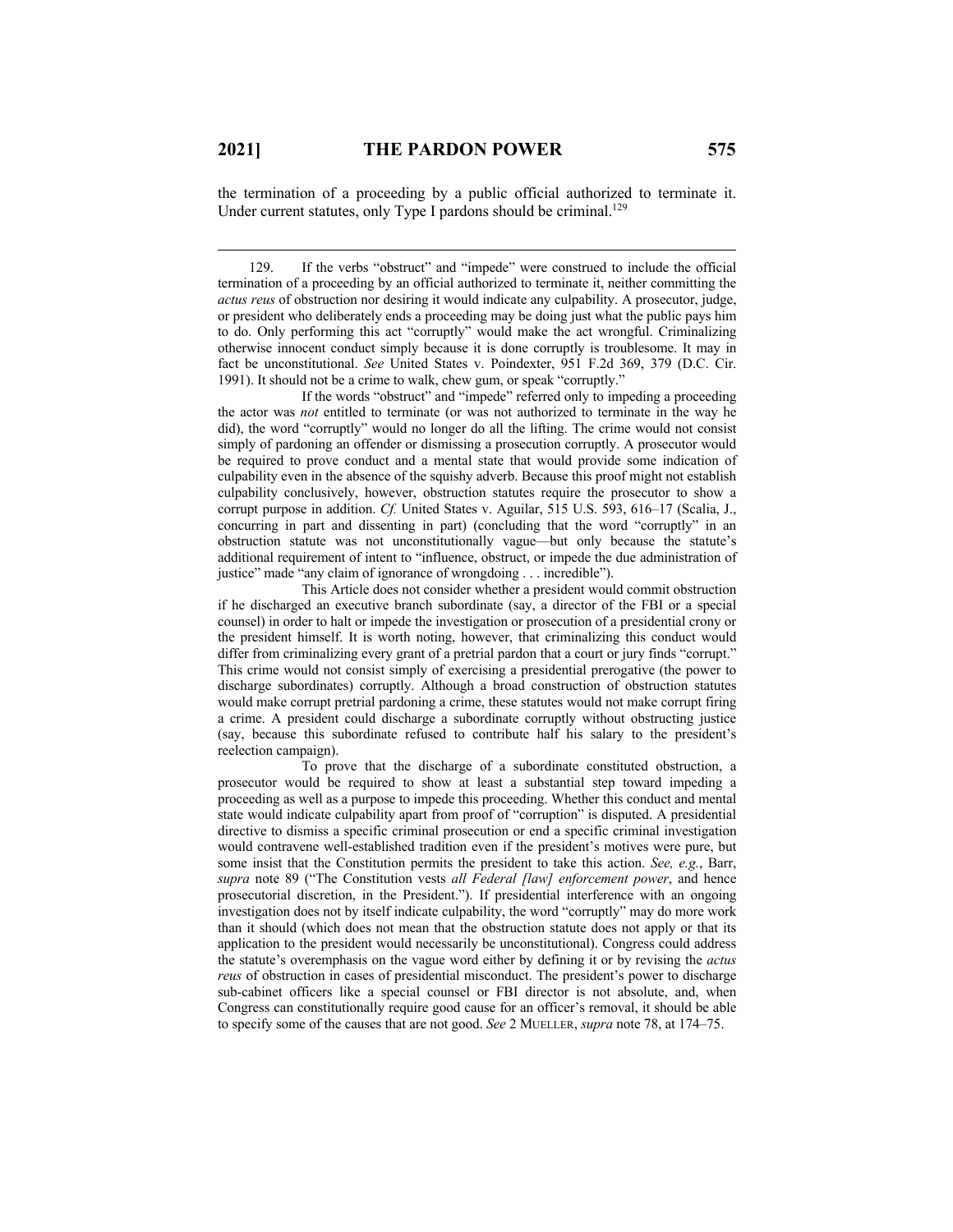## **V. IMPEACHING A PRESIDENT FOR NONCRIMINAL ABUSE OF THE PARDON POWER**

Although obstruction statutes should not be read to authorize a president's prosecution for granting a Type II pardon, a sufficiently corrupt Type II pardon could justify the president's impeachment. So could other corrupt but noncriminal pardons. Scholars widely agree that the Constitution's authorization of impeachment for "Treason, Bribery, or other high Crimes and Misdemeanors"<sup>130</sup> does not limit impeachable conduct to offenses that could be prosecuted in court.131 This Article will note only one piece of evidence supporting this judgment. James Madison, the "father of the Constitution,"132 pointed specifically to impeachment as the appropriate corrective for abuse of the pardon power.

In the Virginia ratification convention, George Mason objected to granting the president this power. He was concerned that a president guilty of treason might use it to protect his confederates.133 Madison replied:

> There is one security in this case to which gentlemen may not have adverted: if the President be connected, in any suspicious manner, with any person, and there be grounds to believe he will shelter him, the House of Representatives can impeach him; they can remove him if found guilty; they can suspend him when suspected, and the power will devolve on the Vice-President. Should he [the Vice-President] be suspected, also, he may likewise be suspended till he be impeached and removed, and the legislature may make a temporary appointment. This is a great security.<sup>134</sup>

Madison maintained that a president would be subject to impeachment when he was merely *suspected* of being *about* to pardon a confederate. Plainly he did not believe a criminal act was necessary.135 The Supreme Court also has made clear that abuse of the pardon power can justify impeachment when it is not criminal<sup>136</sup>

134. *Id.* at 498.<br>135. Madison's

Madison's reference to the possibility of "suspension" prior to impeachment, however, is baffling. The Constitution does not appear to authorize this interim measure.

136. *Ex parte* Grossman, 267 U.S. 87, 121 (1925).

<sup>130.</sup> U.S. CONST. art. II, § 4.

<sup>131</sup>*. See, e.g.*, Laurence H. Tribe, *Defining "High Crimes and Misdemeanors": Basic Principles*, 67 GEO. WASH. L. REV. 712, 717 (1999) ("[I]t appears to be all but universally agreed that an offense need not be a violation of criminal law at all in order for it to be impeachable as a high crime or misdemeanor."); TRIBE & MATZ, *supra* note 36, at 44–53.

<sup>132</sup>*. See, e.g.*, IRVING BRANT, JAMES MADISON: FATHER OF THE CONSTITUTION, 1787–1800 (1941).

<sup>133.</sup> *See* 3 THE DEBATES IN THE SEVERAL STATE CONVENTIONS ON THE ADOPTION OF THE FEDERAL CONSTITUTION, *supra* note 52, at 497.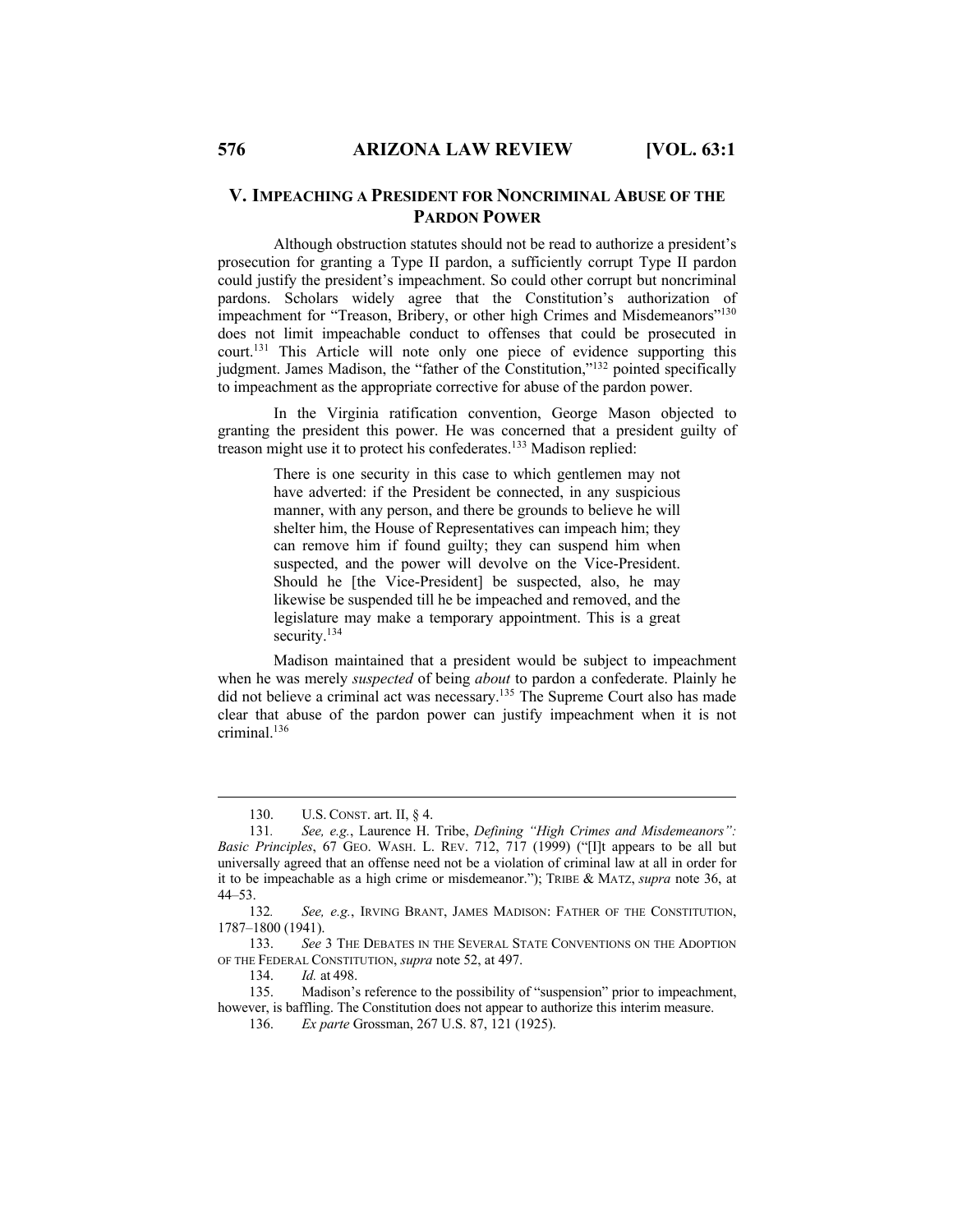## **VI. OTHER LIMITS? SOME CHALLENGES TO THE CLEMENCY GRANTED JOE ARPAIO AND ROGER STONE**

President Trump's first grant of clemency—his pardon of Sheriff Joe Arpaio—prompted an inventive hunt for constitutional limits, and so did his pardon of his long-time associate, Roger Stone. This Part criticizes recent arguments for invalidating these pardons. A later Part, however, endorses a different argument for declaring Stone's pardon invalid and sending him to prison. 137

A federal judge ordered Sheriff Arpaio to halt, among other things, the practice of stopping people who appeared to be Latino and detaining those thought to be in the United States illegally. After Arpaio defied the judge's order for 18 months, the judge held him in contempt. This action—the entry of a judgment of civil contempt—imposed no criminal punishment. A later trial conducted by another judge, however, led to Arpaio's conviction of *criminal* contempt, a misdemeanor. Before Arpaio was sentenced for this crime, President Trump pardoned him.138

The President's action heartened people who believed that violating the rights of suspected illegal immigrants should be applauded, but it brought howls from almost everyone else. Laurence Tribe tweeted that the pardon "gives the middle finger to courts and the Constitution and signals total contempt for the rule of law and for human decency."139 In a *New York Times* op-ed, Martin Redish maintained that the Arpaio pardon was not merely awful but *unconstitutional*. 140 He claimed that this pardon violated the Fifth Amendment provision that "[n]o person . . . shall be deprived of life, liberty, or property without due process of  $\mathrm{law}$ ."<sup>141</sup>

 <sup>137.</sup> *See infra* Part IX.

<sup>138.</sup> Julie Hirschfeld Davis & Maggie Haberman, *Trump Pardons Joe Arpaio, Who Became Face of Crackdown on Illegal Immigration*, N.Y. TIMES (Aug. 25, 2017), https://www.nytimes.com/2017/08/25/us/politics/joe-arpaio-trump-pardon-sheriff-

arizona.html?action=click&module=RelatedCoverage&pgtype=Article&region=Footer.

<sup>139.</sup> Laurence Tribe (@tribelaw), TWITTER (Aug. 25, 2017, 9:05 PM), https://twitter.com/tribelaw/status/901249091065303044?lang=en [https://perma.cc/B3VQ-TSJS]. For lengthier criticism of the Arpaio pardon, see Noah Feldman, Opinion, *Arpaio Pardon Would Show Contempt for Constitution*, BLOOMBERG (Aug. 23, 2017, 12:57 PM), https://www.bloomberg.com/opinion/articles/2017-08-23/arpaio-pardon-would-showcontempt-for-constitution [https://perma.cc/3PSS-VAX3].

<sup>140.</sup> Martin H. Redish, Opinion, *A Pardon for Arpaio Would Put Trump in Uncharted Territory*, N.Y. TIMES (Aug. 24, 2017), https://www.nytimes.com/2017/08/ 24/opinion/trump-arpaio-pardon-arizona-sheriff.html. Laurence Tribe and Ron Fein later argued that the Arpaio pardon was unconstitutional. Laurence H. Tribe & Ron Fein, *'Sheriff*  Joe' is Back in Court. The Impeachment Inquiry Should Pay Attention, Bos. GLOBE (Oct. 22, 2019, 3:30 PM), https://www.bostonglobe.com/opinion/2019/10/22/sheriff-joe-backcourt-the-impeachment-inquiry-should-pay-attention/1Yv9YZmzwL93wP9gYIFj7J/story. html [https://perma.cc/8Q9C-TE9K].

<sup>141.</sup> U.S. CONST. amend. V.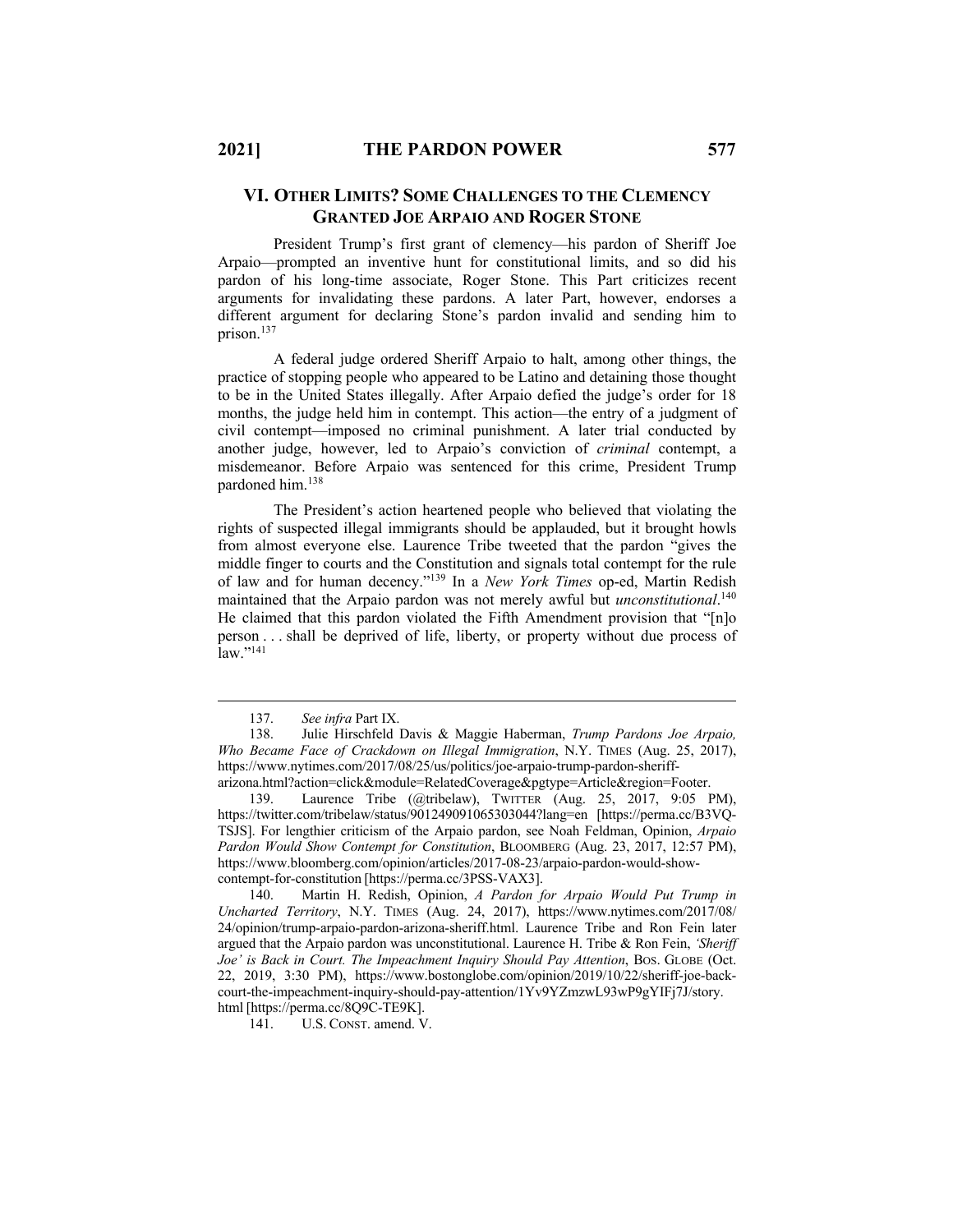Redish did not specify what person or persons Trump had deprived of liberty without due process, but the only plausible candidates are the people Arpaio ordered stopped and arrested unlawfully. Redish did not contend that the Due Process Clause gave these victims a personal right to the criminal punishment of the official who had wronged them; that argument would have been a sure loser.142 Rather, Redish noted that Arpaio had violated the Constitution and a civil injunction. His position seemed to be that the sheriff's victims were entitled to an effective civil remedy and that criminal punishment for contempt was necessary to make the civil remedy effective.<sup>143</sup>

Even this less sweeping argument, however, is untenable. Although James Madison maintained that "a right implies a remedy,"144 the Supreme Court disagrees.145 Despite the "originalist" pretense of some of its Justices, the Court's own legal standards often block the victims of constitutional wrongs from obtaining any remedy at all.<sup>146</sup>

Moreover, Trump's pardon did not leave Arpaio's victims without a remedy. The Constitution empowers the president to pardon only "Offenses against the United States." He has no authority to restrict civil remedies such as the civil contempt decree already entered in Arpaio's case and the right to sue for money damages. Criminal punishment is not a court's only means of enforcing an injunction,147 and injunctions are not a court's only means of enforcing rights. Moreover, the president cannot restrict state remedies or state punishment—for example, a conviction of criminal contempt for violating a state-court decree. Assistant U.S. attorneys often block federal punishment by declining to prosecute offenders, and even when they give a pass to racists and civil-rights violators, they do not violate the Due Process Clause. Prosecutors probably do not have a broader power to free the guilty than the president.

<sup>142</sup>*. See* Linda R. S. v. Richard D., 410 U.S. 614, 619 (1973) ("[A] private citizen lacks a judicially cognizable interest in the prosecution or nonprosecution of another.").

<sup>143</sup>*. See* Redish, *supra* note 140 ("The power of courts to restrain government officers from depriving citizens of liberty absent judicial process is the only meaningful way courts have to enforce important constitutional protections.").

<sup>144.</sup> THE FEDERALIST NO. 43, 271 (James Madison) (Clinton Rossiter ed., Signet Classics 2003); *see also* 3 WILLIAM BLACKSTONE, COMMENTARIES \*23 ("[I]t is a general and indisputable rule, that where there is a legal right, there is also a legal remedy . . . ."); Bivens v. Six Unknown Named Agents of Fed. Bureau of Narcotics, 403 U.S. 388, 400 n.3 (1971) (Harlan, J., concurring) (observing that the Framers of the Constitution "appeared to link 'rights' and 'remedies' in a 1:1 correlation").

<sup>145</sup>*. See* Ziglar v. Abbasi, 137 S. Ct. 1843, 1855–58 (2017) (declaring that the implication of a right to recover damages for deprivations of constitutional rights is disfavored).

<sup>146</sup>*. See* Pamela S. Karlan, *What's a Right Without a Remedy?*, BOS. REV. (Mar. 1, 2012), http://bostonreview.net/pamela-karlan-supreme-court-rights-legal-remedies [https: //perma.cc/7HEL-3V8A]; Albert W. Alschuler, Herring v. United States*: A Minnow or a Shark?*, 7 OHIO ST.J. CRIM. L. 463, 501–07, 510–11 (2009).

<sup>147</sup>*. See* Int'l Union v. Bagwell, 512 U.S. 821, 826–30 (1994) (describing both civil and criminal enforcement mechanisms).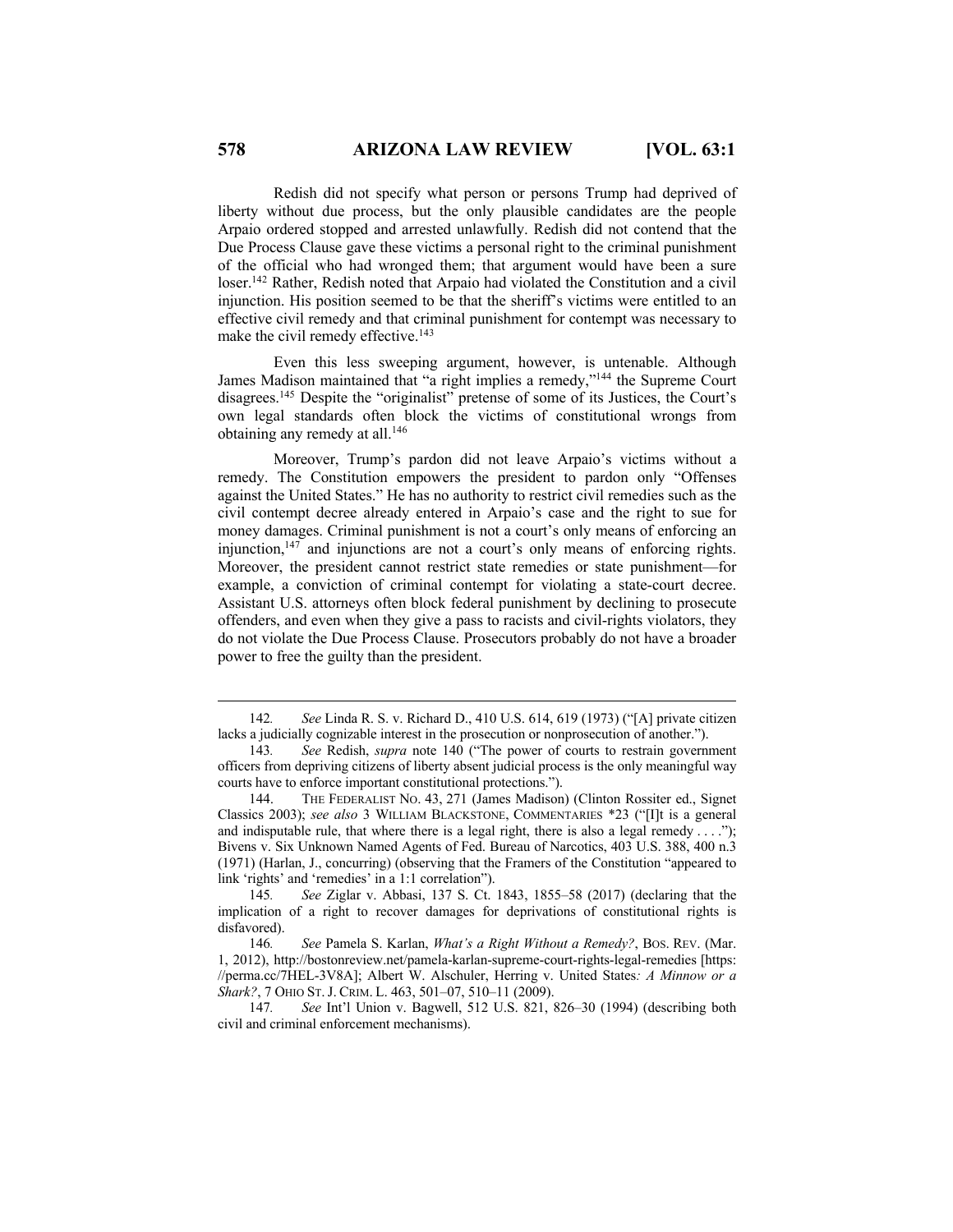A more credible constitutional challenge to the Arpaio pardon rests on the principle of separation of powers. Trump's pardon limited the ability of a court to enforce its orders, and the Constitution can plausibly be read to forbid a president from doing that. The separation-of-powers challenge, however, also confronts a difficulty: the Supreme Court rejected it in 1925 when it upheld President Coolidge's pardon of a speakeasy operator who had been convicted of criminal contempt after violating a court order.<sup>148</sup> The Court did note that a president's persistent use of the pardon power to frustrate judicial orders would justify his impeachment.<sup>149</sup>

In litigation concerning the effect of the Arpaio pardon, friend-of-thecourt briefs filed by members of Congress, academics, public-interest law firms, and other organizations contended the pardon was unconstitutional.150 When the Ninth Circuit heard argument and resolved the case, however, no lawyer or judge mentioned the briefs' strained contentions.<sup>151</sup>

President Trump's commutation of Roger Stone's sentence sparked further creativity. It inspired two political scientists, Corey Brettschneider and Jeffrey Tulis, to offer an original interpretation of the exception to the pardon power contained in the pardon clause itself.152 This clause empowers the president

150. Brief of Amici Curiae Certain Members of Congress in Support of Neither Party, United States v. Arpaio, 951 F.3d 1001 (9th Cir. 2020) (No. 17-10448); Brief of Amici Laurence H. Tribe; Martin H. Redish; Lawrence Friedman; William D. Rich; Citizens for Responsibility and Ethics in Washington; the Coalition to Preserve, Protect and Defend; Free Speech for People; Move On; the Protect Democracy Project; Republicans for the Rule of Law; and the Roderick and Solange MacArthur Justice Center in Support of the Special Counsel and Affirmance, United States v. Arpaio, 951 F.3d 1001 (9th Cir. 2020) (No. 17-10448); Memorandum of Amici Curiae Erwin Chemerinsky, Michael Tigar, and Jane B. Tigar, United States v. Arpaio, No. CR-16-01012-001-PHX-SRB, (D. Ariz. Sept. 11, 2017), Doc. 230.

151. United States v. Arpaio, 951 F.3d 1001 (9th Cir. 2020); Oral Argument, United States v. Arpaio, 951 F.3d 1001 (9th Cir. 2020) (No. 17-10448), https://www.ca9.uscourts.gov/media/video/?20191023/17-10448/ [https://perma.cc/G25R-H5YP].

152. Corey Brettschneider & Jeffrey K. Tulis, *The Traditional Interpretation of the Pardon Power Is Wrong*, THE ATLANTIC (July 13, 2020), https://www.theatlantic.com/ ideas/archive/2020/07/traditional-interpretation-pardon-power-wrong/614083/ [https:// perma.cc/RAC5-87V4]; *see* Corey Brettschneider & Jeffrey K. Tulis, *No, Trump Can't Pardon Himself or Other Insurrectionists. Impeachment Would Strip Him of that Power*, WASH. POST (Jan. 15, 2021, 11:11 AM), https://www.washingtonpost.com/politics/2021/01/ 13/no-trump-cant-pardon-himself-impeachment-would-strip-him-that-power/; Lawrence

<sup>148.</sup> *Ex parte* Grossman, 267 U.S. 87 (1925). Chief Justice Taft's opinion for a unanimous Court declared:

To exercise [the pardon power] to the extent of destroying the deterrent effect of judicial punishment would be to pervert it; but whoever is to make it useful must have full discretion to exercise it. Our Constitution confers this discretion on the highest officer in the nation in confidence that he will not abuse it.

*Id.* at 121.

<sup>149</sup>*. Id.*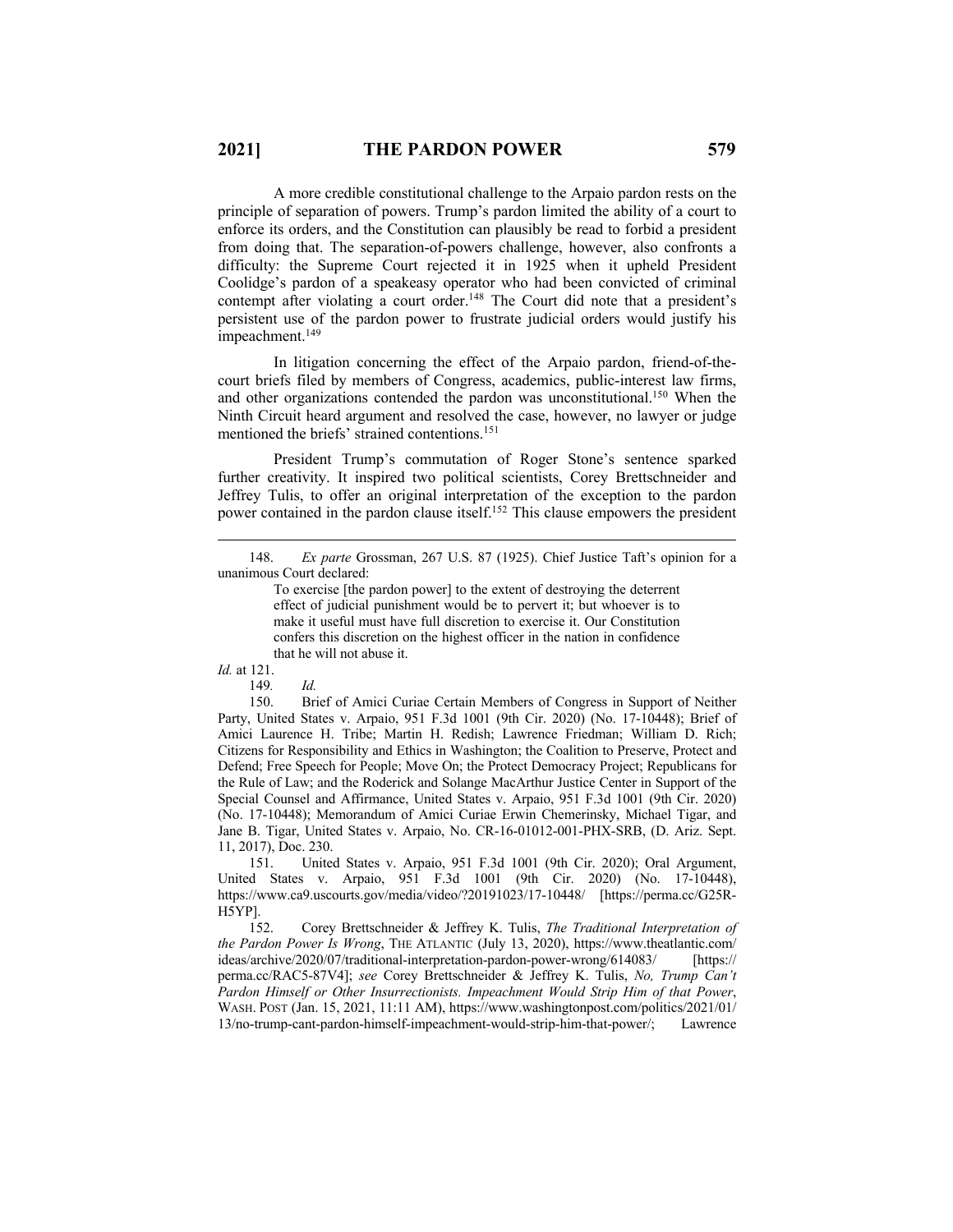"to grant Reprieves and Pardons for Offenses against the United States, *except in Cases of Impeachment*."153

Until the commutation of Stone's sentence, just about everyone agreed that the impeachment exception did no more than prevent the president from blocking the impeachment of federal officeholders.<sup>154</sup> Brettschneider and Tulis maintain, however, that the exception also "bans a president from using the pardon and reprieve power to commute the sentences of people directly associated with any impeachment charges against him." Because one of the impeachment charges of which President Trump was acquitted declared that his conduct was "consistent with [his] previous efforts to undermine . . . investigations into foreign interference in United States elections,"155 Brettschneider and Tulis maintain that the President had no "power to commute the sentences of those charged with crimes related to Russian interference in the 2016 campaign."156

The Constitution, however, bars pardons in "Cases of Impeachment," not in cases that touch tangentially on subjects briefly mentioned in unsuccessful impeachment efforts. Brettschneider and Tulis's analysis gives color to the "realist" view that law is "completely indeterminate" and allows lawyers, judges, and political scientists to endorse "any proposition whatever."<sup>157</sup>

## **VII. MUST PARDONS SPECIFICALLY IDENTIFY THE CRIMES PARDONED?**

President Ford pardoned former president Nixon for "all offenses against the United States which he, Richard Nixon, has committed or may have committed or taken part in during the period from [Nixon's inauguration through his resignation]."158 Aaron Rappaport maintains that this pardon was invalid because it violated "the specificity requirement"—the principle that a "pardon must identify the specific crimes covered by the order."159 This Section questions Rappaport's

Friedman, *Enforcing the Constitutional Limits on the Pardon Power*, JURIST (Mar. 14, 2020, 1:52 PM), https://www.jurist.org/commentary/2020/03/lawrence-friedman-limits-pardonpower/ [https://perma.cc/PSK9-3FKW] (endorsing Brettschneider and Tulis's argument).

153. U.S. CONST. art. II, § 2, cl. 1 (emphasis added).

154. *See* Brian Kalt, *Regrettably, President Trump Does Have the Power to Commute Roger Stone's Sentence*, TAKE CARE (July 17, 2020), https://takecareblog.com/blog/regrettably-president-trump-does-have-the-power-tocommute-roger-stone-s-sentence [https://perma.cc/6SQ2-77GS] ("The traditional view of

the impeachment exception, which one can find in any treatise that explains it, is that pardons cannot apply to impeachment proceedings.").

155. H.R. Res. 755, 116th Cong. art. 2 (2019).

156. Brettschneider & Tulis, *The Traditional Interpretation of the Pardon Power Is Wrong*, *supra* note 152.

157*. See* Mark Tushnet, *Post-Realist Legal Scholarship*, 1980 WIS. L. REV. 1383, 1385.

158. Gerald R. Ford, *Proclamation 4311—Granting Pardon to Richard Nixon*  (Sept. 8, 1974), https://www.presidency.ucsb.edu/documents/proclamation-4311-grantingpardon-richard-nixon [https://perma.cc/3CKK-LGYE].

159. Rappaport, *supra* note 4, at 274. Other commentators have written approvingly of Rappaport's argument. *See* Cass R. Sunstein, Opinion, *Yes, Presidents Can*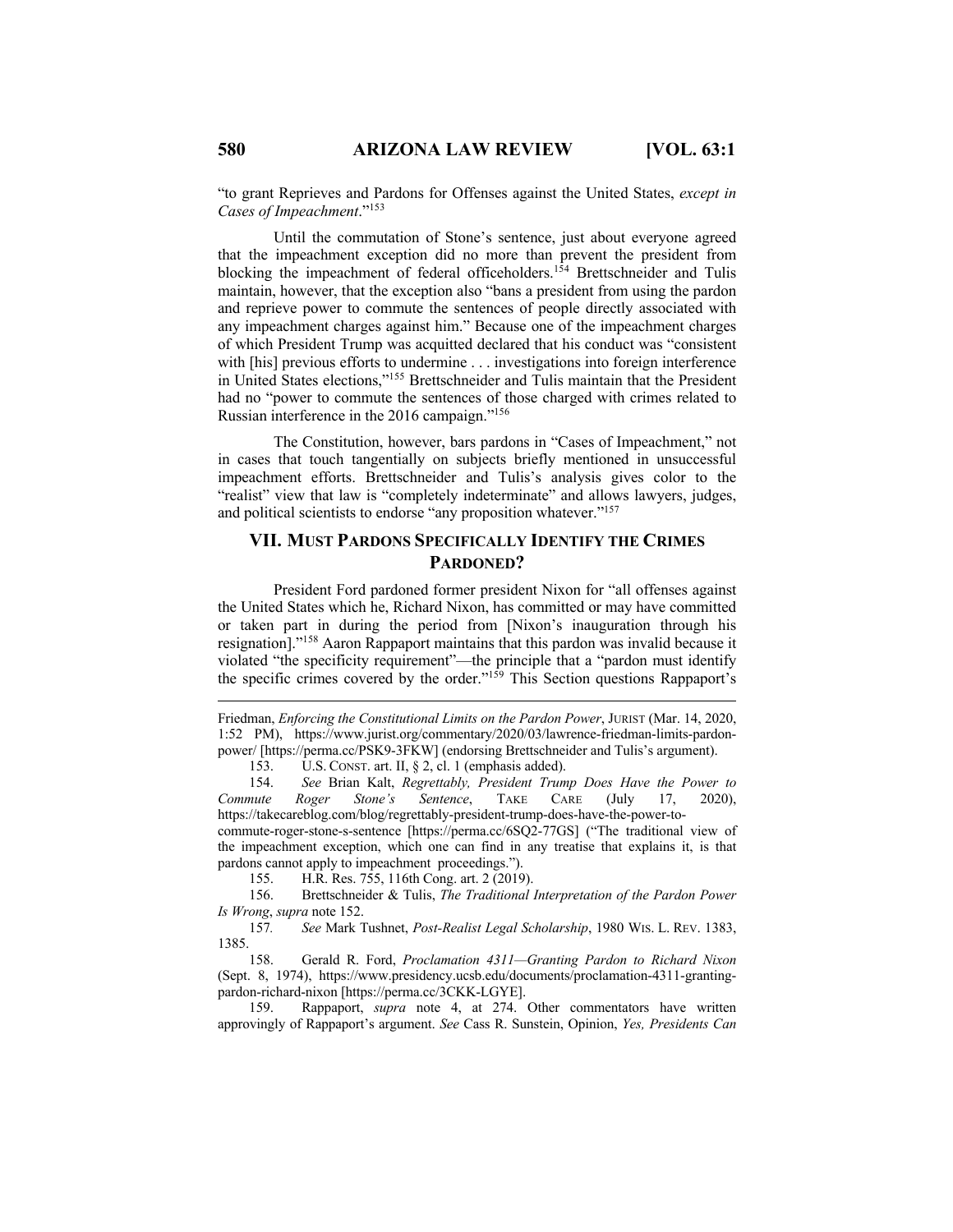view of common-law history and contends that blanket pardons of the sort granted former president Nixon are permissible.

Noting that the Supreme Court looks to English law as it stood in 1789 to determine the scope of the pardon power,<sup>160</sup> Rappaport finds authority for the specificity requirement in this passage of Blackstone:

> General words have a very imperfect effect in pardons. A pardon of all felonies will not pardon a conviction or attainder [legislative punishment] of felony; (for it is presumed the king knew not of those proceedings) but the conviction or attainder must be particularly mentioned.161

As Rappaport notes, other eighteenth-century sources were similar. Hawkins's *Pleas of the Crown* declared: "[T]he pardon of one who is convicted by verdict of felony is not good, unless it recited the indictment and conviction."162 Thomas Wood's *Institute of the Laws of England* observed: "A general pardon of all murders, robberies, etc. to one indicted and convicted of murder, robbery, etc. is not good, without recital of the indictment and conviction. For it shall be intended that the King knew not of that conviction."<sup>163</sup>

Although these sources spoke of the need to identify the offenses pardoned, pardons of unspecified offenses in England were at least as old as the Magna Carta. In that document, King John pardoned "any offenses committed as a result of" the dispute between him and his barons between Easter 1215 and the

*Issue Pre-Emptive Pardons*, BOS. HERALD (Jan. 12, 2021, 5:33 AM), https://www. bostonherald.com/2021/01/12/yes-presidents-can-issue-pre-emptive-pardons/ [https://perma. cc/MY2J-SMJT]; Steven G. Calabresi & Norman L. Eisen, Opinion, *The Problem with Trump's Odious Pardon of Steve Bannon*, N.Y. TIMES (Jan. 20, 2021), https://www.nytimes.com/2021/01/20/opinion/trump-bannon-pardon.html.

President George H. W. Bush's pardon of Caspar Weinberger and other Iran-Contra defendants forgave not only crimes previously charged by the Office of the Independent Counsel but also all other crimes "committed by these individuals and within the jurisdiction of that office." Proclamation 6518 (Grant of Executive Clemency), 107 Stat. 2606, 2608 (Dec. 24, 1992). Rappaport maintains that Bush's pardon only "arguably" violated the specificity requirement. Rappaport, *supra* note 4, at 302–03, 303 n.136.

<sup>160</sup>*.* Rappaport, *supra* note 4, at 279; *see* cases cited *supra* note 6.

<sup>161.</sup> 4 WILLIAM BLACKSTONE, COMMENTARIES \*393; *see* Rappaport, *supra* note 4, at 289 (observing that Blackstone's declaration "is broad, and . . . lists no exceptions" and calling it a "clear statement about the necessity of naming the particular offense to be pardoned").<br>162.

<sup>2</sup> WILLIAM HAWKINS, A TREATISE OF PLEAS OF THE CROWN 383 (1721).

<sup>163.</sup> THOMAS WOOD, AN INSTITUTE OF THE LAWS OF ENGLAND 636 (J. Watts corrected ed., 1724).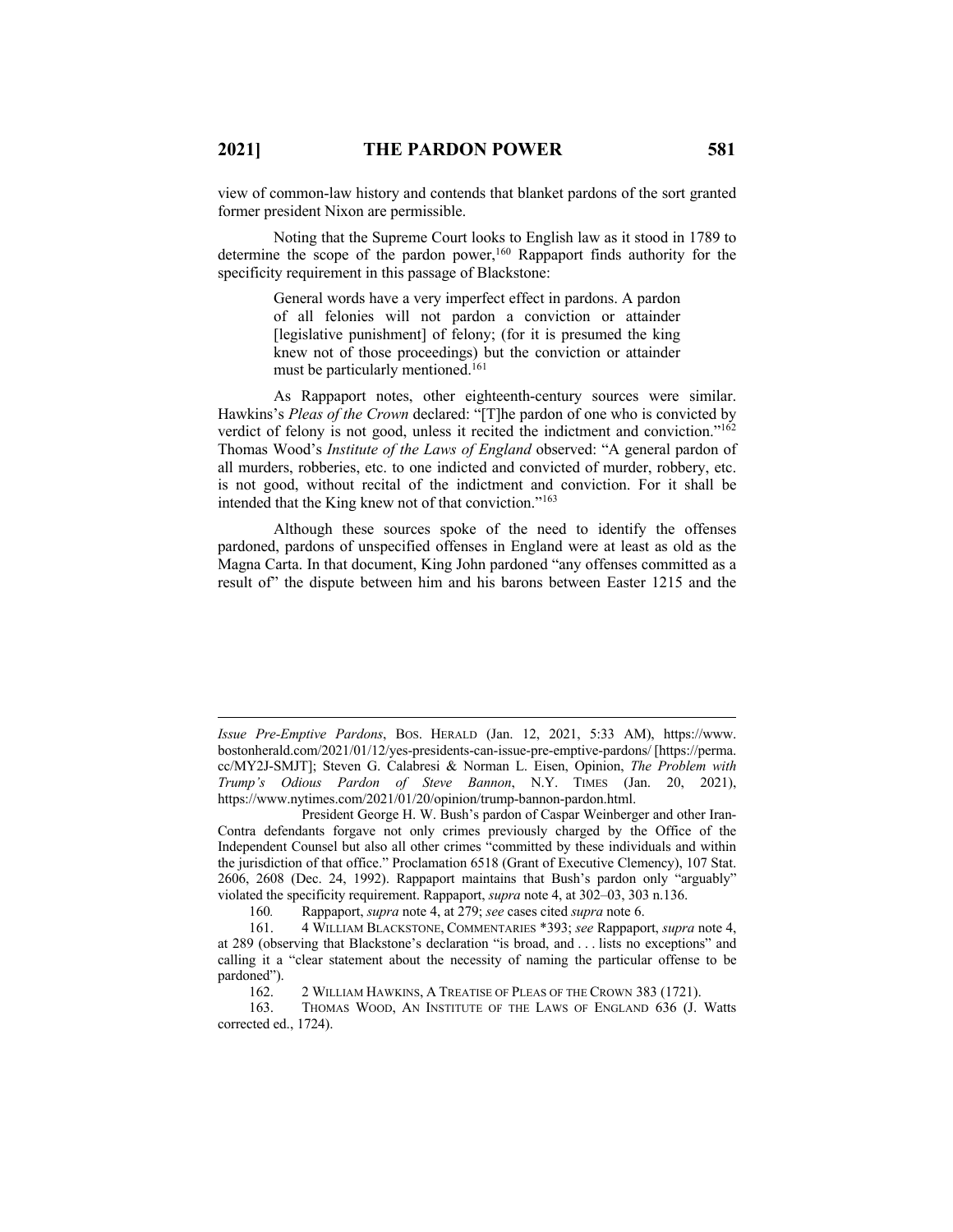restoration of peace.164 Later uprisings through several centuries led to similar pardons for unspecified crimes.165

In 1377, Edward III marked his 50th year on the throne (his "jubilee" year) by granting England's first general pardon—a pardon of all the king's subjects. This pardon extended to "all manner of felonies" but excluded treason, murder, rape, and common thefts.<sup>166</sup> Later kings and parliaments granted general pardons to celebrate coronations, royal births, the conclusion of parliaments, and other occasions. These pardons appeared as often as every four or five years, and they specified only the crimes left out.<sup>167</sup>

Early in the seventeenth century, Edward Coke complained that the exceptions to general pardons had become so numerous that these pardons were of little benefit.<sup>168</sup> In 1661, however, Charles II declared that his coronation pardon was "more ample in the things pardoned, and with fewer Exceptions then have been usual in Pardons granted ... at the Coronation of his Majesties Predecessors."169 A half-century later, William Hawkins remarked that general pardons had been "of late Years very rarely granted by the Crown,"170 but even in 1750, George II obtained Parliament's approval for granting one.<sup>171</sup> No one maintained that these pardons of unspecified offenses were unlawful.

The first clemency granted by an American president did not specify the crimes it forgave. Alexander Hamilton observed in *Federalist 74*: "[I]n seasons of insurrection or rebellion, there are often critical moments, when a welltimed offer of pardon to the insurgents or rebels may restore the tranquillity of the commonwealth . . . . .<sup>"172</sup> President Washington showed Hamilton's prescience when he pardoned participants in the Whiskey Rebellion in 1795. The President's proclamation noted that peace commissioners had promised the rebels "a general pardon . . . of all treasons and other indictable offenses against the United States." The proclamation then granted "a full, free, and entire pardon to all persons . . . of all treasons, misprisions of treason, and other indictable offenses against the

168. Herrup, *supra* note 167, at 134.

169. A Proclamation Concerning His Majesties Coronation Pardon (April 23, 1661), https://quod.lib.umich.edu/e/eebo/A79292.0001.001?rgn=main;view=fulltext [https://perma.cc/WAK5-QZBH].

170. 2 HAWKINS,*supra* note 162, at 384.

171. An Act for the King's Most Gracious, General, and Free Pardon, 20 Geo. 2 (Eng.), https://babel.hathitrust.org/cgi/pt?id=mdp.35112204864203&view=1up&seq=1023.

172. THE FEDERALIST NO. 74,*supra* note 12, at 447.

<sup>164.</sup> MAGNA CARTA ch. 62; *see also* THE DICTUM OF KENILWORTH (1266), THE NATIONAL ARCHIVES, https://www.nationalarchives.gov.uk/education/resources/magnacarta/dictum-of-kenilworth/ [https://perma.cc/4ZV7-6UH2] (conditionally pardoning all "who have offended against or done any injury to [the king] or his royal crown").

<sup>165.</sup> LACEY,*supra* note 3, at 93–100, 127–59.

<sup>166</sup>*. Id.* at 89.

<sup>167.</sup> Cynthia Herrup, *Negotiating Grace*, *in* POLITICS, RELIGION, AND POPULARITY IN EARLY STUART BRITAIN 124, 126 (Thomas Cogswell et al. eds., 2002). For an unbearably tedious examination of the effects of general and specific pardons, see 17 CHARLES VINER, A GENERAL ABRIDGMENT OF LAW AND EQUITY 18–60 (1743).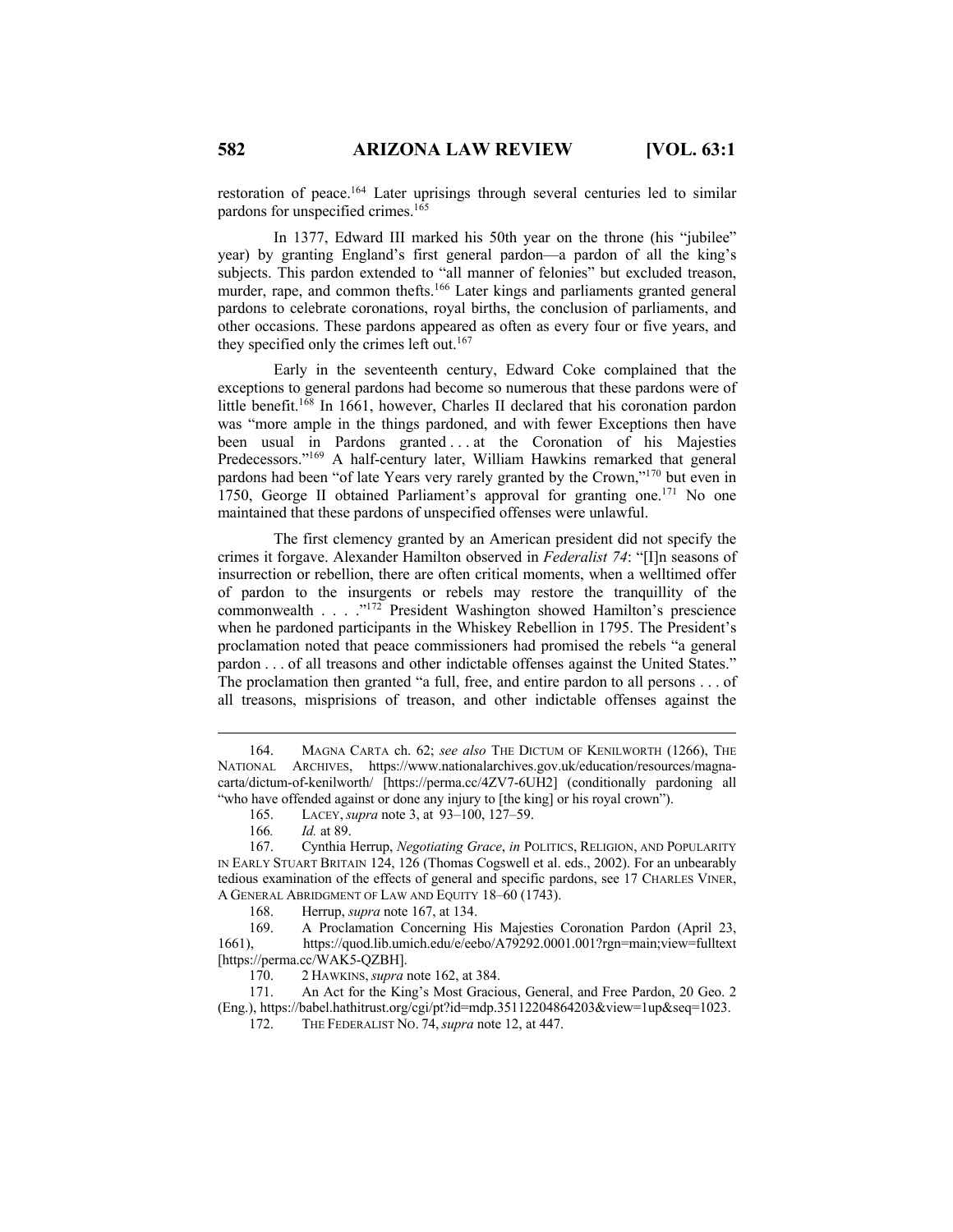United States" committed in a specified area before a specified date.<sup>173</sup> No one appears to have questioned the lawfulness of Washington's pardon, and one could not hope for clearer evidence of the Framers' understanding.

Pardons of unspecified crimes by English kings and American presidents were consistent with the specificity requirement set forth in the eighteenth-century treatises. This requirement did not extend beyond the situation the treatises described. Blackstone declared that a pardon would not forgive an applicant's *prior conviction* unless it identified the conviction; <sup>174</sup> Hawkins said that a pardon of *an already convicted* felon was invalid unless it recited the conviction; <sup>175</sup> and Wood said that granting a pardon of all felonies to one *indicted and convicted* of these felonies was invalid unless it recited the indictments and convictions.176 After offering this description, Wood added: "But if the Party is neither indicted or Attainted, A Pardon of all Felonies in General . . . is Good."177 The amnesties granted by President Washington in 1795 and King John in 1215 did not forgive any crimes of which the recipients had been convicted.

Demanding specificity in pardons of prior convictions but not other pardons may seem curious. The requirement noted by the treatise writers, however, responded to a recurring problem in the administration of English pardons. From the medieval period onward, a judge who presided at a convicted felon's trial could recommend a pardon with assurance it would be granted,<sup>178</sup> and a convicted felon who did not obtain a favorable recommendation from the judge could seek a pardon on his own. This defendant, however, rarely prepared his own petition. Instead, he induced a patron, a member of the royal household, a lawyer, a surety, or some other intercessor to present his case. Perceptions that intercessors

- 174. 4 BLACKSTONE,*supra* note 161, at \*393.
- 175. 2 HAWKINS,*supra* note 162, at 383.
- 176. WOOD,*supra* note 163, at 636.
- 177. *Id.*

<sup>173.</sup> George Washington, Proclamation of Pardons in Western Pennsylvania (July 10, 1795), https://millercenter.org/the-presidency/presidential-speeches/july-10-1795 proclamation-pardons-western-pennsylvania [https://perma.cc/RBX2-BYJL]. The pardon exempted people already indicted, and it was conditioned on a pledge to comply with the law in the future. Of the ten alleged traitors who were tried, only two were convicted. After they were sentenced to death, Washington pardoned them. *See* Carrie Hagan, *The First Presidential Pardon Pitted Alexander Hamilton Against George Washington*, SMITHSONIAN MAG. (Aug. 29, 2017), https://www.smithsonianmag.com/history/first-presidential-pardon-<br>pitted-hamilton-against-george-washington-180964659/ [https://perma.cc/6AJZ-STH9] pitted-hamilton-against-george-washington-180964659/ (erroneously describing Washington's pardons of the convicted traitors on November 2, 1795 as the first pardons in U.S. history). The next month, Washington told Congress that he thought it "consistent with the public good [as well as his own] feelings to mingle in the operations of Government every degree of moderation and tenderness which the national justice, dignity, and safety may permit." 1 JAMES D. RICHARDSON, MESSAGES AND PAPERS OF THE PRESIDENTS 176 (1896).

<sup>178</sup>*. See* LACEY, *supra* note 3, at 19–22; JOHN H. LANGBEIN, THE ORIGINS OF ADVERSARY CRIMINAL TRIAL 60–61, 324–25 (2003) (describing the persistence of this practice in the eighteenth century).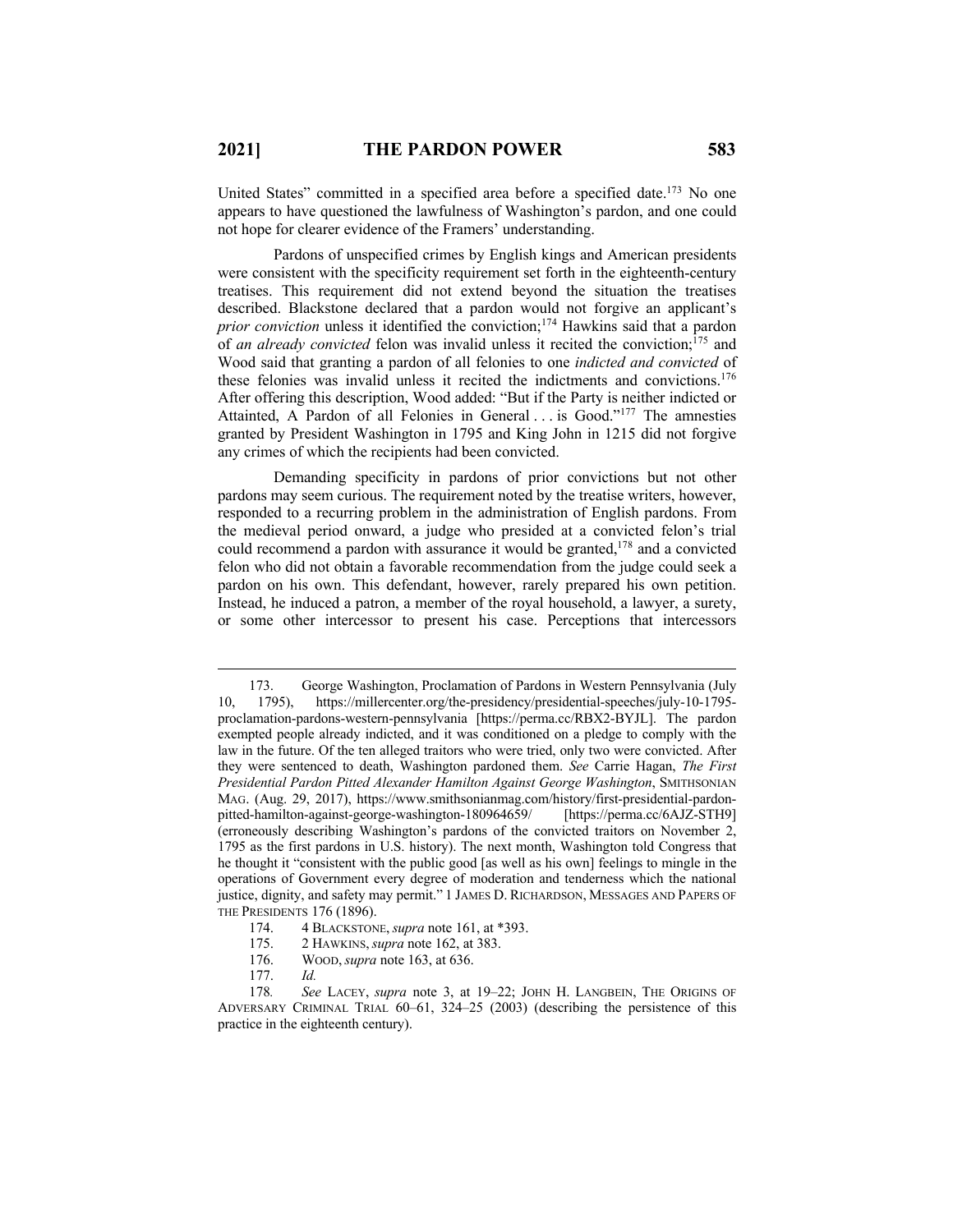stretched and invented facts were widespread.<sup>179</sup> The conduct of these intermediaries was the "subject of frequent and clamorous complaint."<sup>180</sup>

A statute enacted by Parliament in 1353 required every pardon of felony to list the name of the person who had sought it and to describe the representations this person had made.<sup>181</sup> This statute, which the next Section of this Article will describe more fully,<sup>182</sup> directed judges to examine the representations and disallow pardons when the representations were inaccurate. A later fourteenth-century statute instructed judges to disallow pardons for murder, treason, or rape unless those crimes were "specified in the charter."183 Blackstone and other writers described the specificity requirement of their time as a means of ensuring that the king understood what "proceedings" a pardon set aside. When there had been no proceedings, no convictions, and no applications for clemency, there was little chance the king had been deceived by felons and their unscrupulous champions.<sup>184</sup>

Aaron Rappaport defines "amnesties" as pardons issued to groups of unnamed offenders. He reports that presidents have granted approximately 30

181. 27 Edw. 3 stat. 1 c. 2 (Eng.), reprinted in 1 STATUTES OF THE REALM 330 (William S. Hein & Co. 1993) (1810).

184. Moreover, it is easy to be specific when forgiving an offense of which someone has been convicted and difficult to be specific when no offense has been charged. To specify uncharged offenses effectively, a president must list every crime an inventive prosecutor might charge. Cataloguing all of these crimes could make even a minor offender look like Charles Manson, and, even after a conscientious effort, a president advised by able lawyers might miss some possible charges.

Rappaport maintains that a pardon must specify the crimes it forgives because, by accepting a pardon, a recipient admits his guilt, and "[a] defendant must know the specific crimes he is admitting to when utilizing a pardon." Rappaport, *supra* note 4, at 294. In *Burdick v. United States*, 236 U.S. 79 (1915), the Supreme Court did explain a grantee's right to refuse a pardon partly by saying that a pardon "carries an imputation of guilt; acceptance a confession of it." *Id.* at 94. President Ford reputedly carried a copy of *Burdick*'s statement in his wallet, and he defended his pardon of former president Nixon by claiming that Nixon must have admitted one crime or another by accepting Ford's pardon of unspecified offenses. Brian C. Kalt, *Five Myths About Presidential Pardons*, CHI. TRIB. (June 7, 2018, 5:00 PM), https://www.chicagotribune.com/opinion/commentary/ct-perspecpardons-presidential-trump-nixon-ford-kardashian-0608-story.html [https://perma.cc/63D5- SWNJ].

Perhaps *Burdick* meant only that a grantee should be allowed to refuse a pardon because others might perceive his acceptance as an acknowledgment of guilt. If the Supreme Court truly meant that accepting a pardon constitutes a confession as a matter of law, it would follow that a president could not pardon an exonerated prisoner unless this innocent prisoner falsely confessed. The idea is bizarre. *See* Eugene Volokh, *Is Accepting a Pardon an Admission of Guilt?*, WASH. POST (Aug. 26, 2017, 2:41 PM), https://www. washingtonpost.com/news/volokh-conspiracy/wp/2017/08/26/is-accepting-a-pardon-anadmission-of-guilt/.

<sup>179</sup>*. See* LACEY,*supra* note 3, at 44–58.

<sup>180.</sup> *In re* Greathouse, 10 F. Cas. 1057, 1059 (N.D. Cal. 1864).

<sup>182</sup>*. See infra* text accompanying notes 194–95.

<sup>183.</sup> 13 Rich. 2 stat. 2 c.1 (Eng.), reprinted in 2 STATUTES OF THE REALM, *supra* note 181, at 68.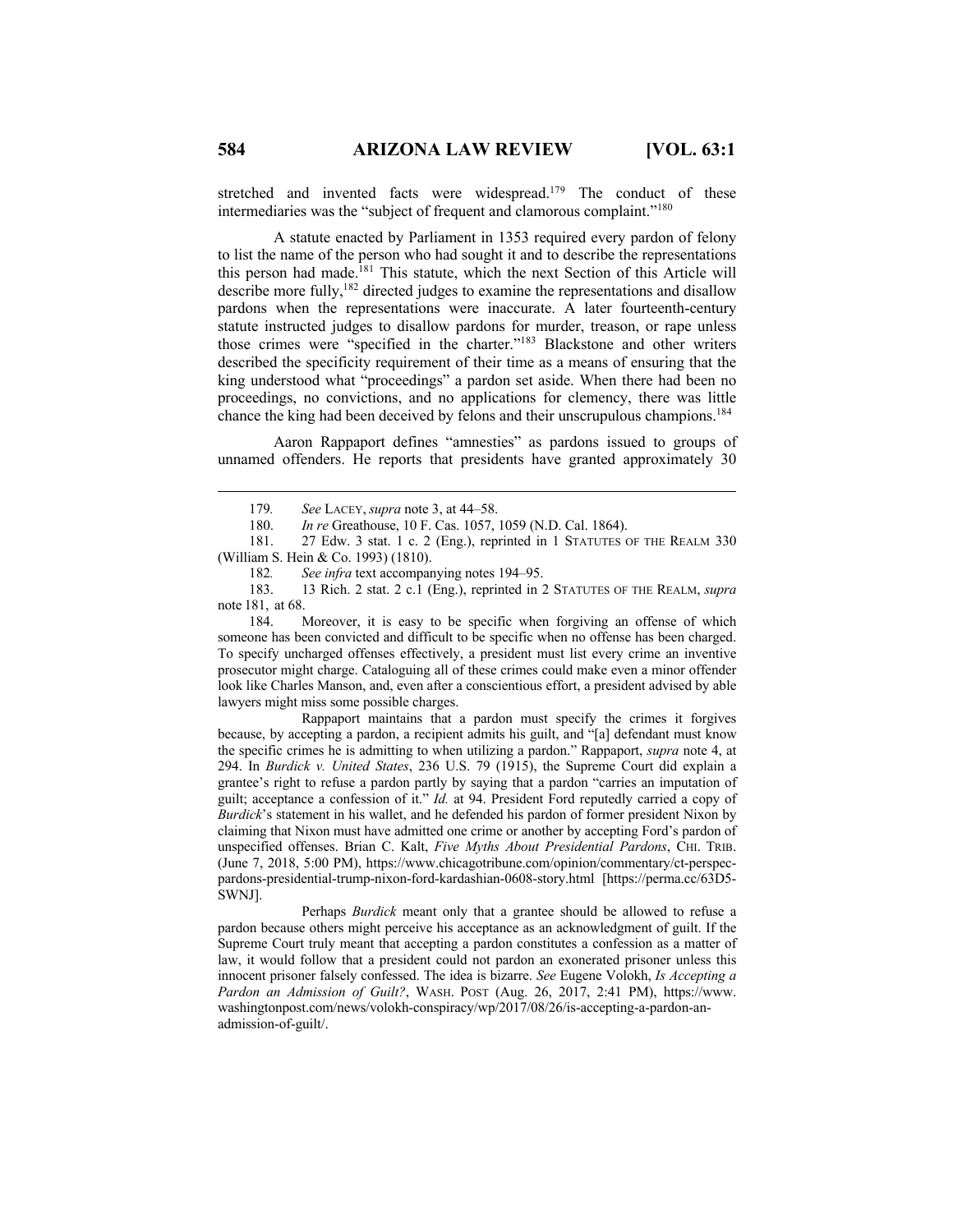amnesties over the course of American history, and he acknowledges that at least seven of them failed to identify the crimes forgiven.<sup>185</sup> Rappaport, however, does not include Washington's amnesty for the Whiskey Rebels among the seven.<sup>186</sup> This first pardon by America's first president shows beyond doubt that, contrary to Rappaport's thesis, the Framers did not see the Constitution as requiring specificity in every grant of clemency.187

Rappaport suggests that, because "[a]mnesties are almost always issued for offenses relating to military conflict," the president's authority to command the armed forces might allow him to exempt amnesties from the specificity requirement applicable to other pardons.<sup>188</sup> General pardons in England, however, show that the king's authority to pardon unspecified offenses extended well beyond situations of military conflict.

The Supreme Court has said that the distinction between amnesties and other pardons is of no legal importance,189 and the treatises on which Rappaport relies did not suggest this distinction. They distinguished instead between pardons of recorded felony convictions and other pardons, and they insisted on specificity only when a convict asked a court to set aside his previously recorded conviction.190 These treatises did not indicate that President Ford's pardon of former president Nixon for unspecified, uncharged offenses was invalid.<sup>191</sup>

187. Rappaport, *supra* note 4, at 304 ("[I]ncluding amnesties in the analysis does not change the conclusion.").

In 1864, a federal prosecutor, citing the eighteenth-century treatises, maintained that President Lincoln's "full pardon" for "all persons who have directly or by

<sup>185.</sup> Rappaport, *supra* note 4, at 304. *See generally* Charles Shanor & Marc Miller, *Pardon Us: Systematic Presidential Pardons*, 13 FED. SENT. REP. 139 (2001).

<sup>186</sup>*. See* Rappaport, *supra* note 4, app. A at 317 (mistakenly indicating that Washington pardoned participants in Fries Rebellion on the date he in fact pardoned participants in the Whiskey Rebellion and mistakenly indicating that Washington's pardon identified the offenses forgiven). Rappaport acknowledged and expressed regret for this error in a gracious email sent to me on December 6, 2020.

<sup>188</sup>*. Id.* at 304–05. When a large group of ill-behaved rebels have committed a variety of crimes, specifying all of these crimes in a grant of clemency might be a formidable task. Providing a list of the crimes excluded usually would be easier. In some situations, an offer of clemency in the form Rappaport says the Constitution requires might not bring an end to hostilities. Insurgents might fear that even a long list of pardoned offenses would leave loopholes. They might insist on blanket forgiveness subject to exceptions.

<sup>189.</sup> Knote v. United States, 95 U.S. 149, 153 (1877); *see* Brown v. Walker, 161 U.S. 591, 601 (1896) ("The distinction between amnesty and pardon is of no practical importance.").

<sup>190.</sup> Coronation pardons and other general pardons in England reached some previously recorded felony convictions. A literal reading of the specificity requirement described in the eighteenth-century treatises might require a court to leave these convictions undisturbed, but Blackstone and the other treatise writers probably did not mean to question the validity of general pardons even when they undid past convictions. These writers seem to have contemplated only cases in which a convict presented an insufficiently precise pardon the king had granted to him as an individual.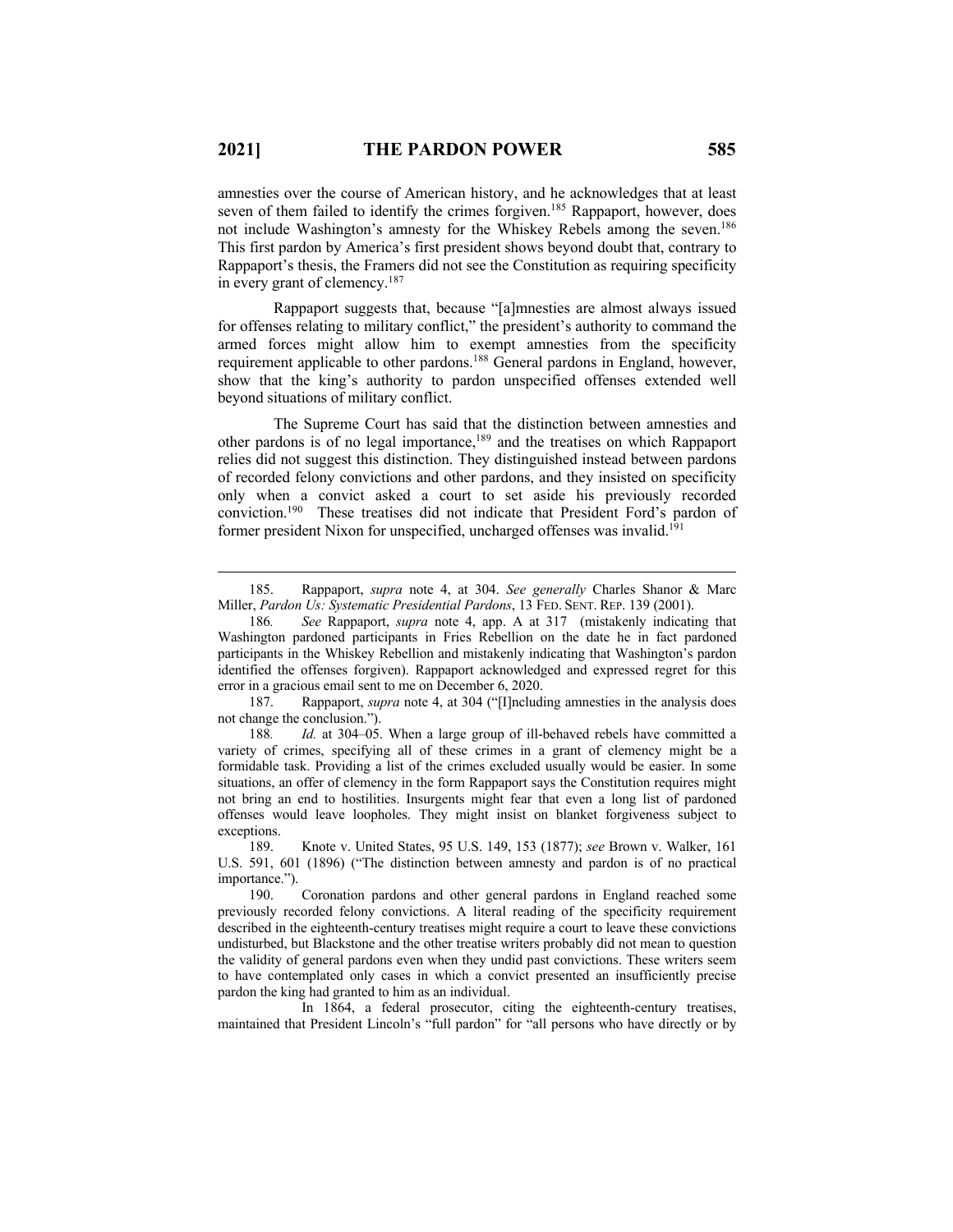implication participated in the existing Rebellion" (a general pardon conditioned on a loyalty oath and subject to exceptions) did not free a prisoner who previously had been convicted of giving aid and comfort to Confederate rebels. A trial court rejected the prosecutor's claim and freed the prisoner. *In re* Greathouse, 10 F. Cas. 1057 (N.D. Cal. 1864).

The court initially doubted "whether, at the present day, [the specificity requirement set forth in the treatises] would be enforced in this country, or even in England." *Id.* at 1059. In addition:

The only reason assigned for holding void the pardon of a convict, which does not recite the conviction or indicting of a person indicted, is, that it appears from the omission that the king was not acquainted with the facts of the case. But this reason can have no application to general acts of amnesty and pardon, which are intended to include whole classes of offenders.

#### *Id.* at 1060.

The court recited evidence that general pardons in England did set aside prior convictions, and it said: "The diligence of the district attorney has failed to discover a single case where the benefit of a general pardon . . . has been withheld on the ground that the party had already been convicted." *Id.* For a description of the crime the court held within Lincoln's amnesty (joining with others to purchase a 90-ton schooner, outfit it with weapons, and use it to seize other vessels and send the gold they carried to the Confederacy after taking a share), see United States v. Greathouse, 26 F. Cas. 18 (N.D. Cal. 1863); *Confederate Privateers in California*, CIVIL WAR TALK (Nov. 15, 2013), https:// civilwartalk.com/threads/confederate-privateers-in-california.92003/ [https://perma.cc/ RWB3-8PXM].

191. Frank Bowman endorses a position that could be called "Rappaport light." Although he rejects Rappaport's claim that pardons must specify the offenses forgiven, he maintains that pardons must either specify these offenses or else describe the "events or transactions" in which the offenses might have occurred. Bowman concludes that, because President Ford's pardon of former president Nixon did not refer to any events or transactions, it was invalid. By contrast, he says that President George H. W. Bush's pardon of the Iran-Contra defendants for all crimes they might have committed within the jurisdiction of the Office of the Special Counsel for Iran/Contra Matters (that is, all crimes that had been or might be uncovered during the investigation of Iran-Contra matters) was "constitutionally appropriate." Frank O. Bowman, III, *Why* "*Blanket Pardons*" *Are Unconstitutional*, 33 FED. SENT. REP. 301 (2021).

General pardons in England neither specified the crimes forgiven nor referred to events or transactions, but Bowman discounts their relevance. He notes that, by the time of the U.S. Constitution, general pardons were infrequent and issued only after "careful negotiations between the Crown and the legislature." *Id.* at 303. As Bowman recognizes, however, the Framers of the U.S. Constitution rejected giving Congress a role in granting pardons. *Id.* at 304. By affording the president the "Power to grant Reprieves and Pardons for Offenses against the United States," the Constitution presumably conferred upon the president all the power to grant clemency the king and Parliament could exercise together in England. When these authorities agreed, they plainly could approve what Bowman calls "blanket pardons."

Bowman writes: "All American group pardons or amnesties have been limited either by reference to the beneficiaries' participation in certain specified events, or by enumeration of the offenses pardoned, or both." *Id.* Even if this statement were accurate, it would bear on the constitutional issue only if presidents referred to specified events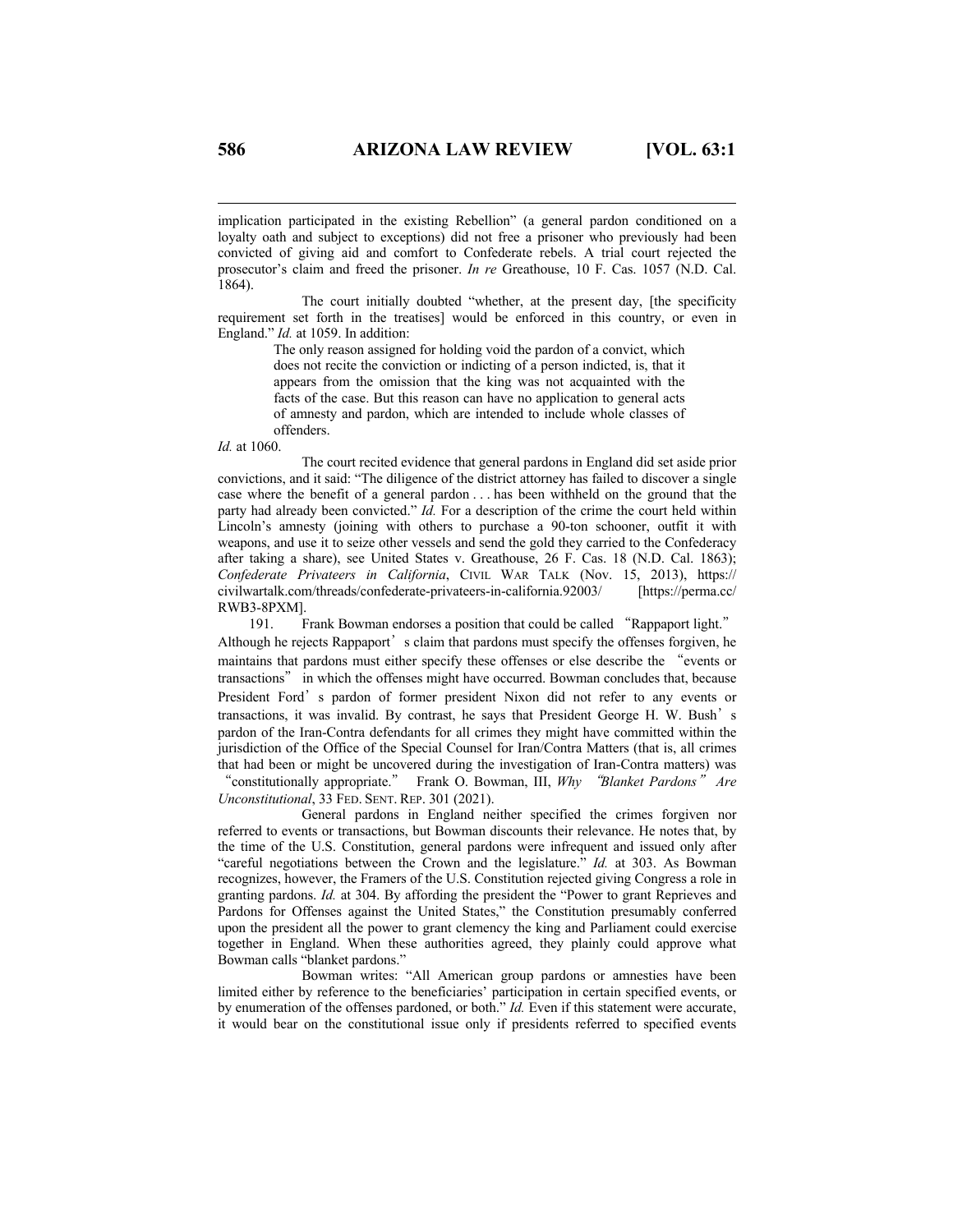## **VIII. ARE PARDONS INVALID WHEN ISSUED AS A RESULT OF FRAUD, BRIBERY, OR OTHER WRONGFUL CONDUCT?**

#### *A. Pardons Obtained by Fraud*

At common law, a pardon granted to an individual to forgive a past conviction was invalid when it failed to specify the conviction with sufficient precision. That limitation of the pardon power was four centuries old when the Constitution was written, and so was another: a pardon obtained by fraud was void. An 1863 decision of the Pennsylvania Supreme Court described and applied this limitation.192

In 1862, the Governor of Pennsylvania and a United States Marshal received letters that appeared to be from Assistant Secretary of War P. H. Watson. The letters declared that the War Department wished to send the "somewhat notorious forger, Buchanan Crosse" on a mission behind Confederate lines. They asked the Governor to pardon Crosse and the Marshal to convey the freed prisoner to Washington. The Governor and the Marshal complied. When the Marshal reached the office of Secretary of War Stanton and learned the letters were forged, however, he returned Crosse to prison. Crosse then sued for his freedom, alleging that a court could not receive evidence to contradict the pardon signed by the Governor. He lost.<sup>193</sup>

The Pennsylvania court noted a relevant English statute enacted in 1353, a statute briefly mentioned in Section VII of this Article.194 It declared that "our Lord the King hath often granted Charters of Pardon of Felonies upon feigned and untrue Suggestions of divers People, whereof much Evil had chanced in Times past." The statute directed "that from henceforth in every Charter of Pardon of

192. Commonwealth *ex rel.* Crosse v. Halloway, 44 Pa. 210 (1863).

193*. Id.* Jefferson Davis later claimed that the Pennsylvania Governor, Andrew G. Curtin, had released Crosse, paid him a large sum of money, and sent him south to assassinate Davis. *More About Jeff Davis, How Governor Curtin Figured in His Life*, DAILY ARKANSAS GAZETTE (July 19, 1887), https://www.newspapers.com/clip/14664818/jbuchanan-crosse/ [https://perma.cc/Q8R2-J2QA]. For accounts of some of Crosse's "somewhat notorious" activities before his conviction in Pennsylvania, see *The Romance of Crime.; The Alleged Forger, J. Buchanan Cross*, N.Y. TIMES (Feb. 14, 1860), https://www.nytimes.com/1860/02/14/archives/the-romance-of-crime-the-alleged-forger-jbuchanan-cross.html; *J. Buchanan Cross, the Forger, Recaptured*, N.Y. TIMES (Aug. 11, 1860), https://www.nytimes.com/1860/08/11/archives/j-buchanan-cross-the-forgerrecaptured.html.

194. *See Crosse*, 44 Pa. at 219.

because they believed the Constitution required it. There seems to be no evidence that they did. Bowman appears to be the first person in either England or America to suggest that the specification of "events or transactions" bears on the validity of pardons.

Like Rappaport, moreover, Bowman fails to note the first grant of clemency in U.S. history. In 1795, following the Whiskey Rebellion, George Washington granted "a full, free, and entire pardon to all persons . . . of all . . . indictable offenses against the United States committed within the fourth survey of Pennsylvania before the said 22d day of August last past." Washington, *supra* note 173. That was a blanket pardon, and no one seems to have doubted its validity.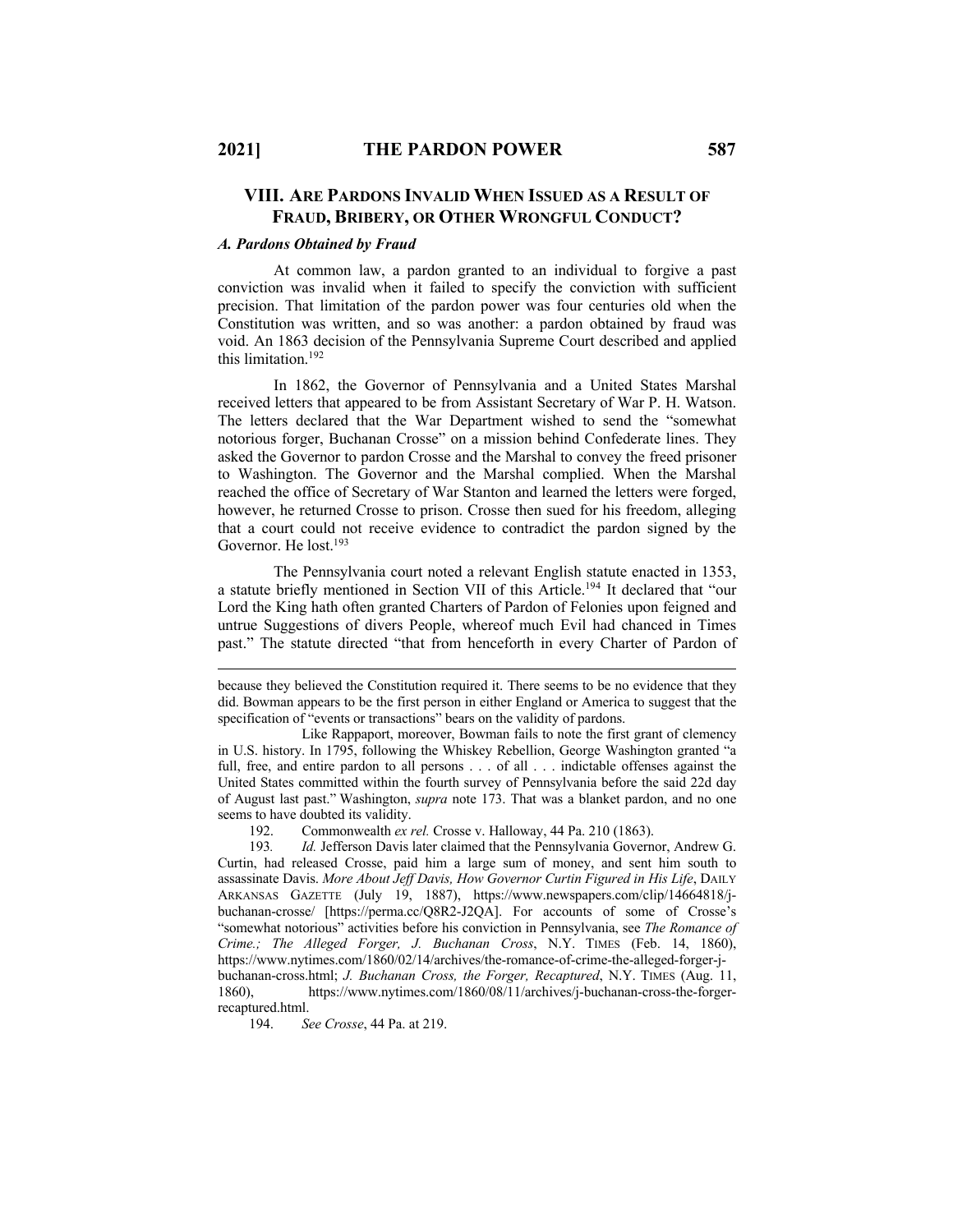Felony, which shall be granted at any Man's Suggestion, the said Suggestion, and the Name of him that maketh the Suggestion, shall be comprised in the same

> [T]he Justices before whom such Charters shall be alleged, shall enquire of the same Suggestion, and that as well of Charters granted before this Time, as of Charters which shall be granted in time to come; and if they find them untrue, then they shall disallow the Charters so alleged, and shall moreover do as the Law demandeth.<sup>195</sup>

Although the court recognized that the ancient statute had never been in effect in Pennsylvania, it reported that the common law rule was similar: "[A]ll charters and patents may be avoided if based on any false suggestion."196 Many English and American texts and decisions confirm that pardons obtained by fraud are void.197

196*. Crosse*, 44 Pa. at 219.

Charter." Finally, the statute provided:

197*. See, e.g.*, 2 WILLIAM HAWKINS, A TREATISE OF THE PLEAS OF THE CROWN 382–83 (3d ed. 1739) (declaring pardons "void" when the king "was not fully apprised . . . of the Heinousness of the Crime"); 4 BLACKSTONE, *supra* note 6, at \*393 ("[W]herever it may reasonably be presumed the king is deceived, the pardon is void."); FRANCIS WHARTON, A TREATISE ON CRIMINAL PLEADING AND PRACTICE 383 (9th ed. 1889) ("A pardon fraudulently procured will . . . be treated by the courts as void . . . . Yet this test should be cautiously applied . . . , for there are few applications for pardon in which some suppression or falsification may not be detected."); 20 RULING CASE LAW 550–51 (William M. McKinney & Burdett A. Rich eds., 1918) ("In the United States also it has often been broadly stated that a pardon obtained by fraud is void."); State v. Leak, 5 Ind. 359, 361–62 (1854) ("It is well settled in the British Courts that fraud vitiates a pardon or remission, and so it is in the American."); State v. McIntire, 46 N.C. (1 Jones) 1, 4 (1853); Dominick v. Bowdoin, 44 Ga. 357, 365 (1871); Rosson v. State, 23 Tex. Ct. App. 287, 290 (1887); *Ex parte* Paquette, 27 A.2d 129, 133 (Vt. 1942).

For a description of one of President Trump's sentence commutations that might well be invalid as based on a "false suggestion," see Michael S. Schmidt et al., *Trump's Last-Minute Pardon Frees Man Still Facing Accusations of Violence*, N.Y. TIMES (Jan. 22, 2021), https://www.nytimes.com/2021/01/22/us/politics/trump-pardons-jonathanbraun.html (reporting that the White House substantially overstated the portion of a clemency recipient's sentence he had served and indicating the White House might have been unaware that the recipient was the subject of ongoing civil and criminal investigations and had a recent history of violence). There may be other vulnerable grants as well. Eightyone percent of Trump's clemency grants (193 grants) followed his defeat in the presidential election of 2020, and 60% (143 grants) came on his last day as president. Alschuler, *supra* note 15. A large majority of these end-of-the-term grants were the result of personal and political connections and went to people whose applications had not been reviewed by the Department of Justice. *Id.* Now that the Trump administration is over, it might be worthwhile for the Justice Department to recover from the National Archives the letters and briefs filed with the White House in support of successful clemency applications. Prosecutors and other department personnel with knowledge of the applicants' cases could examine the accuracy of the representations made in these papers.

<sup>195.</sup> 27 Edw. 3 stat. 1 c. 2 (Eng.), reprinted in 1 STATUTES OF THE REALM, *supra* note 181, at 330.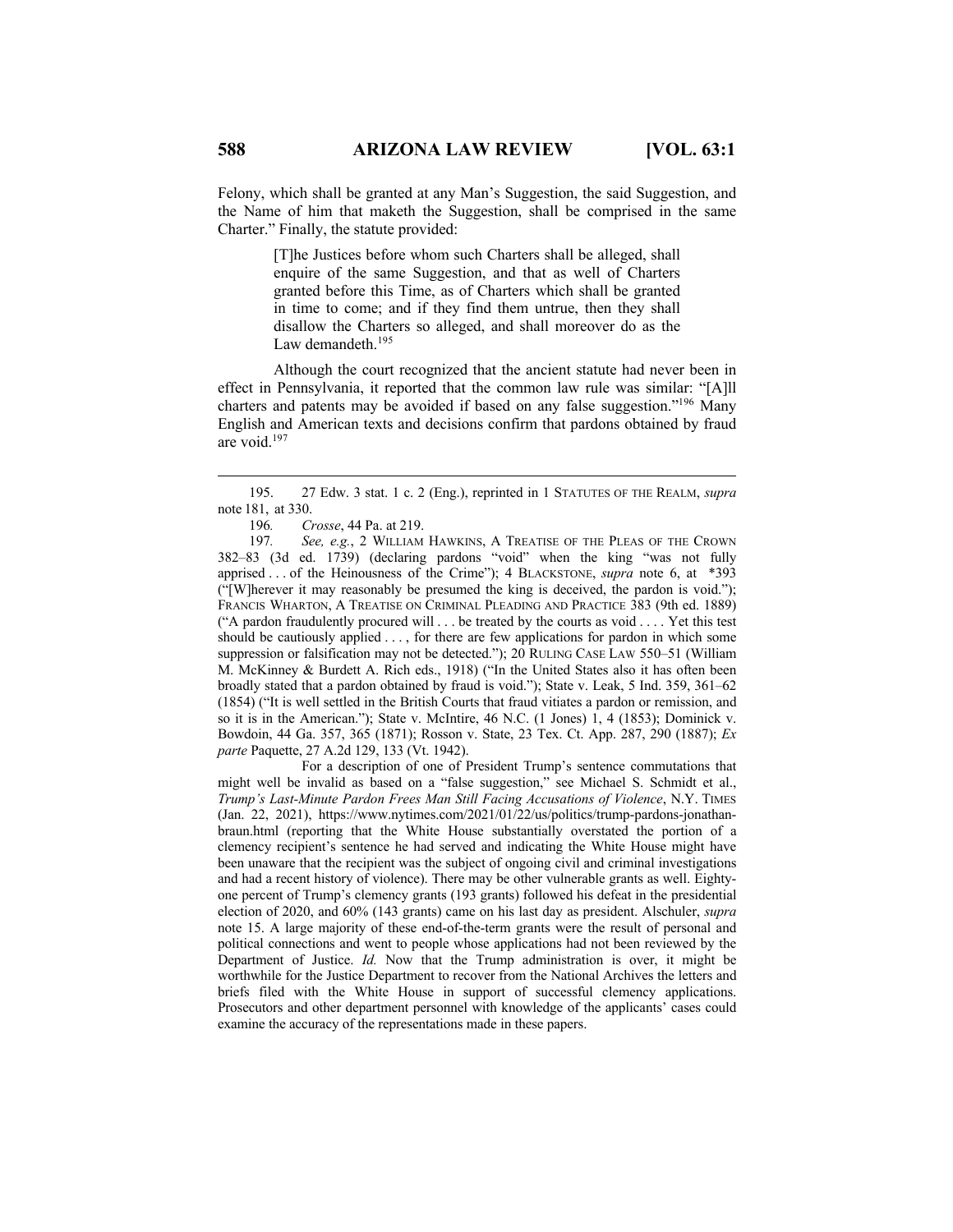#### *B. The Procedure for Challenging a Pardon*

In 1883, the Ohio Supreme Court disagreed with the Pennsylvania court on an issue of procedure. The Governor of Ohio had pardoned a convicted murderer, Isaac Knapp, in the belief he was dying of tuberculosis, but the Governor later concluded that Knapp had deceived prison doctors "by eating unwholesome articles and by other devices."<sup>198</sup> At the Governor's direction, a prison warden arrested Knapp and returned him to prison.

Knapp then sought a writ of habeas corpus. The warden responded that the pardon procured by fraud was void, so that Knapp's imprisonment on the basis of his earlier conviction and sentence was valid. The Ohio court, however, refused to consider whether Knapp had obtained his pardon dishonestly. Because no judicial determination of the pardon's invalidity had preceded the Warden's arrest, Knapp was entitled to his freedom.<sup>199</sup>

The court acknowledged that "at common law . . . a pardon may be impeached for fraud by *scire facias*,"200 but it concluded that the validity of Knapp's pardon was not subject to review in a habeas corpus proceeding. In the case of the "somewhat notorious forger," the Pennsylvania Supreme Court had insisted that "such a question may be raised by a scire facias . . . but it may also be raised on habeas corpus."201

The common-law procedure to which both courts referred—*scire facias*—originated in the thirteenth century.202 A writ of *scire facias* allowed a court to examine the validity of any public grant, including a patent, charter, or pardon.203 In a case in 1661, three convicted murderers sought to block their

200*. Id.* at 386.

201*. Crosse*, 44 Pa. at 219. *Knapp*, the Ohio case, was a three-to-two decision, and rulings in other states allowed wardens to defend habeas corpus actions by showing that pardons had been obtained by fraud. *E.g.*, Dominick v. Bowdoin, 44 Ga. 357, 365 (1871); *Rosson*, 23 Tex. Ct. App. at 290; State v. Morris, 208 S.W.2d 701, 703–04 (Tex. Civ. App. 1948); Jamison v. Flanner, 228 P. 82, 85 (Kan. 1924). *But see* Bess v. Pearman, 150 S.E. 54, 62 (S.C. 1929) (endorsing *Knapp*); *In re* Edymoin, 8 How. Pr. 478 (N.Y. S. Ct. 1852),https://cite.case.law/how-pr/8/478/ [https://perma.cc/UCU3-WMK8] (anticipating *Knapp* by refusing to consider an allegation of fraud in a habeas corpus proceeding). In both *Knapp* and *Edymoin*, a pardoned prisoner had been rearrested by order of a governor without any prior judicial determination of his pardon's invalidity.

202*. See* Statute of Westminster, 2d, 1285, 13 Edw. c. 11, 39 (Eng.), reprinted in 1 STATUTES OF THE REALM, *supra* note 181, at 71.

203*. See* JOSEPH CHITTY, TREATISE ON THE LAW OF THE PREROGATIVES OF THE CROWN 330–31 (1820); THOMAS CAMPBELL FOSTER, TREATISE ON THE WRIT OF SCIRE FACIAS 211–16 (1851).

<sup>198.</sup> Knapp v. Thomas, 39 Ohio St. 377, 378 (1883).

<sup>199.</sup> *Id.* at 394. The court doubted that Dr. Gay, "a physician of ability," could have been tricked into a tuberculosis diagnosis by a prisoner's ingestion of unwholesome articles, but it insisted that its skepticism about the Governor's judgment played no part in its decision. *Id.* Knapp was released in accordance with the court's decision in February 1883 and died six months later. Following his death, Dr. Gay advised the court that his diagnosis of the prisoner had been confirmed. *Id.* at 380 (note by Okey, J.).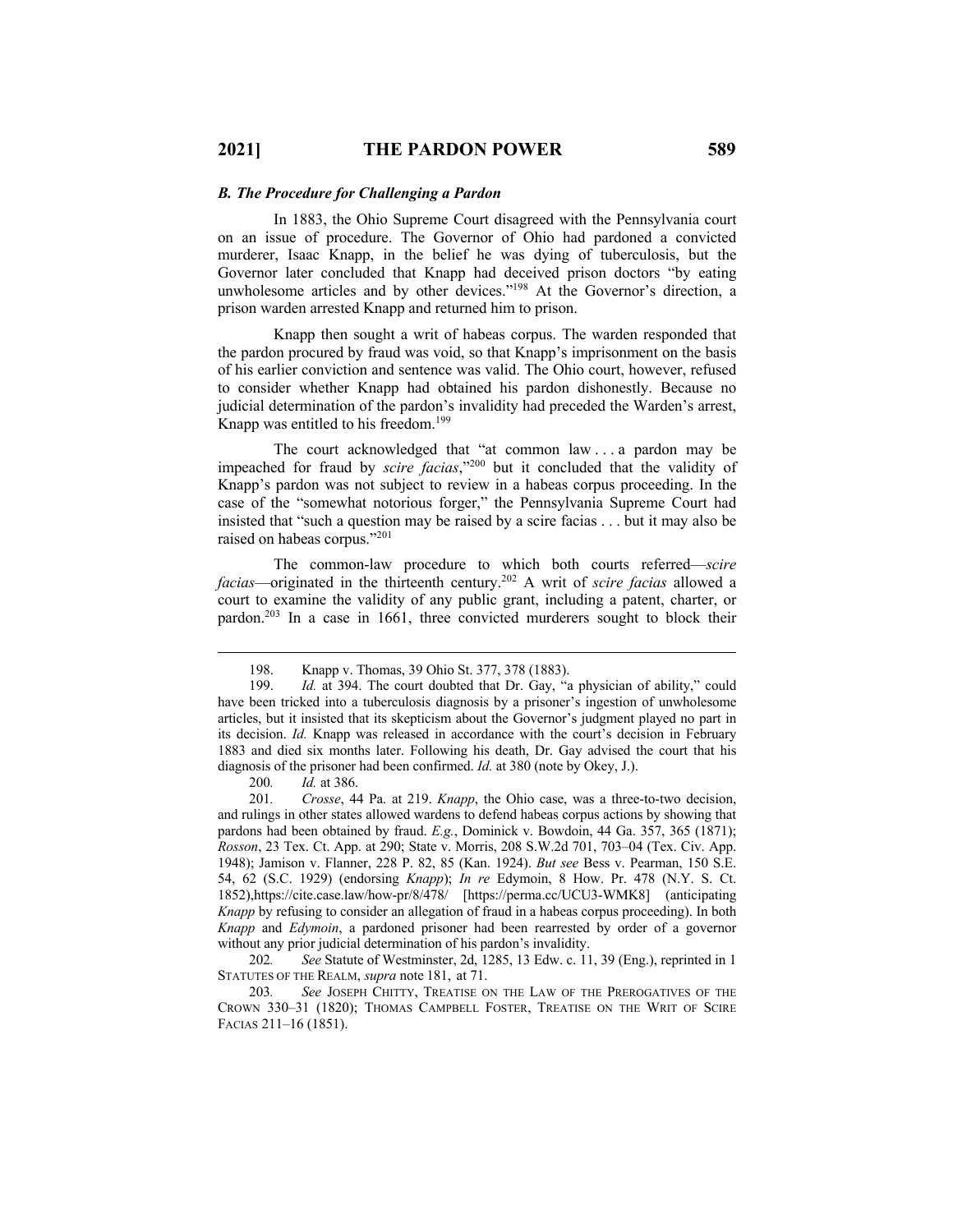executions by presenting a pardon to the Court of King's Bench. Reviewing this document, the judges thought the defendants or their champions might have misdescribed their crime when seeking the king's mercy. Warning that a *scire facias* as much as seven years later could lead to a determination of the pardon's invalidity and the defendants' executions, the court stayed their executions to allow them to seek a less questionable pardon.204 At the time of the U.S. Constitution, anyone in England could obtain a writ of *scire facias* as long as the attorney general approved.<sup>205</sup> Nothing resembling the standing requirements the Supreme Court later read into the U.S. Constitution applied.<sup>206</sup>

In 1938, the Federal Rules of Civil Procedure abolished *scire facias* in the federal courts. They added, however: "Relief previously available through [this writ] may be obtained by appropriate action under these rules."<sup>207</sup> The appropriate federal procedure for challenging a pardon today is an action against the pardon recipient for a declaratory judgment that the pardon is invalid.<sup>208</sup> No private party may be able to bring this action, but, just as the U.S. Attorney General and other prosecutors have standing to seek a conviction, they have standing to challenge a pardon that purports to set a conviction aside.<sup>209</sup>

## *C. Pardons Obtained by Bribery*

All of the decisions invalidating pardons obtained by fraud came in cases in which authorities had been tricked. None came in cases in which kings, governors, presidents, or other officials had joined pardon recipients in defrauding the public—for example, by taking bribes. No decision appears to have addressed whether a pardon can entitle a recipient to his freedom even when he paid cash.

In eighteenth-century England, obtaining a pardon by deception might have looked different from obtaining one by paying a bribe. Today, however, any possible distinction between these two forms of dishonesty has collapsed. The perceived wrong once might have consisted simply of deceiving the king. In America today, however, "[a]ny fraud in procuring the pardon is not a fraud

206. *See* Fairchild v. Hughes, 258 U.S. 126, 129 (1922); Massachusetts v. Mellon, 262 U.S. 447, 486 (1923).

207. FED. R. CIV. P. 81(b).

208*. See* 28 U.S.C. § 2201 ("In a case of actual controversy within its jurisdiction, . . . any court of the United States . . . may declare the rights and other legal relations of any interested party seeking such declaration."). As the writ of *scire facias* fell into disuse in America, prosecutors used bills in equity to challenge the validity of pardons. *See, e.g.*, Bess v. Pearman, 150 S.E. 54, 61–62 (S.C. 1929); Rathbun v. Baumel, 191 N.W. 297, 299 (Iowa 1923). In the federal courts, declaratory judgment has now supplanted both bills in equity and *scire facias*, but the ability of a prosecutor to challenge a pardon seems essentially unchanged.

209*. See, e.g.*, *Rathbun*, 191 N.W. at 299.

<sup>204.</sup> Thomas Howard's Case (1661), T. Raymond \*13 (3d ed. 1793).

<sup>205</sup>*. See* Mark A. Lemley, *Why Do Juries Decide if Patents Are Valid?*, 99 VA. L. REV. 1673, 1683 (2013); WILLIAM HANDS, THE LAW AND PRACTICE OF PATENTS FOR INVENTIONS 16 (1808) ("[A] writ of scire facias . . . issues out of the Court of Chancery, at the instance of any private person, but in the name of the King, leave to issue it must therefore be previously obtained from the Attorney General.").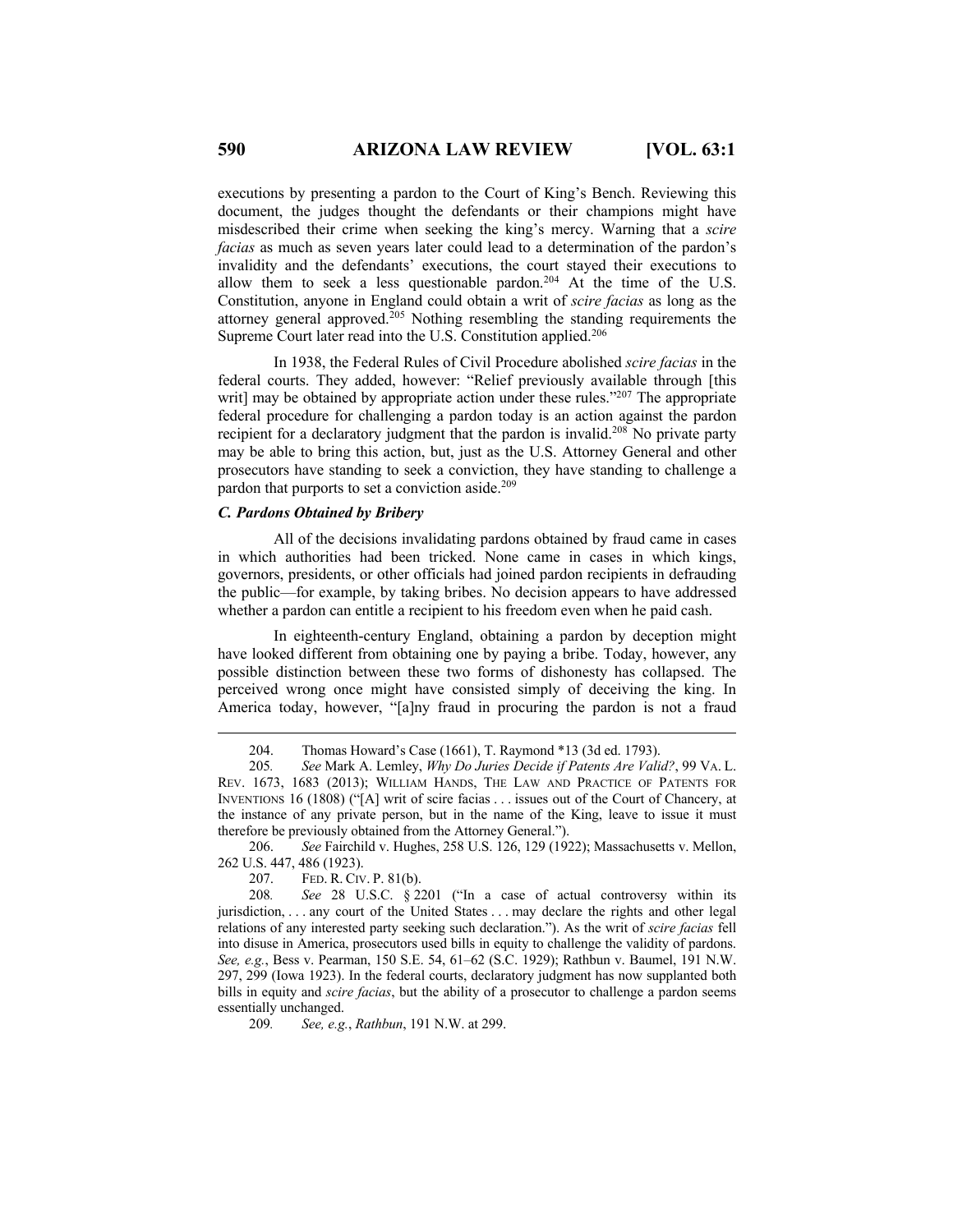against the individual who grants it, but is rather a fraud against the office and the state."210 The fact that a governor, a president, or another official has joined a pardon recipient in deceiving the public only makes the fraud worse.

In England in the eighteenth century, the king's motives could not be questioned, and he could not be prosecuted. Courts sometimes said he could do no wrong.<sup>211</sup> As the Supreme Court has said repeatedly, however, the United States was founded on the opposite principle.<sup>212</sup> The Constitution says a president may be prosecuted for bribery and other crimes following his impeachment,<sup>213</sup> and a president who completes his term without being impeached also may be prosecuted for crimes committed while in office.

Perhaps while a president remains in office, a court may not consider his motives or examine whether he has been bribed,<sup>214</sup> but a member of the president's administration is so unlikely to challenge his pardons that the question is hardly worth asking.<sup>215</sup> After a president leaves office, a court may examine his reasons for granting a pardon in a criminal trial, and any justification for examining his motives in that trial extends equally to a civil proceeding challenging a pardon's validity.216 If a president is not unduly inhibited in exercising his pardon power by

213. U.S. CONST. art. I, § 3, cl. 7.

214. Some state decisions, after noting the invalidity of fraudulently obtained pardons, declared that a "court will not inquire into the motives which prompted the pardoning official to issue the pardon, for to do so would be to usurp the pardoning power." Jason v. Flanner, 228 P. 82, 85 (Kan. 1924); *see Rathbun*, 191 N.W. at 299 ("The Governor may issue pardons without let or hindrance on the part of the judiciary."); Adkins v. Commonwealth, 23 S.W.2d 277, 279–80 (Ky. 1929) (declaring that the governor's motives may not be questioned).

At least one decision, however, added a qualification to this qualification: Courts have no right to substitute their discretion for the discretion of the Governor . . . or to nullify any of his official acts; unless it clearly appears that the Governor . . . has usurped powers not granted him, or has used his discretion in such a manner as to violate the law. It is the duty of the courts to indulge every presumption in favor of the regularity of the official acts of the Governor . . . and only interfere where it is clear that he has violated the law.

*Ex parte* Hawkins, 136 P. 991, 992 (Okla. Crim. App. 1913).

215. A special counsel or other special prosecutor conceivably might challenge a pardon granted by a current president.

216. A former president has "absolute . . . immunity from damages liability for acts within the 'outer perimeter' of his official responsibility." Nixon v. Fitzgerald, 457 U.S.

<sup>210.</sup> Gulley v. Budd, 189 S.W.2d 385, 391 (Ark. 1945) (McFaddin, J., concurring); *see* Biddle v. Perovich, 274 U.S. 480, 486 (1927) ("A pardon in our days is not a private act of grace from an individual happening to possess power.").

<sup>211</sup>*. See* 1 BLACKSTONE,*supra* note 48, \*238–39; CHITTY,*supra* note 57, at 5.

<sup>212</sup>*. See* Trump v. Vance, 140 S. Ct. 2412, 2422 (2020) ("[A] king is born to power and can 'do no wrong.' The president, by contrast, is 'of the people' and subject to the law."); Nevada v. Hall, 440 U.S. 410, 414–15 (1979) (noting that the fiction that the king could do no wrong "was rejected by the colonists when they declared their independence from England"); Langford v. United States, 101 U.S. 341, 343 (1879) (similar).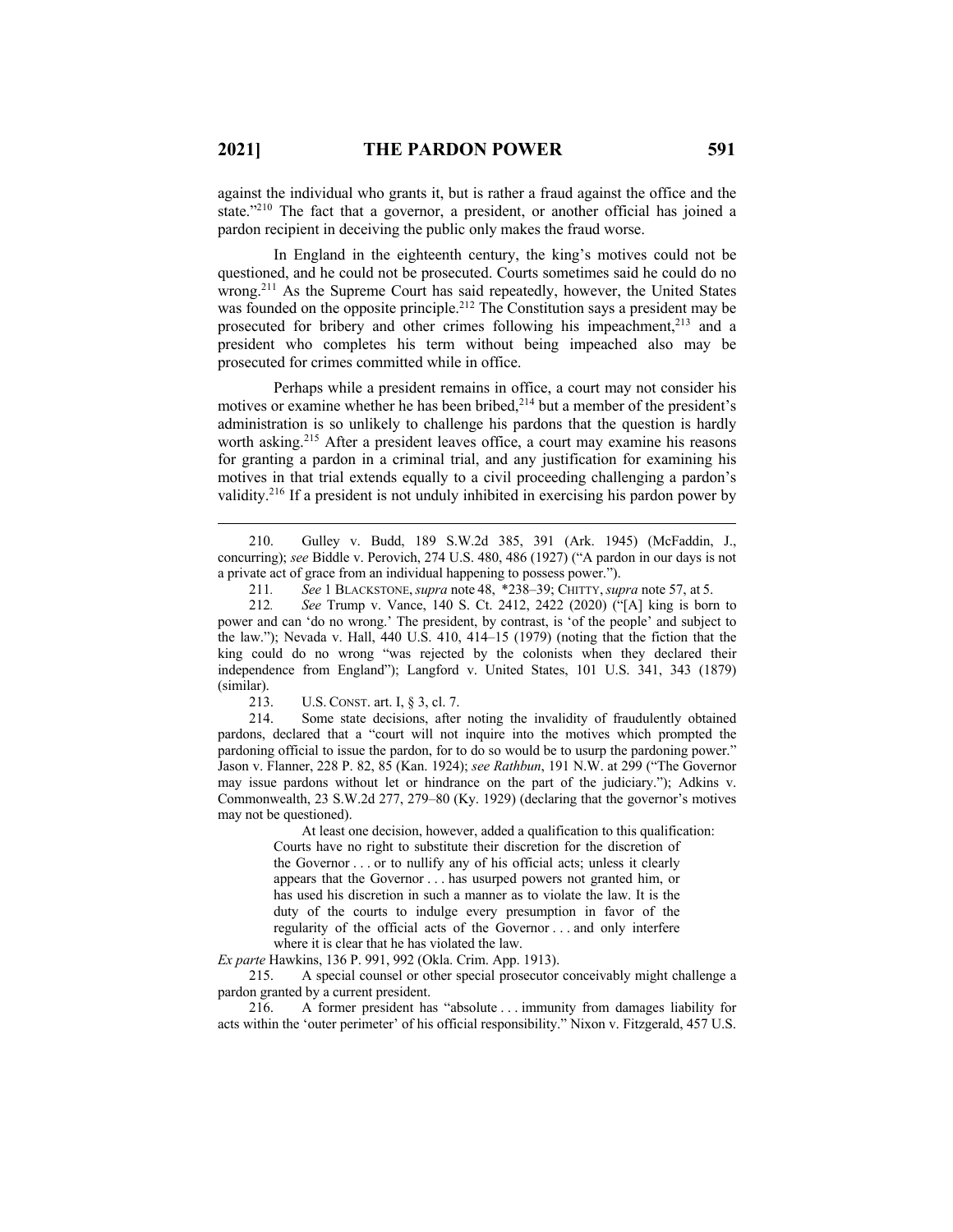the prospect of criminal prosecution, he is unlikely to be unduly inhibited by the prospect that the harm he has done will be corrected and the *status quo ante* restored.217

Although it is difficult to conceive of a justification today for treating bribery differently from other kinds of fraud,<sup>218</sup> and although courts plainly may set aside pardons obtained by deception, $2^{19}$  numerous scholars have made assertions like this one of Bob Bauer and Jack Goldsmith: "A pardon or commutation is 'absolute' for the beneficiary for the crime pardoned. But a pardon does not afford the president, as the grantor, immunity from commission of a crime in connection with granting a pardon."<sup>220</sup> None of these scholars have explained why a pardon should stand even after a president has been sent to prison for issuing it, and their conclusion seems odd. The law hardly ever denies a civil

219. *See supra* Part VIII(A).

<sup>731, 756 (1982).</sup> An action to declare a pardon invalid, however, would not subject a former president to any financial detriment but would merely set aside a presidential act determined to be unlawful. Like a criminal prosecution, an action to declare a pardon void would be brought by the attorney general on behalf of the people of the United States. A former president would not be inundated with every claim a private litigant might choose to file. Indeed, the former president would not be a party to the action at all.

<sup>217.</sup> At least if I were a corrupt president, I would fear imprisonment more than the invalidation of one of my pardons.

<sup>218.</sup> Courts long have spoken of bribery as a kind of fraud. *See, e.g.*, *Ex parte* Wilson, 114 U.S. 417, 423 (1885) (describing the "suppression of testimony by bribery" as a "fraud [upon] the administration of justice"); Shushan v. United States, 117 F.2d 110, 115 (5th Cir. 1941) ("A scheme to get a public contract on more favorable terms . . . by bribing a public official would not only be a plan to commit the crime of bribery, but would also be a scheme to defraud the public."); Commonwealth *ex rel.* Tate v. Bell, 22 A. 641, 642 (Pa. 1891) ("Bribery of delegates to nominating conventions is a contemptibly mean fraud upon our elective system."); State *ex rel.* Bradford v. Cross, 17 P. 190, 190 (Kan. 1888) ("A contract obtained by bribery of those having control over such contracts is obtained by fraud upon the principal.").

<sup>220.</sup> BOB BAUER & JACK GOLDSMITH, AFTER TRUMP: RECONSTRUCTING THE PRESIDENCY 126 (2020); *see, e.g.*, Hemel & Posner, *supra* note 52, at 1324–25 ("The most natural interpretation [of the Pardon Clause and Supreme Court precedent] is that Congress cannot limit the effect of a pardon that has been granted, but that criminal law can still apply to the pardon's grantor."); Bowman, *supra* note 5, (manuscript at 39–40) ("I think a pardon, once issued, is absolute in the sense that no other officer or branch of government may undo it . . . . That does not mean that either the grantor or the recipient of the pardon will be exempt from all adverse consequences related to its subject matter."); Rappaport, *supra* note 4, at 274 n.3 (Although a president who has obstructed justice by granting pardons is subject to prosecution, "the pardons themselves would likely be upheld and remain binding"); KALT, CONSTITUTIONAL CLIFFHANGERS, *supra* note 40, at 58 (maintaining that if President Nixon and Vice President Ford had agreed to trade Nixon's resignation for Ford's pardon, both could be convicted of bribery, but the pardon would remain valid); Laurence Tribe, *Donald Trump's Pardons Must Not Obstruct Justice*, FINANCIAL TIMES (Dec. 26, 2020, 7:27 PM), https://www.ft.com/content/e73fdd69-1fee-4886-b299-959ce9647151 [https://perma. cc/A5Q5-XXMW] ("The result is not to negate the pardons issued but to expose a president to prosecution for the way he deployed them.").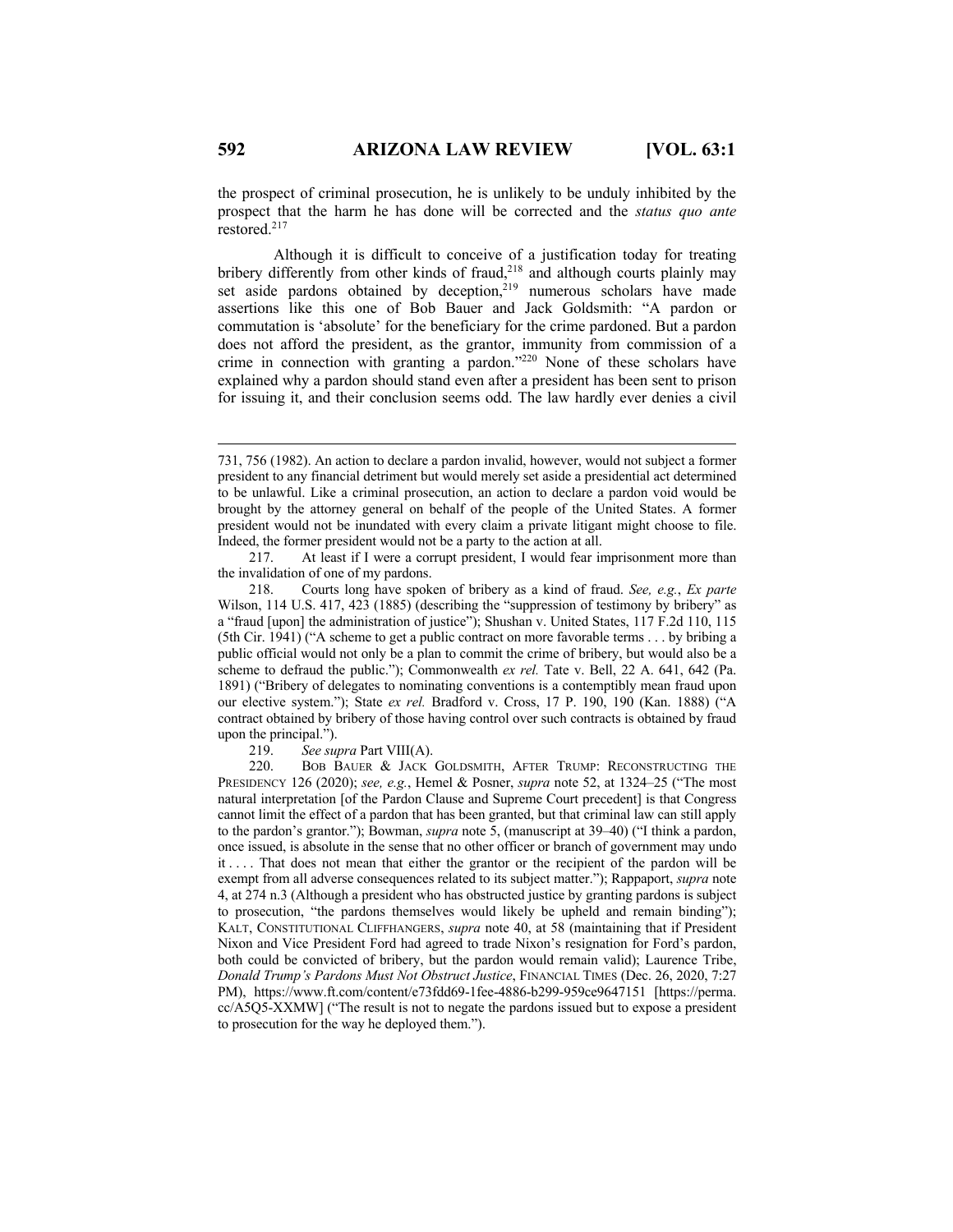corrective for a wrong it punishes criminally. One would not applaud a court that sent a thief to prison but refused to return the stolen property to its owner.

Perhaps the scholars see no mechanism for challenging a pardon after it has been delivered. They may be unaware that courts have entertained challenges to pardons for 700 years. Or perhaps their position rests on a schizophrenic interpretation of the Pardon Clause—one that says the president has an "absolute" power to grant a pardon in exchange for a bribe but can be imprisoned if he does it.

Such a "split the difference" interpretation makes no sense. A better interpretation would say the Constitution neither authorizes a president to trade clemency for bribes nor authorizes imprisoning him for lawfully exercising his powers. As this Article has noted, people who read a text "literally" to stand for a proposition that no one would endorse probably have misread it.<sup>221</sup> Few people of ordinary sensibilities would contend that a pardon obtained by bribery should remain inviolate while both the bribe giver and bribe recipient are punished. Just as a president who grants a pardon in return for a bribe may be prosecuted, a pardon obtained by bribery should be void.

In 1810, in the landmark case of *Fletcher v. Peck*, <sup>222</sup> the Supreme Court failed to decide whether an official action procured by bribery was invalid. In *Fletcher*, a litigant claimed that Georgia legislators had taken bribes to approve a massive sale of state land (land that encompassed the current states of Alabama and Mississippi223). Chief Justice Marshall's opinion for the Court noted that the question before it was not whether the state would be bound by the sale if the claim of corruption were true. If that question were presented, Marshall said, "the court would approach [it] with much circumspection."<sup>224</sup> In such a case, the Court would be required to consider whether "direct corruption" was essential or whether "undue influence of any kind [would] be sufficient.<sup>5225</sup> The Court also would need to consider whether "the vitiating cause" must "operate on a majority" or a different number of legislators.226 In *Fletcher* itself, Georgia did not challenge the sale, and the Court declined to consider a collateral challenge to the allegedly corrupt sale in a suit between subsequent purchasers.<sup>227</sup>

<sup>221.</sup> *See text <i>supra* accompanying notes 59–60.<br>222. 10 U.S. (6 Cranch) 87 (1810). The case is a

<sup>10</sup> U.S. (6 Cranch) 87 (1810). The case is a landmark primarily because, in a portion of the opinion not considered here, it was the first in which the Supreme Court held a state statute unconstitutional.

<sup>223.</sup> JOHN T. NOONAN,JR., BRIBES 435 (1984).

<sup>224</sup>*. Fletcher*, 10 U.S. (6 Cranch) at 130.

<sup>225</sup>*. Id.*

<sup>226</sup>*. Id.*

<sup>227.</sup> Resolving questions *Fletcher* left open, Stephen Gardbaum maintains that bribes paid to legislators and other improper influences sometimes render legislation unconstitutional. *See generally* Stephen Gardbaum, *Due Process of Lawmaking Revisited*, 21 U. PA. J. CONST. L. 1 (2018). Of course the difficulties of examining whether a large number of legislators took bribes and of determining how many improperly influenced votes might be needed to void a statute do not arise when someone challenges an allegedly corrupt act by a single public official.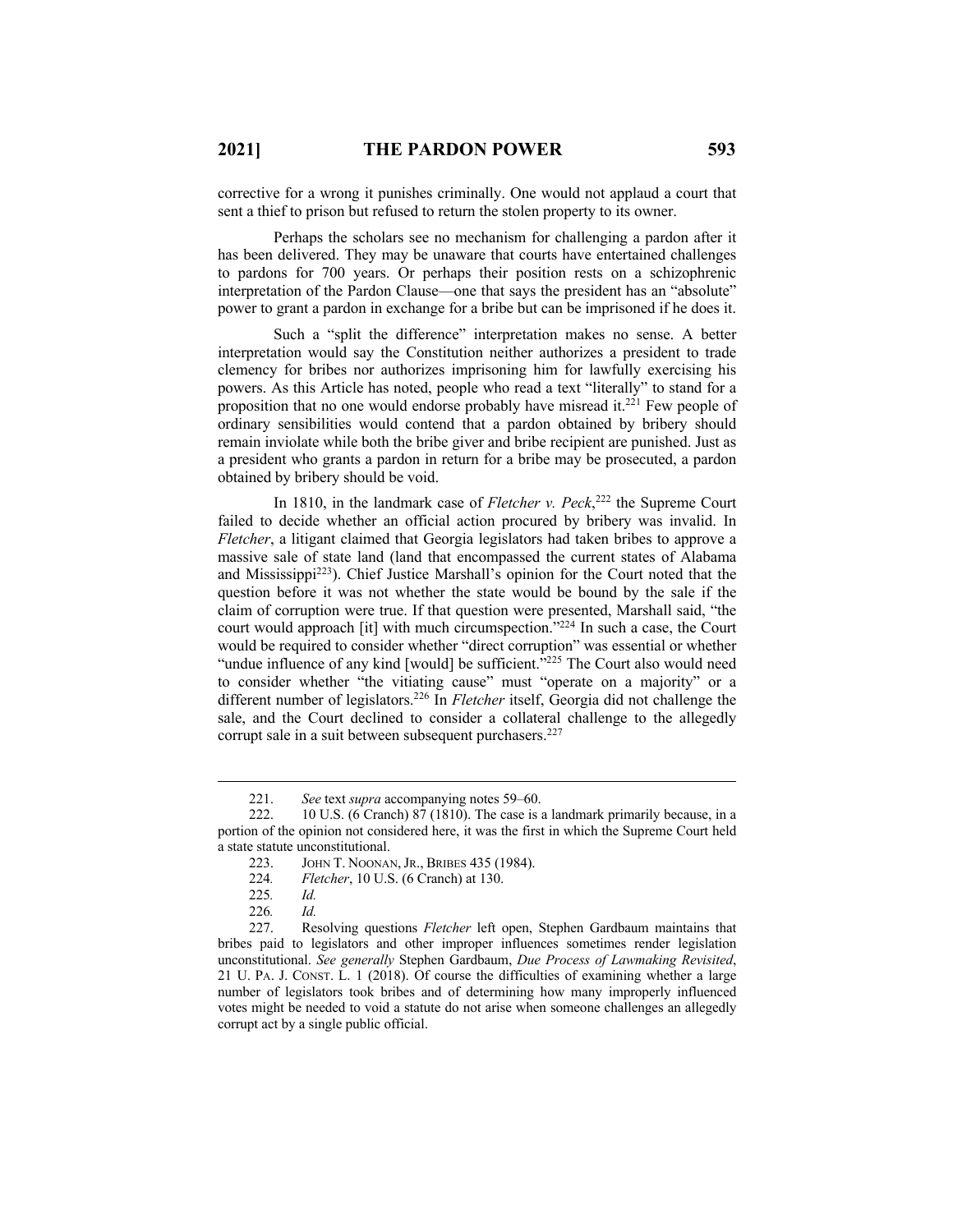Today, when a government, a business entity, or an individual enters a contract because its agent has been bribed, the government, entity, or individual is entitled to treat the contract as void.228 In addition, when an agent of the federal government has been bribed to enter a contract, the government is entitled to special statutory remedies for fraud.<sup>229</sup>

Bribery of a judge or juror constitutes a fraud upon the court and entitles a litigant to vacate any civil judgment the bribe has procured*.* <sup>230</sup> Bribery can also render an acquittal in a criminal trial a nullity. In 1997, a Chicago hit man was convicted of murder although he earlier had been acquitted of that crime. The court rejected his double-jeopardy claim because he had bribed a judge to obtain the acquittal.231 In denying this defendant's habeas corpus petition, the Seventh Circuit remarked: "It seems only appropriate that a defendant should not be able to avoid punishment for murder because he bribed the judge."<sup>232</sup> Equally, a criminal should not be able to avoid punishment because he bribed a president.

## **IX. AN APPLICATION: LEGAL RESPONSES TO PRESIDENT TRUMP'S PARDONS OF ROGER STONE AND PAUL MANAFORT**

The first two Sections of this Part describe the circumstances that led President Trump to pardon Roger Stone and Paul Manafort. The third considers the significance of these circumstances. By exchanging grants of clemency for the recipients' noncooperation with prosecutors, Trump, Stone, and Manafort apparently committed both bribery and obstruction of justice. They are subject to criminal prosecution, and the clemency granted to Stone and Manafort appears to be invalid.

<sup>228</sup>*. See* Gardner v. North State Mut. Life Ins. Co., 79 S.E. 806, 810 (N.C. 1913) ("A contract made by an agent under the influence of bribery . . . , in fraud of the principal, is voidable by the latter." (quoting TIFFANY, HANDBOOK OF THE LAW OF PRINCIPAL AND AGENT 229 (1903))); RESTATEMENT (THIRD) OF AGENCY § 8.02 cmt. e (AM. L. INST. 2006) ("A principal may avoid a contract entered into by the agent with a third party who participated in the agent's breach of duty."); 1 CORBIN ON CONTRACTS § 85.3 (2020) ("Even if the conduct is not tortious or criminal, contracts that are . . . the product of commercial bribery are not enforceable.").

<sup>229</sup>*. See* SuperMex, Inc. v. United States, 35 Fed. Cl. 29, 47 (1996).

<sup>230</sup>*. See, e.g.*, Rozier v. Ford Motor Co., 573 F.2d 1332, 1338 (5th Cir. 1978) ("Generally speaking, only the most egregious misconduct, such as bribery of a judge or member of a jury . . . , will constitute a fraud upon the court." (quoting United States v. Int'l Telephone & Telegraph Corp., 349 F. Supp. 22, 29 (D. Conn. 1972), *aff'd*, 410 U.S. 919 (1973))).

<sup>231</sup>*. See* People v. Aleman, 667 N.E.2d 615, 626 (Ill. App. 1996) (rejecting the hit man's double-jeopardy claim and allowing his second trial to proceed).

<sup>232.</sup> Aleman v. Judges of the Circuit Court, 138 F.3d 302, 309 (7th Cir. 1998).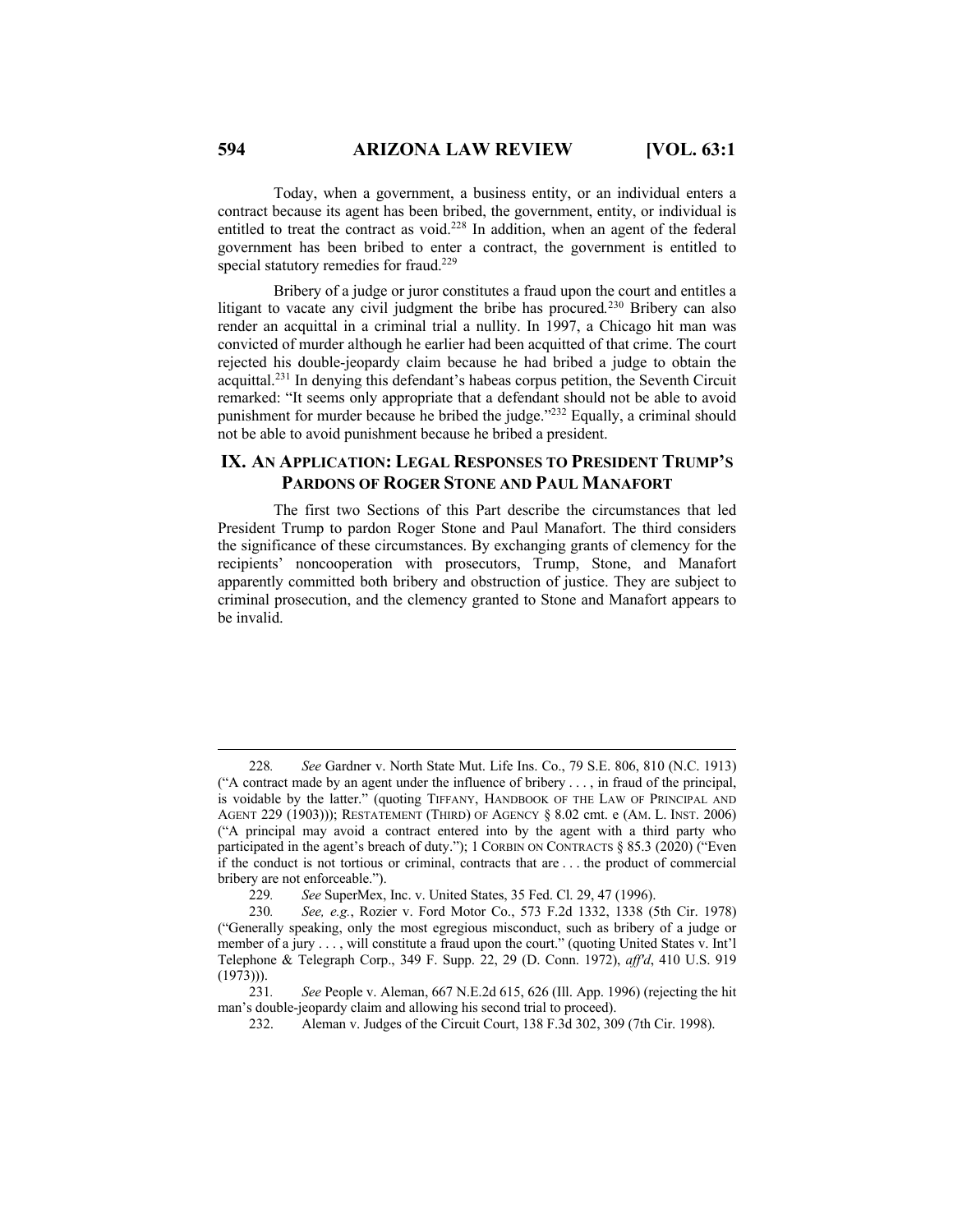#### *A. The Pardon of Roger Stone*

Commentator Tucker Carlson once called Roger Stone "the Michael Jordan of political mischief."233 Stone's dishonest political tricks began before he turned 20 during the election campaign of 1972.<sup>234</sup> They led to his dismissal from the staff of Senator Robert Dole a few years later.<sup>235</sup> Before Stone turned 30, one of Donald Trump's lawyers, Roy Cohn, introduced him to Trump.236 Before Stone turned 50, he had urged Trump to run for president, had served as chair of an exploratory committee for a third-party run by Trump, and had worked as a lobbyist for Trump's casino business. Both Stone and Trump had been fined for concealing their financing of an advertising campaign against allowing competitor casinos.<sup>23</sup>

Before Stone turned 65, he participated in Trump's 2016 presidential campaign. After communicating through intermediaries with WikiLeaks founder Julian Assange (or at least pretending to), he passed information to campaign officials about future WikiLeaks releases of unlawfully obtained materials harmful to Trump's opponent.<sup>238</sup>

235. *Id.* 

236. Olivia Paschal & Madeleine Carlisle, *A Brief History of Roger Ston*e, THE ATLANTIC (Nov. 15, 2019), https://www.theatlantic.com/politics/archive/2019/11/rogerstones-long-history-in-trump-world/581293/ [https://perma.cc/K9T8-RBFS].

237*. Id.*; Michael Duffy & Matthew Cooper, *Jesse Ventura May Not Run for President in 2000—But He Wouldn't Mind if Donald Trump Joined the Fray*, CNN (Sept. 20, 1999), https://edition.cnn.com/ALLPOLITICS/time/1999/09/20/trump.html [https:// perma.cc/MR36-WX4U]; Charles V. Bagli, *Trump and Others Accept Fines for Ads in Opposition to Casinos*, N.Y. TIMES (Oct. 6, 2000), https://www.nytimes.com/2000/ 10/06/nyregion/trump-and-others-accept-fines-for-ads-in-opposition-to-casinos.html.

238. Here are some findings of the Senate Intelligence Committee approved by both its Republican and Democratic members:

> Trump and senior Campaign officials sought to obtain advance information about WikiLeaks through Roger Stone. In spring 2016, prior to Assange's public announcements, Stone advised the Campaign that WikiLeaks would be releasing materials harmful to Clinton. Following the July 22 DNC release, Trump and the Campaign believed that Roger Stone had known of the release and had inside access to WikiLeaks, and repeatedly communicated with Stone about WikiLeaks throughout the summer and fall of 2016. Trump and other senior Campaign officials specifically directed Stone to obtain information about upcoming document releases relating to Clinton and report back.

<sup>233.</sup> Tucker Carlson, *Introduction* to ROGER STONE, STONE'S RULES i (2018). Carlson added: "This is either terrifying or delightful, depending on your uptightness level. I love it." *Id.*

Stone's first political stunt may have been using a false identity to send a contribution in the name of the Young Socialist Alliance to Pete McCloskey, one of Richard Nixon's rivals for the Republican presidential nomination, and then sending a receipt for the contribution to the *Manchester Union Leader*. Stone also hired a Republican operative to infiltrate the campaign of Democratic nominee George McGovern. Jeffrey Toobin, *The Political Trickster*, THE NEW YORKER (May 23, 2008), https://www.newyorker. com/magazine/2008/06/02/the-dirty-trickster [https://perma.cc/9SDK-5KCX].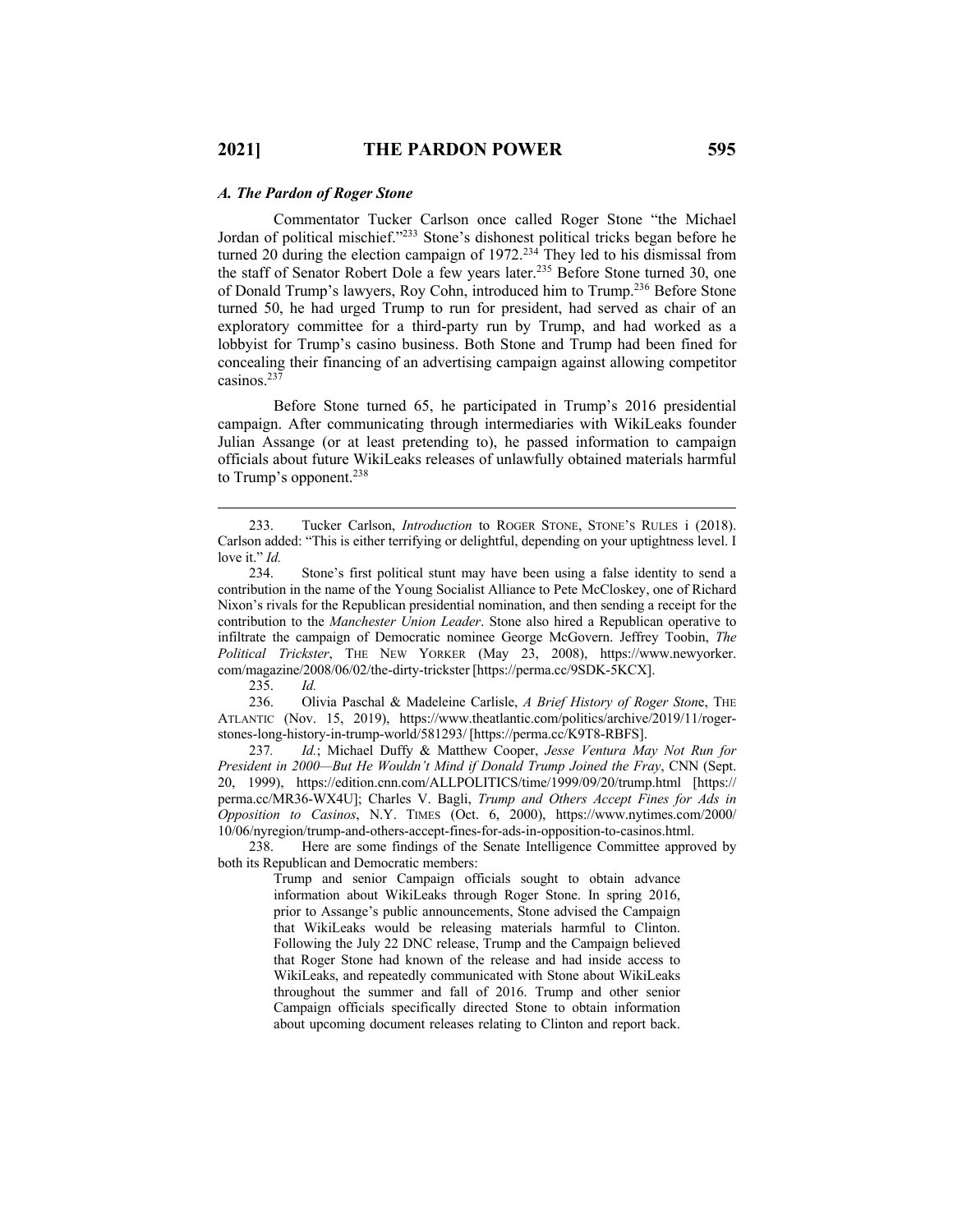Shortly before Stone was indicted, the President praised one of Stone's many statements that he would "never testify against Trump." The President commented: "Nice to know that some people still have 'guts!"<sup>239</sup> In an interview, Trump said: "This flipping stuff is terrible." He added: "But I had three people . . . [who refused] to say what [the Special Counsel's Office] demanded— Manafort, [Jerome] Corsi, and Roger Stone. It's actually very brave."<sup>240</sup> Trump called the FBI's execution of the search and arrest warrants for Stone "a very sad thing for this country," criticized the Special Counsel for indicting Stone while ignoring "the lying done by [former FBI Director James] Comey," and said that, although he was not currently considering a pardon for Stone, "you have to get rid of the Russia witch hunt."241

In November 2019, a jury convicted Stone of obstruction, witness tampering, and five counts of making false statements to Congress.<sup>242</sup> Stone's false statements included denying his possession of any written material relating to Assange (when in fact he possessed hundreds of documents) and denying that he discussed his conversations about WikiLeaks plans with anyone in the Trump campaign (when in fact he discussed these conversations with Steve Bannon, Paul Manafort, Rick Gates, Erik Prince, and the candidate himself).<sup>243</sup> Stone's witness

> At their direction, Stone took action to gain inside knowledge for the Campaign and shared his purported knowledge directly with Trump and senior Campaign officials on multiple occasions. Trump and the Campaign believed that Stone had inside information and expressed satisfaction that Stone's information suggested more releases would be forthcoming.

5 SELECT COMM. ON INTEL., U.S. SENATE, 116TH CONG., REP. ON RUSSIAN ACTIVE MEASURES CAMPAIGN AND INTERFERENCE IN THE 2016 U.S. ELECTION: COUNTERINTELLIGENCE THREATS AND VULNERABILITIES at 172 (2020), https://www. intelligence.senate.gov/press/senate-intel-releases-volume-5-bipartisan-russia-report [https:// perma.cc/Q9RJ-6A5Q].

239. Donald J. Trump (@realDonaldTrump), TWITTER (Dec. 3, 2018, 10:48 AM), https://www.thetrumparchive.com/ [https://perma.cc/ZD2U-UECR].

240. Marisa Schwartz & Nikki Schwab, *Trump Says Pardon for Paul Manafort Still a Possibility*, N.Y. POST (Nov. 28, 2018, 2:41 PM), https://nypost.com/ 2018/11/28/trump-says-pardon-for-paul-manafort-still-a-possibility/ [https://perma.cc/ Y2AS-UFAR].

241. 2 MUELLER, *supra* note 78, at 130.

242. Spencer S. Hsu et al., *Roger Stone Guilty on All Counts of Lying to Congress, Witness Tampering*, WASH. POST (Nov. 15, 2019, 2:02 PM), https://www.washingtonpost.com/local/public-safety/roger-stone-jury-weighs-evidenceand-a-defense-move-to-make-case-about-mueller/2019/11/15/554fff5a-06ff-11ea-8292 c46ee8cb3dce\_story.html.

243*. See* Indictment, United States v. Stone, No. 1:19-cr-00018-ABJ (D.D.C. Jan. 24, 2019), https://www.justice.gov/file/1124706/download [https://perma.cc/J4E2-TU3T]; Rachel Weiner et al., *At Roger Stone Trial, A Key Witness Takes the Stand*, WASH. POST (Nov. 7, 2019, 8:15 PM), https://www.washingtonpost.com/local/legal-issues/at-trial-rogerstone-claims-he-was-a-player-who-got-played/2019/11/07/dce51620-00de-11ea-9518- 1e76abc088b6\_story.html; *Roger Stone Goes Free*, LEGAL EAGLE'S REAL L. REV. (July 20, 2020), https://www.youtube.com/watch?v=mbzVr-Pgc64 [https://perma.cc/H54M-XQNE].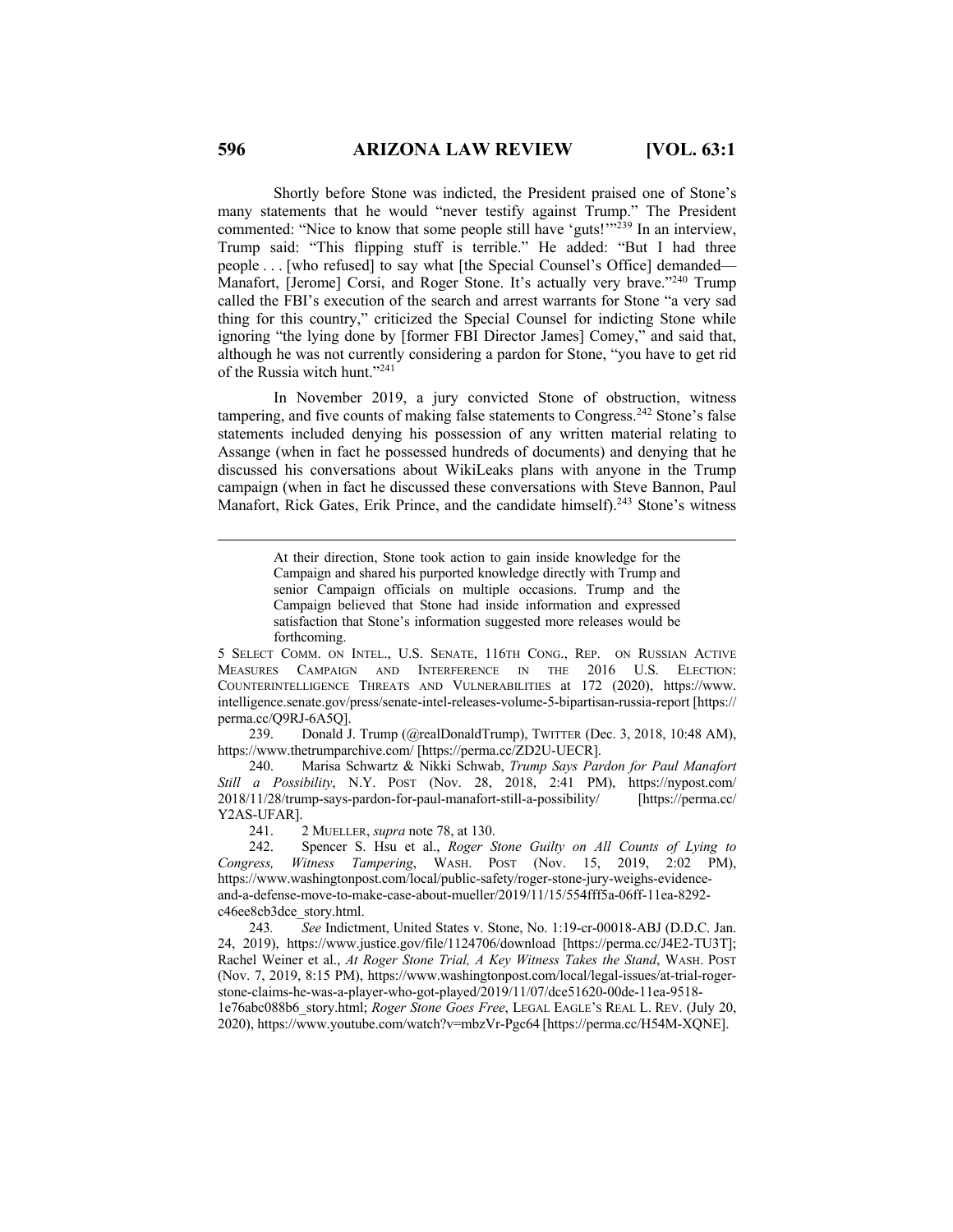tampering included threatening to take a key witness's dog away and telling him to "prepare to die, cocksucker."<sup>244</sup> The President tweeted that Stone's conviction reflected a "double standard like never seen before in the history of our country."245

After the conviction, prosecutors proposed a prison sentence within the range recommended by the Federal Sentencing Guidelines: 87 to 108 months.<sup>246</sup> Trump promptly tweeted that this recommendation was "horrible and very unfair" and that he could not "allow this miscarriage of justice."247 The following day, the Justice Department withdrew the prosecutors' recommendation, and the President wrote: "Congratulations to Attorney General Bill Barr for taking charge of a case that was totally out of control."248 The four career prosecutors assigned to Stone's case then refused to work further on the case, and one left the Justice Department altogether.<sup>249</sup> On the day a judge sentenced Stone to 40 months in prison, Trump declared that Stone was a "good person" and added: "[A]t some point I will make a determination. But Roger Stone and everyone has to be treated fairly. And this has not been a fair process."<sup>250</sup>

245. Donald J. Trump (@realDonaldTrump), TWITTER (Nov. 15, 2019, 12:13 PM), https://www.thetrumparchive.com/ [https://perma.cc/42BP-WNWM].

246. Government's Sentencing Mem. at 16, United States v. Stone, No. 1:19-cr-00018-ABJ (D.D.C. Feb. 10, 2020), https://assets.documentcloud.org/documents/6773690/ Stone-Memo-USA-2020-02-10.pdf [https://perma.cc/HQ7F-TM3U].

<sup>244.</sup> Josh Gerstein & Darren Samuelsohn, *WikiLeaks, Dog Threats, and a Fake Death Notice: Roger Stone's Odd Friendship with Randy Credico*, POLITICO (Nov. 8, 2019, 2:36 PM), https://www.politico.com/news/2019/11/08/roger-stones-trial-randy-credico-068072 [https://perma.cc/634E-D2BK]. The witness testified that he did not take Stone's threats literally but did sense that he would be in danger if he failed to yield to Stone's demands that he either perjure himself or invoke the privilege against self-incrimination.

<sup>247.</sup> Donald J. Trump (@realDonaldTrump), TWITTER (Feb. 11, 2020, 1:48 AM), https://www.thetrumparchive.com/ [https://perma.cc/WD76-ESZX].

<sup>248.</sup> Donald J. Trump (@realDonaldTrump), TWITTER (Feb. 12, 2020, 6:53 AM), https://www.thetrumparchive.com/ [https://perma.cc/BH6E-94NH].

<sup>249.</sup> Matt Zapotosky et al., *Prosecutors Quit Amidst Escalating Justice Dept. Fight Over Roger Stone's Prison Term*, WASH. POST (Feb. 11, 2020, 8:44 PM), https://www.washingtonpost.com/national-security/justice-dept-to-reduce-sentencingrecommendation-for-trump-associate-roger-stone-official-says-after-president-calls-itunfair/2020/02/11/ad81fd36-4cf0-11ea-bf44-f5043eb3918a\_story.html. Although the attorney general had ordered the withdrawal of the Justice Department's sentence recommendation, he disagreed with the president's commutation of Stone's sentence. Barr told an interviewer: "I felt it was an appropriate prosecution and I thought the sentence was fair." Pierre Thomas et al., *Attorney General William Barr Defends Justice Department*  Against Claims of Politicization, ABC NEWS (July 9, 2020, 4:09 PM), https://abcnews.go.com/Politics/attorney-general-william-barr-defends-justice-departmentclaims/story?id=71680447 [https://perma.cc/K3L8-CU62].

<sup>250.</sup> Caitlin Oprysko, *Trump: Roger Stone Has "Very Good Chance of Exoneration" but Will "Let the Process Play Out*,*"* POLITICO (Feb. 20, 2020, 4:55PM), https://www.politico.com/news/2020/02/20/trump-roger-stone-exoneration-116514 [https:// perma.cc/N6XY-EDY9].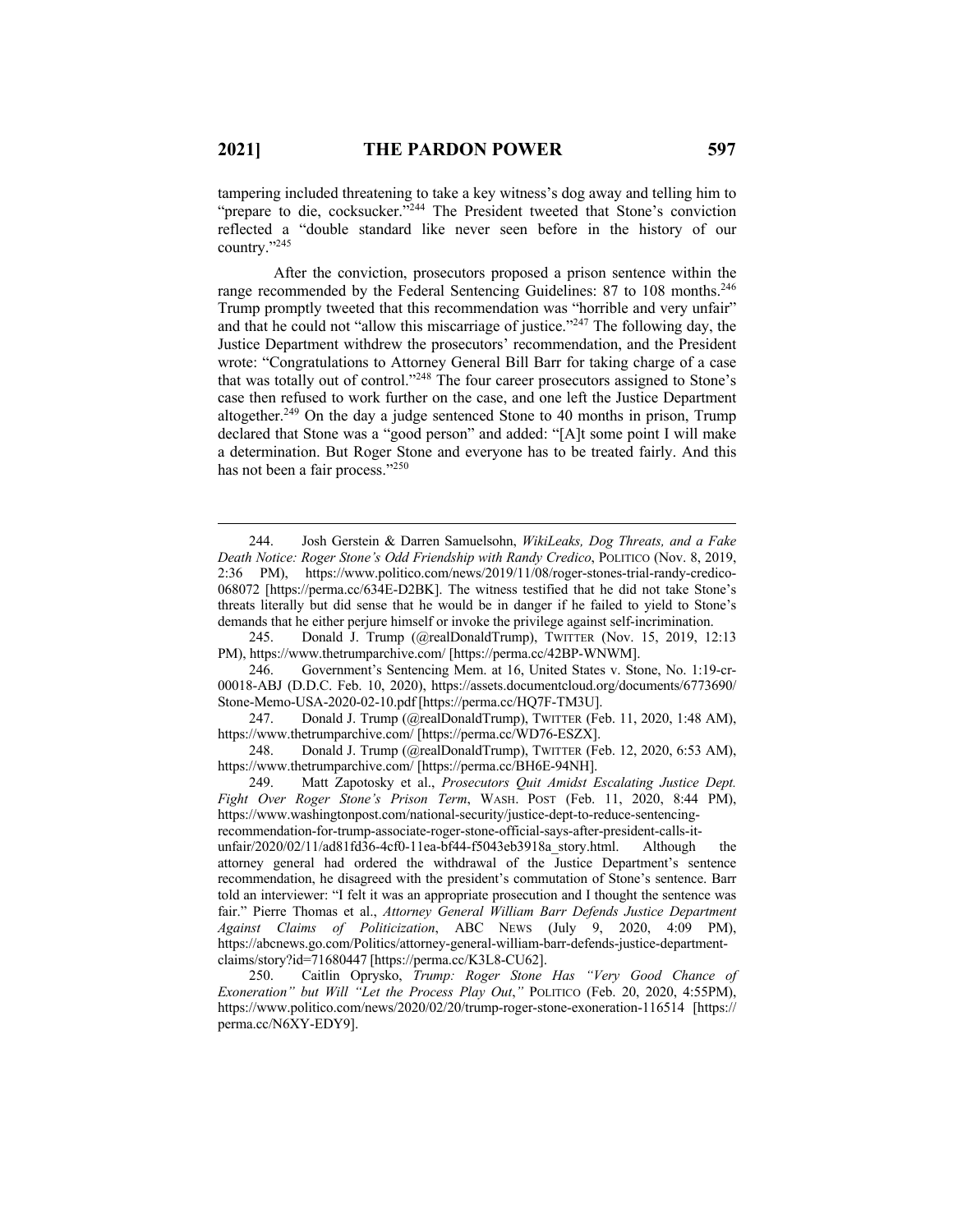Stone's truthful testimony might have incriminated Trump. In a sworn response to a written interrogatory from the Office of Special Counsel Robert Mueller, Trump had said: "I have no recollection of the specifics of any conversations I had with Mr. Stone between June 1, 2016 and November 8, 2016. I do not recall discussing WikiLeaks with him, nor do I recall being aware of Mr. Stone having discussed WikiLeaks with individuals associated with my campaign."251 Michael Cohen, however, told Congress he had been in Trump's office during a speakerphone conversation between Stone and Trump. Stone advised Trump that "there would be a massive dump of emails [from Assange] that would damage Hillary Clinton's campaign," and Trump "responded by stating to the effect of 'wouldn't that be great.'"252 At Stone's trial, Rick Gates, Trump's former deputy campaign manager, testified that he was in a limousine with Trump when Trump spoke with Stone by phone. At the end of the call, Trump told Gates that "more information would be coming out."<sup>253</sup> Stone's truthful testimony might have revealed other "specifics" Trump could not have forgotten.

Four days before Stone was to report to prison, on July 10, 2020, Trump commuted his sentence.<sup>254</sup> A few hours earlier, Stone had told an interviewer he expected it. He explained: "I had 29 or 30 conversations with Trump during the campaign period. He knows I was under enormous pressure to turn on him. It would have eased my situation considerably. But I didn't."255

If Stone had "turned on" Trump, his truthful testimony might have established that Trump's response to the Special Counsel's inquiry was perjured<sup>256</sup>

<sup>251.</sup> 2 MUELLER,*supra* note 78, at app. C18–C19.

<sup>252</sup>*. Full Transcript: Michael Cohen's Opening Statement to Congress*, N.Y. TIMES (Feb. 27, 2019), https://www.nytimes.com/2019/02/27/us/politics/cohen-documentstestimony.html.

<sup>253</sup>*. See* Darren Samuelsohn & Josh Gerstein, *What Roger Stone's Trial Revealed About Donald Trump and WikiLeaks*, POLITICO (Nov. 12, 2019, 7:33 PM), https://www.politico.com/news/2019/11/12/roger-stone-trial-donald-trump-wikileaks-

<sup>070368</sup> [https://perma.cc/E3MC-F5BD]; Spencer S. Hsu et al., *Roger Stone Trial: Former Top Trump Official Details Campaign's Dealings on WikiLeaks, and Suggests Trump Was in the Know*, WASH. POST (Nov. 12, 2019, 10:15 PM), https://www.washingtonpost. com/local/legal-issues/roger-stone-trial-to-resume-with-focus-on-trump-campaign-andwikileaks/2019/11/12/e2e0fb0c-0309-11ea-9518-1e76abc088b6\_story.html.

<sup>254</sup>*. See* Peter Baker et al., *Trump Commutes Sentence of Roger Stone in Case He Long Denounced*, N.Y. TIMES (July 10, 2020), https://www.nytimes.com/2020/07/10/us/ politics/trump-roger-stone-clemency.html.

<sup>255.</sup> Howard Fineman, *Roger Stone is Saved*, WASH. POST (July 10, 2020, 10:39 PM), https://www.washingtonpost.com/opinions/2020/07/10/roger-stone-is-saved/.

<sup>256.</sup> The bipartisan report of the Senate Intelligence Committee declared: "Despite Trump's recollection, the Committee assesses that Trump did, in fact, speak with Stone about WikiLeaks and with members of his Campaign about Stone's access to WikiLeaks on multiple occasions." 5 SELECT COMM. ON INTEL., REP. ON RUSSIAN ACTIVE MEASURES CAMPAIGN AND INTERFERENCE IN THE 2016 U.S. ELECTION, *supra* note 238, at 245.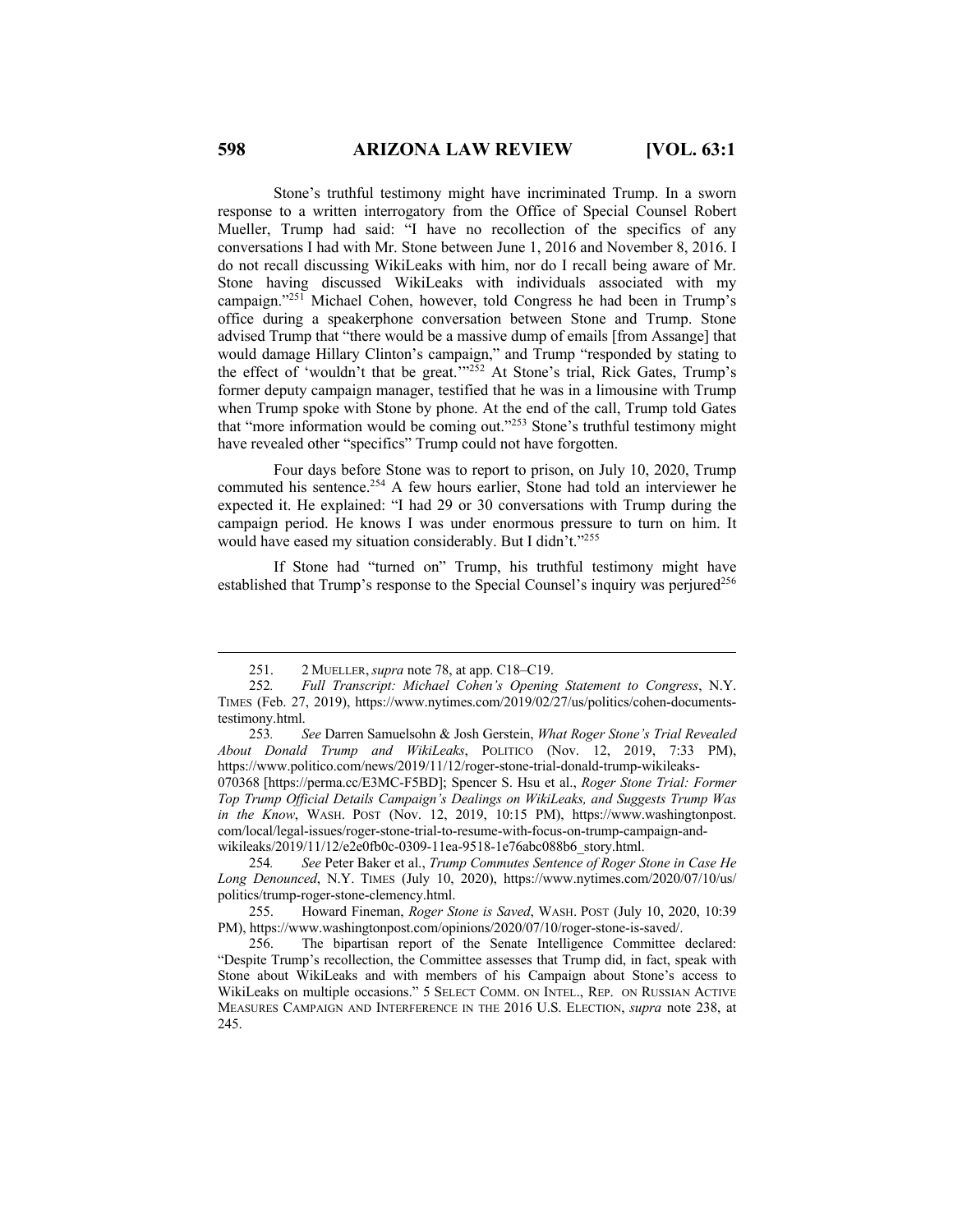and might have revealed other crimes as well.<sup>257</sup> The judge who sentenced Stone declared that he "was not prosecuted for standing up for the President; he was prosecuted for covering up for the President."258

Following Trump's defeat in the presidential election of 2020 and shortly before Christmas, he granted Stone a full pardon.<sup>259</sup>

#### *B. The Pardon of Paul Manafort*

In 1970, when Roger Stone was a high school student, he met Paul Manafort at a Connecticut state convention of Young Republicans. In 1977, Manafort managed Stone's successful campaign for president of the Young Republican National Federation. In 1980, Stone, Manafort, and Charlie Black founded Black, Manafort, and Stone, a D.C.-area firm that prospered as one of the few then providing both lobbying and political consulting services. Black, Manafort, and Stone often represented lobbying clients before legislators the firm had helped elect. One of its first clients was Donald Trump.<sup>260</sup>

Stone lobbied for Trump. Manafort's clients ultimately included Philippine President Ferdinand Marcos, Angolan rebel leader Jonas Savimbi, Zaire President Mobutu Sese Seko, and the governments of Saudi Arabia, the Dominican Republic, Equatorial Guinea, Kenya, and Nigeria.261

In 2004, Manafort became an advisor to Viktor Yanukovych, the pro-Russian President of Ukraine. In 2017, when Manafort belatedly registered as a foreign agent following a U.S. lobbying campaign defending Ukraine's prosecution of a Yanukovych rival, he revealed he had received more than \$17 million from the Party of Regions, a Ukrainian political party associated with

<sup>257.</sup> At the time Trump spoke with Stone about upcoming WikiLeaks releases of hacked materials, "public reports stated that Russian intelligence officials were behind the hacks." 2 MUELLER, *supra* note 78, at 77. Federal law prohibits anyone from accepting a contribution to a campaign of any "thing of value" from a foreign national. 52 U.S.C. § 30121(a)(1)(A), (a)(2). For several reasons, however, it would be extremely difficult to establish a criminal violation of this prohibition. *See* 1 ROBERT S. MUELLER, III, U.S. DEP'T OF JUSTICE, REPORT ON THE INVESTIGATION INTO RUSSIAN INTERFERENCE IN THE 2016 PRESIDENTIAL ELECTION 184–88 (2019).

<sup>258.</sup> Rachel Weiner et al., *Roger Stone Sentenced to Three Years and Four Months in Prison, as Trump Predicts "Exoneration" for His Friend*, WASH. POST (Feb. 20, 2020, 6:18 PM), https://www.washingtonpost.com/local/public-safety/roger-stone-sentencedue-thursday-in-federal-court/2020/02/19/2e01bfc8-4c38-11ea-9b5c-eac5b16dafaa\_story. html.

<sup>259.</sup> Maggie Haberman & Michael S. Schmidt, *Trump Gives Clemency to More Allies, Including Manafort, Stone, and Charles Kushner*, N.Y. TIMES (Dec. 23, 2020), https://www.nytimes.com/2020/12/23/us/politics/trump-pardon-manafort-stone.html.

<sup>260.</sup> Manuel Roig-Franzia, *The Swamp Builders: How Stone and Manafort Helped Create the Mess Trump Promised to Clean Up*, WASH. POST (Nov. 29, 2018), https://www.washingtonpost.com/graphics/2018/politics/paul-manafort-roger-stone/.

<sup>261</sup>*. Id.*; *Paul Manafort*, WIKIPEDIA, https://en.wikipedia.org/wiki/Paul\_Manafort [https://perma.cc/CQK5-TF8Q] (last visited Dec. 31, 2020).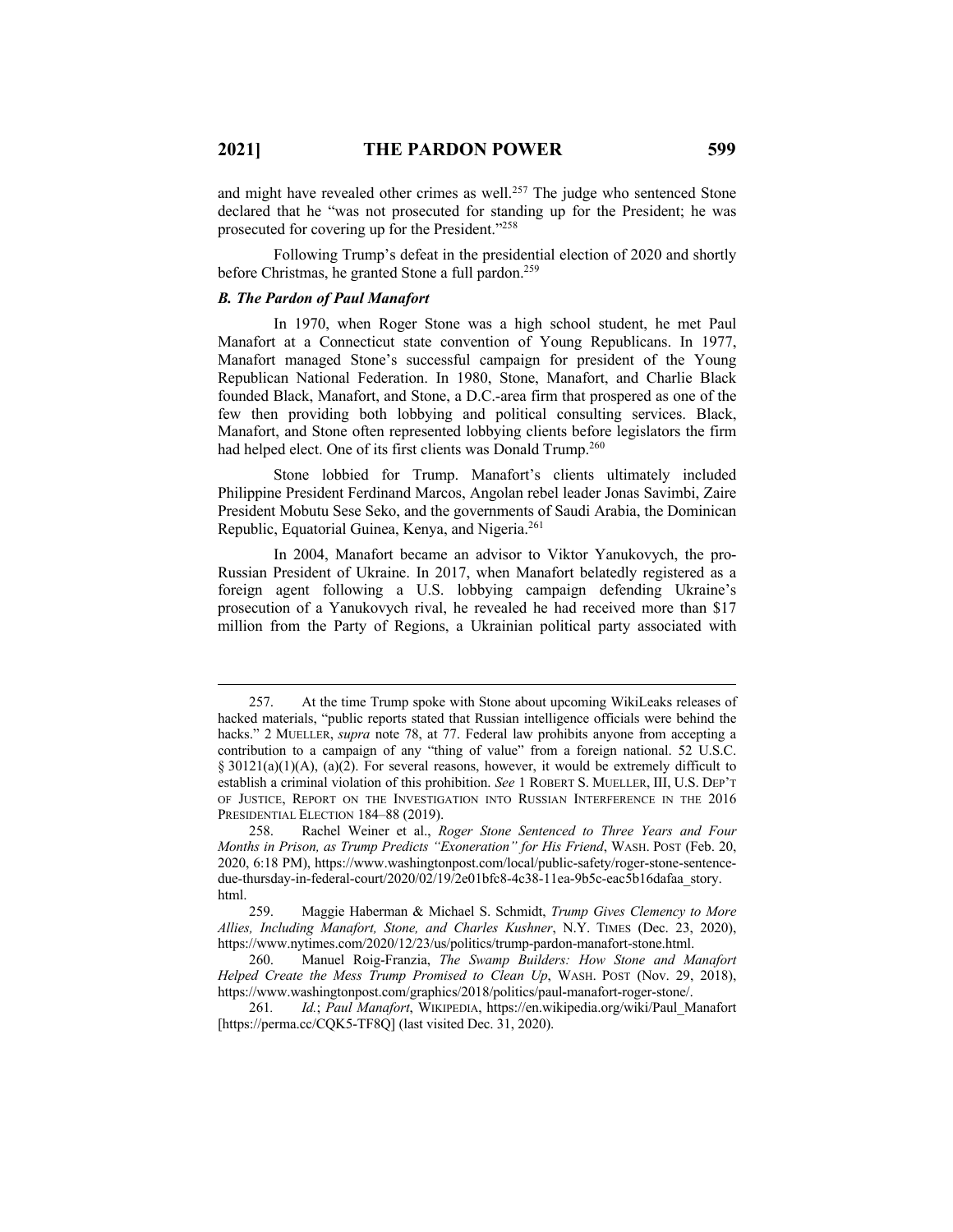Yanukovych.262 The Special Counsel's office called Manafort's financial disclosure "plainly deficient."263

Prosecutors separately alleged that Manafort received more than \$60 million from Ukrainian sponsors between 2010 and 2014.<sup>264</sup> When protests and threatened civil war caused Yanukovych to flee Ukraine for Russia in 2014, Manafort remained associated with the Party of Regions, but his income sharply declined. By the time he joined Trump's presidential campaign, he owed at least \$17 million to people with ties to Yanukovych and Russian Premier Vladimir Putin.265 Among the items prosecutors assembled to show Manafort's extravagant lifestyle were charges at a clothing store totaling \$444,000 in one year, an \$18,500 men's jacket made of python skin, a \$15,000 men's jacket made of ostrich skin, several luxury automobiles, and four pieces of real estate worth \$11 million that Manafort acquired between 2006 and 2012.<sup>266</sup>

In March 2016, on Stone's recommendation, the Trump campaign named Manafort its director of convention-delegate operations.267 On June 20, Manafort became Trump's campaign manager.<sup>268</sup> On August 14, the American press reported that a government bureau in Ukraine had released a handwritten ledger showing \$12.7 million in illegal, off-the-books cash payments from the Party of

264. Sharon LaFraniere et al., *The Rise and Fall of Paul Manafort: Greed, Deception, and Ego*, N.Y. TIMES (Aug. 12, 2018), https://www.nytimes. com/2018/08/12/us/politics/manafort-trump-trial.html.

265. Mike McIntire, *Manafort Was in Debt to Pro-Russia Interests, Cyprus Records Show*, N.Y. TIMES (July 19, 2017), https://www.nytimes.com/2017/ 07/19/us/politics/paul-manafort-russia-trump.html.

<sup>262.</sup> Theodoric Meyer, *Manafort Registers as Foreign Agent*, POLITICO (June 27, 2017, 7:29 PM), https://www.politico.com/story/2017/06/27/manafort-foreign-agentukraine-240027 [https://perma.cc/67HS-3CCG].

<sup>263.</sup> Government's Sentencing Memorandum at 21, United States v. Manafort, No. 1:17-cr-00201-ABJ (D.D.C. Feb. 23, 2019), https://int.nyt.com/data/documenthelper/ 632-manafort-sentencing-memo/8a39153cd0f03e68454d/optimized/full.pdf [https://perma. cc/7SRT-SAQU].

<sup>266.</sup> Ashley Collman, *Prosecutors Went to Extraordinary Lengths to Document Paul Manafort's Life of Luxury. Here are the Custom Suits, Lavish Cars, and Sprawling Properties They Tried to Show the Jury*, BUS. INSIDER (Aug. 22, 2018, 4:32 PM), https://www.businessinsider.com/paul-manafort-life-of-luxury-in-pictures-2018-8 [https:// perma.cc/72ME-6C38].

<sup>267.</sup> Catherine Ho, *From Ukraine to Trump Tower, Paul Manafort Unafraid to Take on Controversial Jobs*, WASH. POST (Apr. 7, 2016, 2:50 PM), https://www. washingtonpost.com/news/powerpost/wp/2016/04/07/from-ukraine-to-trump-tower-paulmanafort-unafraid-to-take-on-controversial-jobs/.

<sup>268.</sup> Maggie Haberman & Ashley Parker, *Trump Aide Paul Manafort Promoted to Campaign Chairman and Chief Strategist*, N.Y. TIMES (May 19, 2016), https://www. nytimes.com/2016/05/20/us/politics/paul-manafort-trump.html.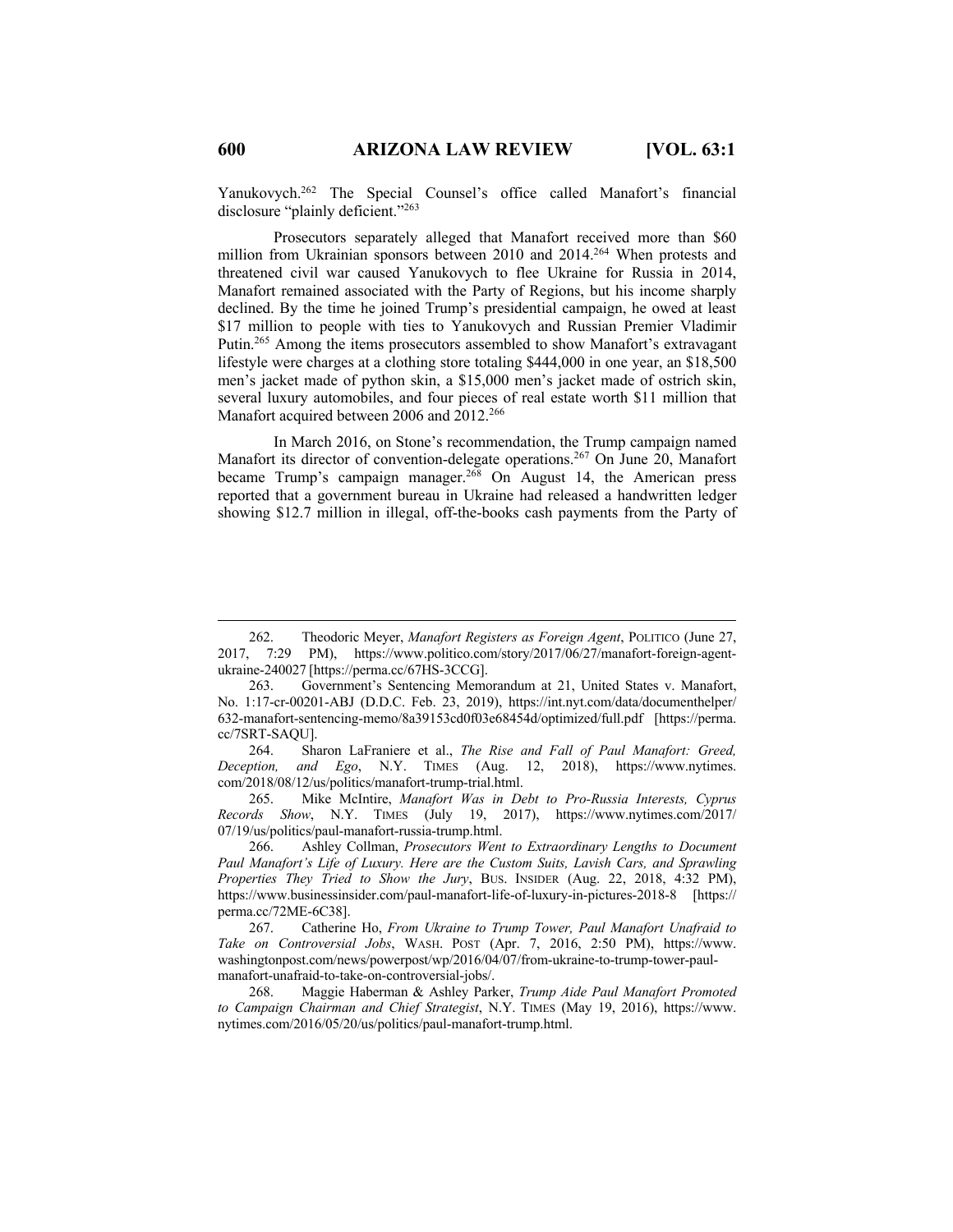Regions to Manafort.<sup>269</sup> Five days later, Manafort, encouraged to resign from the campaign, did resign. 270

In October 2017, at the behest of the Special Counsel's office, a grand jury in the District of Columbia indicted Manafort and Rick Gates for conspiring to launder money, commit tax offenses, and violate registration requirements.<sup>271</sup> Gates had been employed by Manafort during his time as a lobbyist and consultant. When Manafort became Trump's campaign manager, Gates became the deputy campaign manager.<sup>272</sup>

In June 2018, Manafort and Konstantin Kilimnik were charged with conspiring to obstruct justice by tampering with two of the witnesses against Manafort.273 Kilimnik had worked closely with Manafort in Ukraine. As the bipartisan report of the Senate Intelligence Committee concluded, he was a Russian intelligence officer.<sup>274</sup> He now apparently lives in a \$2 million, heavily guarded home near Moscow and is unlikely to be tried on the witness-tampering charge.275 Manafort's witness tampering led a judge to order him jailed pending trial. $276$ 

In February 2018, a federal grand jury in Virginia indicted Manafort for bank fraud and tax and registration offenses. Manafort's trial on these charges began on July 31.277 The next day, one of Trump's tweets urged Attorney General Sessions to "stop this rigged Witch Hunt right now."<sup>278</sup> Another declared: "Looking back on history, who was treated worse, Alphonse Capone, legendary mob boss, killer and 'Public Enemy Number One,' or Paul Manafort, political

<sup>269.</sup> Andrew E. Kramer et al., *Secret Ledger in Ukraine Lists Cash for Donald Trump's Campaign Chief*, N.Y. TIMES (Aug. 14, 2016), https://www.nytimes.com/2016/08/ 15/us/politics/what-is-the-black-ledger.html.

<sup>270.</sup> Maggie Haberman & Jonathan Martin, *Paul Manafort Quits Donald Trump's Campaign After a Tumultuous Run*, N.Y. TIMES (Aug. 19, 2016), https://www.nytimes. com/2016/08/20/us/politics/paul-manafort-resigns-donald-trump.html.

<sup>271.</sup> *See* Indictment, United States v. Manafort, No. 1:179-cr-00201-ABJ (D.D.C. Oct. 30, 20197), https://www.justice.gov/file/1007271/download [https://perma.cc/W27C-PZ6R].

<sup>272.</sup> *See* Cleve R. Wootson, Jr., *For Decades, Rick Gates Was Paul Manafort's Right-Hand Man: Now He's His Co-Defendant*, WASH. POST (Oct. 30, 2017, 4:10 PM), https://www.washingtonpost.com/news/politics/wp/2017/10/30/for-decades-rick-gates-waspaul-manaforts-right-hand-man-now-hes-his-co-defendant/.

<sup>273.</sup> Government's Sentencing Memorandum, *supra* note 263, at 4–5.

<sup>274.</sup> 5 SELECT COMM. ON INTEL., REP. ON RUSSIAN ACTIVE MEASURES CAMPAIGN AND INTERFERENCE IN THE 2016 U.S. ELECTION, *supra* note 238, at vi. The report also concluded that Manafort's willingness to share information with Kilimnik "represented a grave counterintelligence threat." *Id.* at vii.

<sup>275</sup>*. Konstantin Kilimnik*, WIKIPEDIA, https://en.wikipedia.org/wiki/Konstantin\_ Kilimnik#cite\_ref-42 [https://perma.cc/5RWJ-W8JN] (last visited Jan. 1, 2021).

<sup>276.</sup> Government's Sentencing Memorandum, *supra* note 263, at 5.

*Id.* at 5–6.

<sup>278.</sup> Donald J. Trump (@realDonaldTrump), TWITTER (Aug. 1, 2018, 9:24 AM), https://www.thetrumparchive.com/ [https://perma.cc/Q9SD-Q5KY].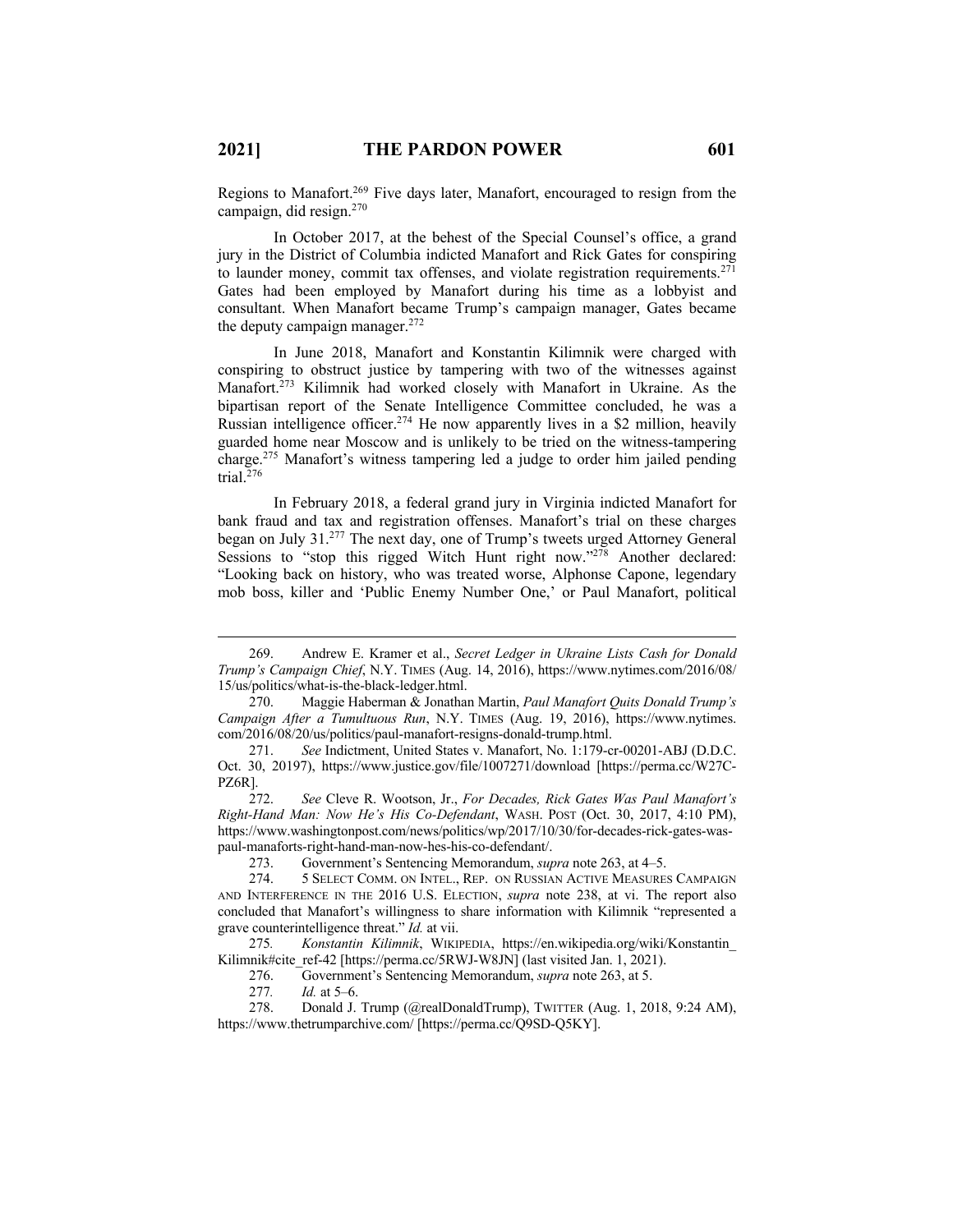operative & Reagan/Dole darling, now serving solitary confinement—although convicted of nothing?"279

The jury at Manafort's trial was not sequestered. During its deliberations, Trump told reporters: "I think the whole Manafort trial is very sad." He added: "When you look at what is going on, I think it's a very sad day for our country . . . . He happens to be a very good person. And I think it's very sad what they've done to Paul Manafort."280

When the jury convicted Manafort of eight felonies, Trump reiterated: "[I]t's a very sad thing that happened."<sup>281</sup> The next day, he tweeted:

> I feel very badly for Paul Manafort and his wonderful family. "Justice" took a 12 year old tax case, among other things, applied tremendous pressure on him and, unlike Michael Cohen, he refused to "break" – make up stories in order to get a "deal." Such respect for a brave man!<sup>282</sup>

On the same day, Trump gave an interview in which he declared that "flipping" was "not fair" and "almost ought to be outlawed."<sup>283</sup> In response to a question about whether he was considering a pardon for Manafort, he expressed "great respect" for what Manafort had done and suggested that, on some counts, he had been convicted only of what "every lobbyist in Washington probably does."<sup>284</sup> Later in the day, the President's personal lawyer, Rudolph Giuliani, told journalists that he and the President had discussed pardoning Manafort, and the President "really thinks Manafort has been horribly treated."<sup>285</sup>

Manafort then "flipped" or seemed to. On September 14, he pleaded guilty to the District of Columbia charges and entered a cooperation agreement with the Special Counsel's office. As the Special Counsel later alleged and the trial judge later found, however, Manafort broke the agreement by lying repeatedly to

281. 2 MUELLER,*supra* note 78, at 126.

282. Donald J. Trump (@realDonaldTrump), TWITTER (Aug. 22, 2018, 9:21 AM), https://www.thetrumparchive.com/ [https://perma.cc/F3M2-4D7Q].

283. 2 MUELLER,*supra* note 78, at 126–27.

284*. Id.* at 127.

285. Maggie Haberman & Katie Rogers, *"How Did We Get Here?" Trump Wonders as the White House Soldiers On*, N.Y. TIMES (Aug. 22, 2018), https://www.nytimes.com/2018/08/22/us/politics/trump-cohen-manafort-mood.html.

<sup>279.</sup> Donald J. Trump (@realDonaldTrump), TWITTER (Aug. 1, 2018, 11:35 AM), https://www.thetrumparchive.com/ [https://perma.cc/3JTF-UEYN].

<sup>280.</sup> Caitlin Oprysko, *Trump: Manafort Trial is a "Very Sad Day for Our Country*,*"* POLITICO (Aug. 17, 2018, 11:29 AM), https://www.politico.com/story/ 2018/08/17/paul-manafort-trial-trump-pardon-783133 [https://perma.cc/4V6L-TK4M]. Andrew Weissmann, who prosecuted Manafort, later wrote: "Bear in mind that Paul Manafort had been charged with numerous federal crimes, including millions of dollars in tax and bank fraud, lying to the government, and even tampering with witnesses while he was out on bail . . . . What sort of person is in favor of such crimes . . . ?" Weissmann noted that he would have been held in contempt if he had responded to the president's statement. WEISSMANN, *supra* note 83, at 255.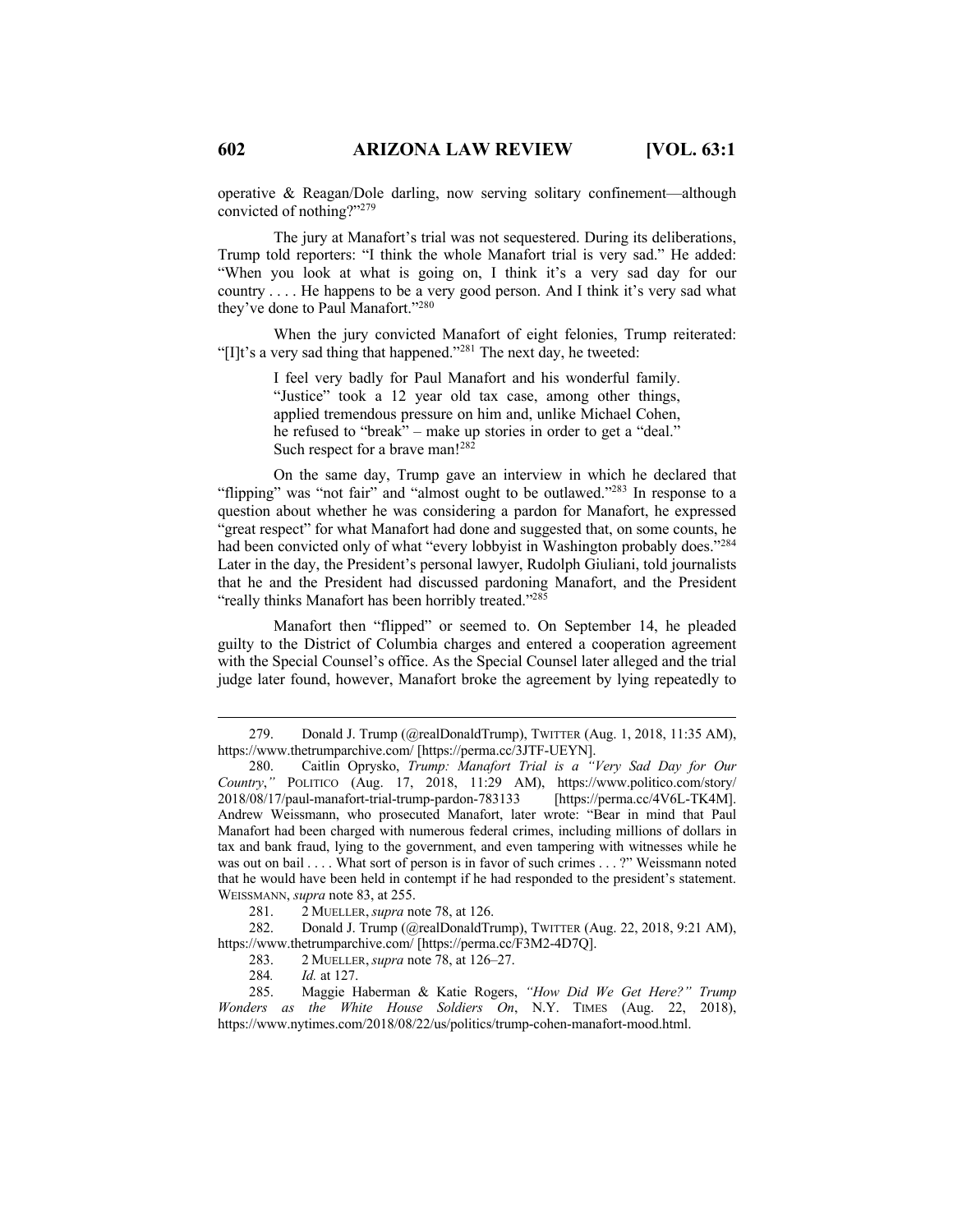investigators and a grand jury.286 In addition, Manafort's lawyer apparently briefed the President's lawyers about Manafort's discussions with members of the Special Counsel's team.287 Two days after the Special Counsel revealed in court that Manafort had violated his agreement, the President reiterated that it was "very brave" that Manafort did not "flip."288

If Manafort had spoken the truth, he, like Stone, might have incriminated Trump. Manafort attended a Trump Tower meeting in June 2016 at which a Russian operative was expected to deliver damaging information about Hillary Clinton "as part of Russia and its government's support for Mr. Trump."289 Two months later, on August 2, 2016, then-campaign-manager Manafort had dinner at the Grand Havana Room in New York with Konstantin Kilimnik, the Russian intelligence officer. Kilimnik had flown from Moscow for the meeting. His trip and the willingness of the campaign manager for a major-party presidential candidate to meet during the campaign indicated the meeting was important. Rick Gates was present for the last part of the meeting, and the three men departed by different routes to avoid being seen together.<sup>290</sup>

The topics discussed at the dinner included internal campaign polling data that Gates, at Manafort's direction, had been sending to Kilimnik since early May, and a Russian plan to make all of eastern Ukraine an "autonomous region." Yanukovich sought to return to Ukraine as president of this region, and he hoped to hire Manafort to aid his campaign.291 Kilimnik, moreover, hoped the next U.S. President would wink at Russia's takeover of half of Ukraine.<sup>292</sup> Manafort's easily

287. Michael S. Schmidt et al., *Manafort's Lawyer Said to Brief Trump Attorneys on What He Told Mueller*, N.Y. TIMES (Nov. 27, 2018), https://www.nytimes.com/2018/11/ 27/us/politics/manafort-lawyer-trump-cooperation.html.

288. 2 MUELLER, *supra* note 78, at 127–28; Schwartz & Schwab, *supra* note 240. Trump spoke of Roger Stone and Jerome Corsi as well, and his statement is quoted *supra* in text accompanying note 240.

289. WEISSMANN, *supra* note 83, at 198. The quoted language is from an email proposing the meeting that was sent to Donald Trump, Jr. It was included in an email chain forwarded to Manafort. *Id.*

290. 5 SELECT COMM. ON INTEL., REP. ON RUSSIAN ACTIVE MEASURES CAMPAIGN AND INTERFERENCE IN THE 2016 U.S. ELECTION,*supra* note 238, at 75–76.

291*. Id.* at 76–84.

292. There is no direct evidence Kilimnik mentioned this goal at the Grand Havana meeting, but it seems likely he did. In a later email Kilimnik wrote and shared with Manafort after Trump became president, he said: "All that is required to start the process is a very minor 'wink' (or slight push) from DT." *Id.* at 99; *see* WEISSMANN, *supra* note 83, at 300.

<sup>286</sup>*. See* Byron Tau & Aruna Viswanatha, *Judge Rules Paul Manafort Lied in Violation of Plea Deal*, WALL ST. J. (Feb. 13, 2019, 9:38 PM), https://www.wsj.com/ articles/judge-rules-paul-manafort-made-false-statements-in-violation-of-plea-agreement-11550101738 [https://perma.cc/523L-LQY2]; Government's Submission in Support of its Breach Determination, United States v. Manafort, No. 1:17-cr-00201-ABJ (D.D.C. May 21, 2021) (a refiling of a pleading initially submitted on Dec. 7, 2018 with many of the initial pleading's redactions removed), https://www.dropbox.com/s/ol889o91g8w6ape/manafort2. pdf [https://perma.cc/E5HG-J5UU].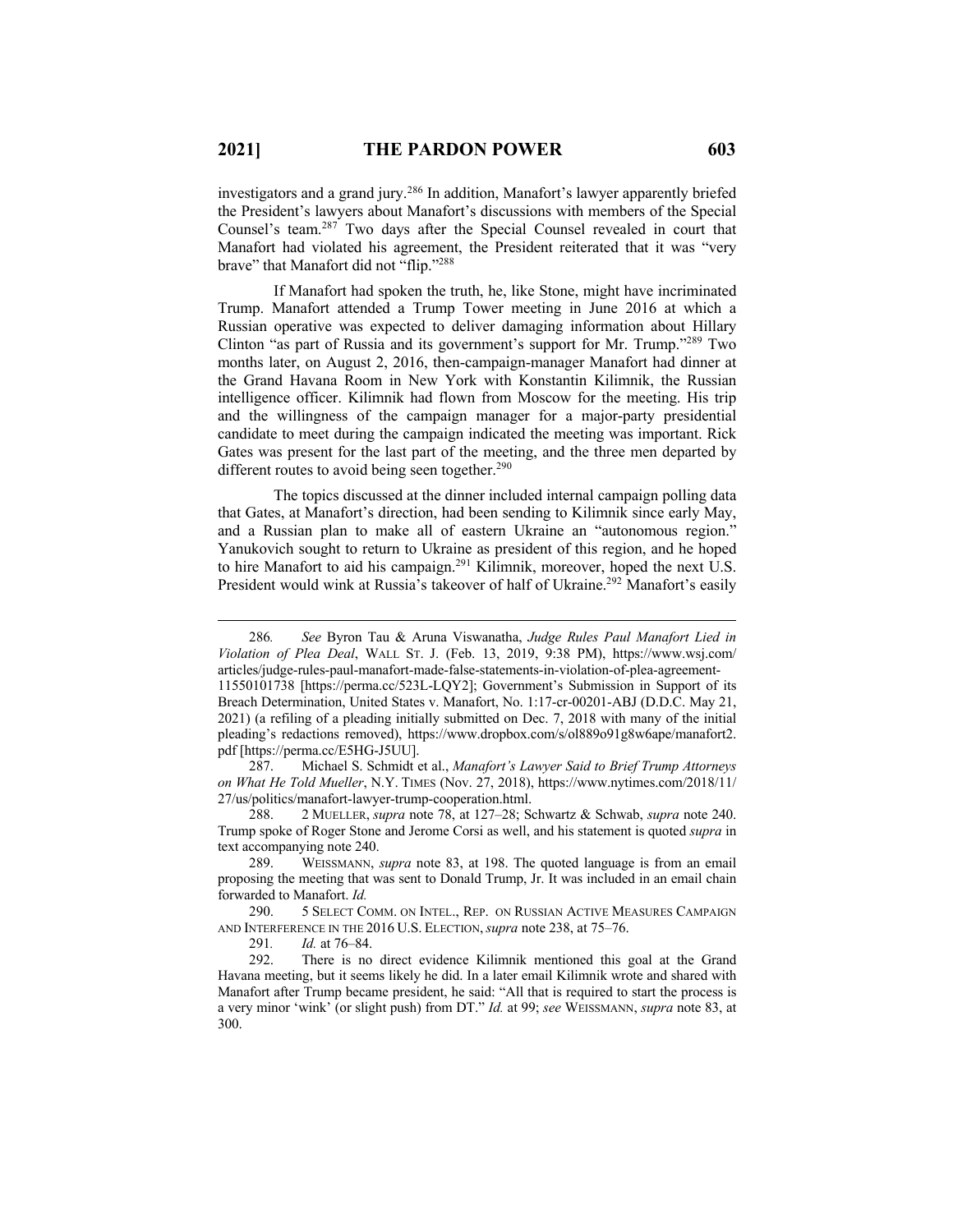demonstrated lies about his conversations with Kilimnik were among the falsehoods that led the office to conclude he violated his plea agreement.<sup>293</sup>

The Treasury Department later determined that Kilimnik "provided the Russian Intelligence Services with sensitive information on polling and campaign strategy."<sup>294</sup> Prosecutors, however, were unable to determine how the Russian government and its proxies used the information Manafort and Gates supplied, what they expected in return for whatever campaign assistance they provided, $295$ and how much of Kilimnik's plotting, if any, Manafort conveyed to Trump.

On December 23, 2020, the same day the President pardoned Stone, he granted Paul Manafort a full pardon.296

Evidence of President Trump's exchange of clemency for his associates' silence and lies appeared, not in coded language on surreptitiously recorded telephone calls, but in public statements and presidential tweets. The following Section considers ways in which prosecutors might use this evidence.

#### *C. Prosecutorial Options*

Exchanging clemency for a witness's noncooperation is a criminal act twice over. As this Article has explained, it constitutes obstruction of justice.<sup>297</sup> Attorney General Barr in fact acknowledged at his confirmation hearing: "I think that if a pardon was a quid pro quo to altering testimony, then that would definitely implicate an obstruction statute."298 Bribery, moreover, consists of trading anything of value for an official act.<sup>299</sup> Granting clemency is an official act,<sup>300</sup> and a witness's silence and lies are "things of value."301

295*. See* 2 SELECT COMM. ON INTEL., U.S. SENATE, 116TH CONG., REP. ON RUSSIAN ACTIVE MEASURES CAMPAIGN AND INTERFERENCE IN THE 2016 U.S. ELECTION: COUNTERINTELLIGENCE THREATS AND VULNERABILITIES, at 34 (2019) (quoting a message sent by an employee of the Internet Research Agency, a Russian company engaged in online influence operations, describing a celebration on the night of President Trump's election in 2016: "And when around 8 a.m. the most important result of our work arrived, we uncorked a tiny bottle of champagne . . . [and] uttered almost in unison: 'We made America great.'").

299*. See* 18 U.S.C. § 201(b).

<sup>293.</sup> *See* Government's Submission in Support of its Breach Determination, *supra* note 286.

<sup>294</sup>*.* Press Release, U.S. Dept. of the Treasury, Treasury Escalates Sanctions Against the Russian Government's Attempts to Influence U.S. Elections (Apr. 15, 2021), https://home.treasury.gov/news/press-releases/jy0126 [https://perma.cc/V5BH-AFRE].

<sup>296.</sup> Haberman & Schmidt, *supra* note 259.

<sup>297</sup>*. See supra* Part IV.

<sup>298.</sup> CONFIRMATION HEARING ON THE NOMINATION OF HON. WILLIAM PELHAM BARR TO BE ATT'Y GEN. OF THE UNITED STATES, *supra* note 89. A pardon might be the final act in a course of obstruction. In its absence, a convicted defendant who expected or hoped for clemency might reconsider his decision not to cooperate. A president who granted a pardon to discourage a witness's cooperation might have had other reasons for granting clemency as well. The strength of these reasons would not matter. Courts do not assign juries the speculative task of determining which of several motivations was dominant. *See*  cases cited *supra* note 124.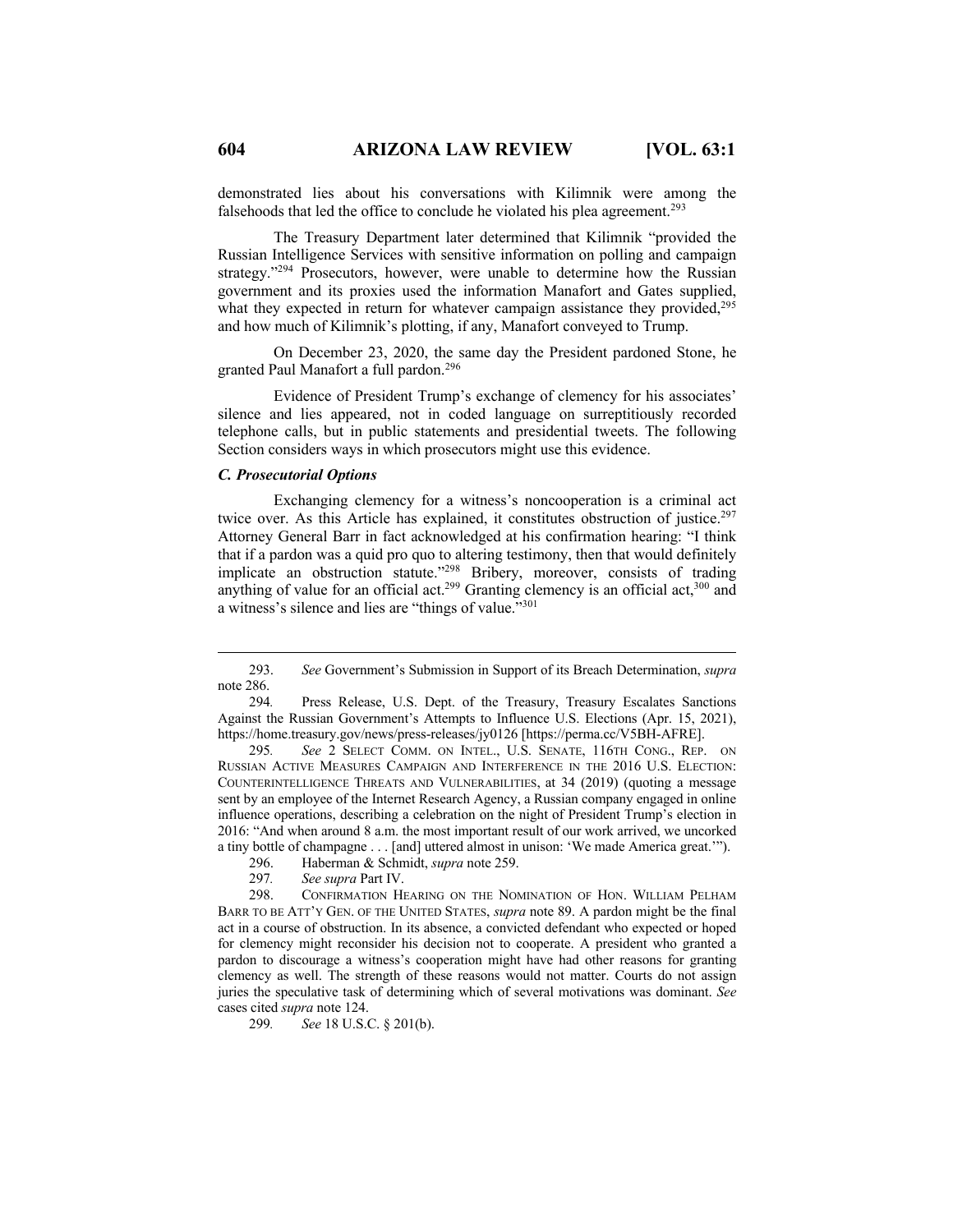The Justice Department in a post-Trump administration might charge Stone, Manafort, and Trump with obstruction and bribery. If it did, there might be little reason for it to challenge Stone and Manafort's pardons in addition. President Biden, however, is said to have little appetite for prosecuting his predecessor,  $302$ and the Justice Department might conclude that prosecuting a former president would be too divisive and distracting to be worthwhile even if evidence of the former president's guilt was strong.303

A decision not to prosecute Trump should not cause the Department to ignore his corruption altogether. As this Article has explained, a pardon obtained by bribery is void, and the department may seek a declaratory judgment saying so.304 A successful challenge of Stone and Manafort's pardons would send them to prison. Although invalidating their pardons would leave Trump unpunished, this action would rest on a determination of his criminality and so provide a measure of accountability.

The procedure for challenging a pardon would differ substantially from that of a criminal trial. The case would be heard by a judge, not a jury. Proof beyond a reasonable doubt would not be required. The proceedings would be unaffected by any pardon a president might have granted himself. Moreover, unlike a criminal trial, a civil action would allow Justice Department lawyers to depose the former president and call him as a witness. Executive privilege would

302. Carol E. Lee et al., *Biden Hopes to Avoid Divisive Trump Investigations, Preferring Unity*, NBC NEWS (Nov. 17, 2020, 5:00 AM), https://www.nbcnews. com/politics/justice-department/president-elect-biden-wary-trump-focused-investigationssources-say-n1247959 [https://perma.cc/4AAG-8F6D].

303. For a discussion of the powerful arguments for and against prosecuting an apparently criminal former president, see BAUER & GOLDSMITH,*supra* note 100, at 231–44.

The Justice Department seems able to prosecute Manafort for crimes not covered by his pardon, and doing so might be less difficult than seeking invalidation of the pardon. *See* Andrew Weissman, *Update: Gaps in Trump's Criminal Pardons Apply to Bannon as Well*, JUST SEC. (Jan. 24, 2021), https://www.justsecurity.org/74241/the-gaps-intrumps-pardons-how-the-biden-administration-can-still-pursue-justice/ [https://perma.cc/ QQ8D-3J5M]. The crimes of which Stone was convicted and later pardoned, however, may well have included every charge prosecutors could reasonably bring.

304*. See supra* Part VIII(B)–(C). Granting a pardon to obstruct justice also defrauds the public and should provide an additional basis for declaring the pardon invalid.

<sup>300</sup>*. See* 18 U.S.C. § 201(a)(3). In *McDonnell v. United States*, 136 S. Ct. 2355 (2016), the Supreme Court held that simply calling a meeting to discuss approving a research study did not qualify as an official act, but it declared that actually authorizing a research study would qualify. The Court said that making any decision an official has a legal responsibility to make is an official act. *Id.* at 2369–70.

<sup>301</sup>*. See, e.g.*, United States v. Renzi, 769 F.3d 731, 744 (9th Cir. 2014) ("'[T]hing of value' is defined broadly to include 'the value which the defendant subjectively attaches to the item received.'") (quoting United States v. Gorman, 807 F.2d 1299, 1305 (6th Cir. 1986)); ELLEN L. WEINTRAUB, FED. ELECTION COMM'N, THE LAW OF A "THING OF VALUE" (2019), https://www.fec.gov/resources/cms-content/documents/2019-10- ELW-the-law-of-a-thing-of-value.pdf [https://perma.cc/B3NX-YXC4] (collecting decisions interpreting the words "thing of value" in bribery law, campaign-finance law, and other contexts).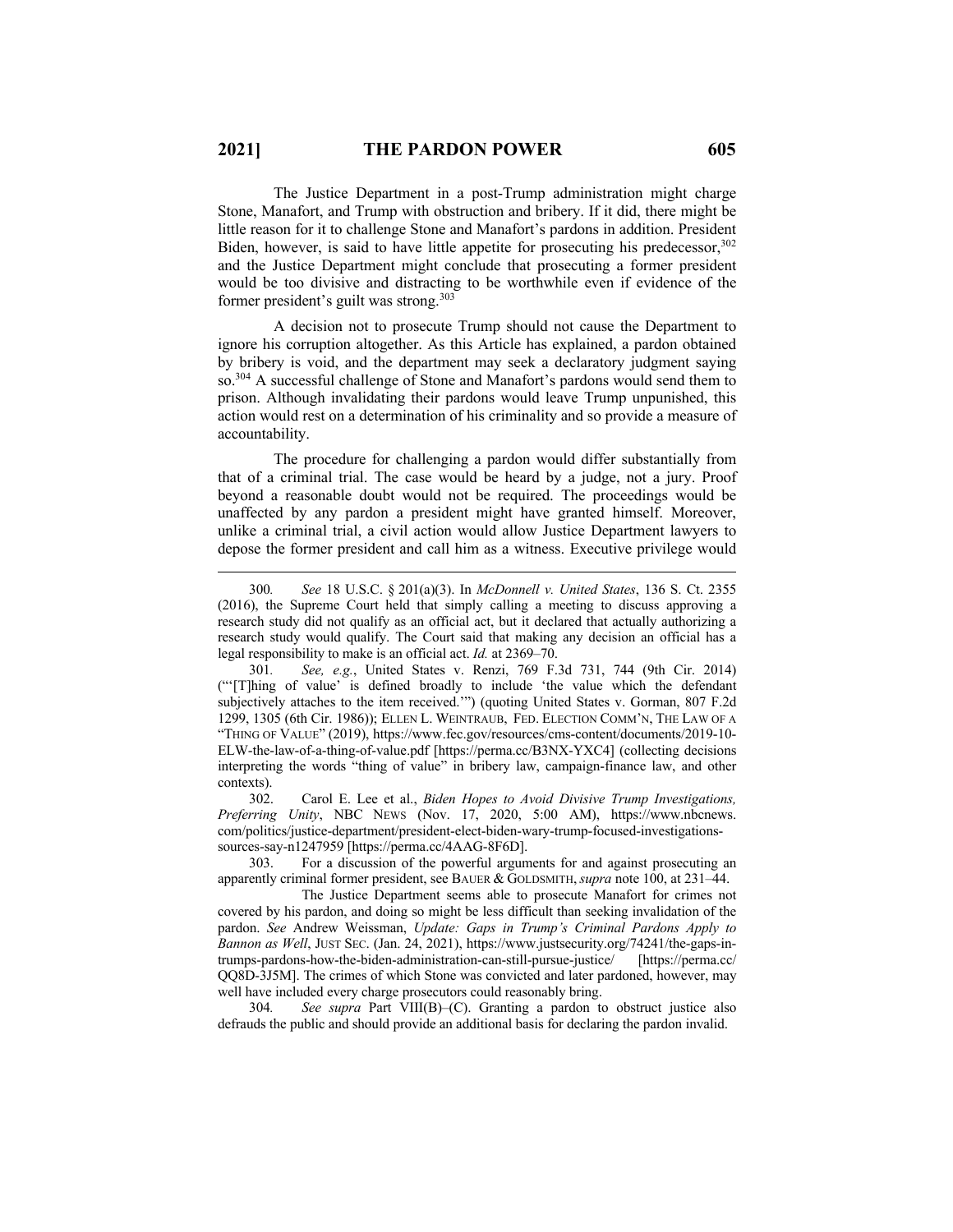allow him to refuse to testify about communications made "in performance of his responsibilities."305 This privilege, however, would not permit him to withhold testimony about events before his inauguration. Former president Trump could refuse to testify about communications during the 2016 campaign only by invoking his privilege against self-incrimination.<sup>306</sup>

In 1973, White House Counsel John Dean informed President Nixon that E. Howard Hunt, one of the Watergate burglars, was "demanding clemency or he's going to blow." Dean doubted that Nixon could "deliver on clemency" because "[i]t may be just too hot." Nixon replied, "You can't do it until the elections, that's for sure." $307$  Hunt went to prison, and so did Dean. $308$ 

President Trump was bolder than President Nixon. But even if the Justice Department were to decline to prosecute Trump, it might challenge Trump's pardons. As with President Nixon, Trump's confederates could go to prison even if the former president does not.

### **CONCLUSION**

In 1866, the Supreme Court declared that the power conferred by the Pardon Clause is unlimited.<sup>309</sup> Five years later, it reiterated: "To the executive alone is intrusted the power of pardon, and it is granted without limit."310 Although the Court has not discovered any judicially enforceable limit in 230 years of U.S. history, it has told lawyers where to look. In *Schick v. Reed*, it wrote: "The pardoning power is an enumerated power of the Constitution and . . . its limits, if any, must be found in the Constitution itself."311

- 310. United States v. Klein, 80 U.S. 128, 147 (1871).
- 311. Schick v. Reed, 419 U.S. 256, 267 (1974).

<sup>305</sup>*. See* Nixon v. Adm'r of Gen. Servs., 433 U.S. 425, 448–49 (1977). As the quoted language suggests, executive privilege does not extend to all White House communications and, when it applies, is not absolute. In addition, executive privilege may be subject to a crime-fraud exception analogous to the crime-fraud exception to the attorney-client privilege. *See generally* Anthony W. Wassef, Note, *Executive Privilege— With a Catch: How a Crime-Fraud Exception to Executive Privilege Would Facilitate Congressional Oversight of Executive Branch Malfeasance in Accordance with the Constitution's Separation of Powers*, 105 CORNELL L. REV. 1261 (2020).

<sup>306.</sup> Whether a president had reason to fear truthful testimony because he had engaged in criminal or other embarrassing conduct is relevant in judging whether he traded clemency for silence or lies. President Trump did not submit to an in-person interview with the Special Counsel's office during his presidency and was not called before a grand jury. Civil actions to set aside Stone and Manafort's pardons would allow Justice Department lawyers to ask the former president the questions prosecutors did not ask then.

<sup>307.</sup> TOOBIN, *supra* note 83, at 232.

<sup>308.</sup> *See Dean Pleads Guilty in Deal: Will Aid the Prosecution*, N.Y. TIMES (Oct, 20, 1973), https://www.nytimes.com/1973/10/20/archives/dean-pleads-guilty-in-deal-willaid-the-prosecution-immunity-fight.html (describing six acts of obstruction that Dean admitted); Lesley Oelsner, *Dean Sentenced to 1 to 4 Years in Cover-Up Case*, N.Y. TIMES (Aug. 3, 1974), https://www.nytimes.com/1974/08/03/archives/dean-sentenced-to-1-to-4 years-in-coverup-case-excounsel-to-nixon.html.

<sup>309.</sup> *Ex parte* Garland, 71 U.S. 333, 380 (1866).